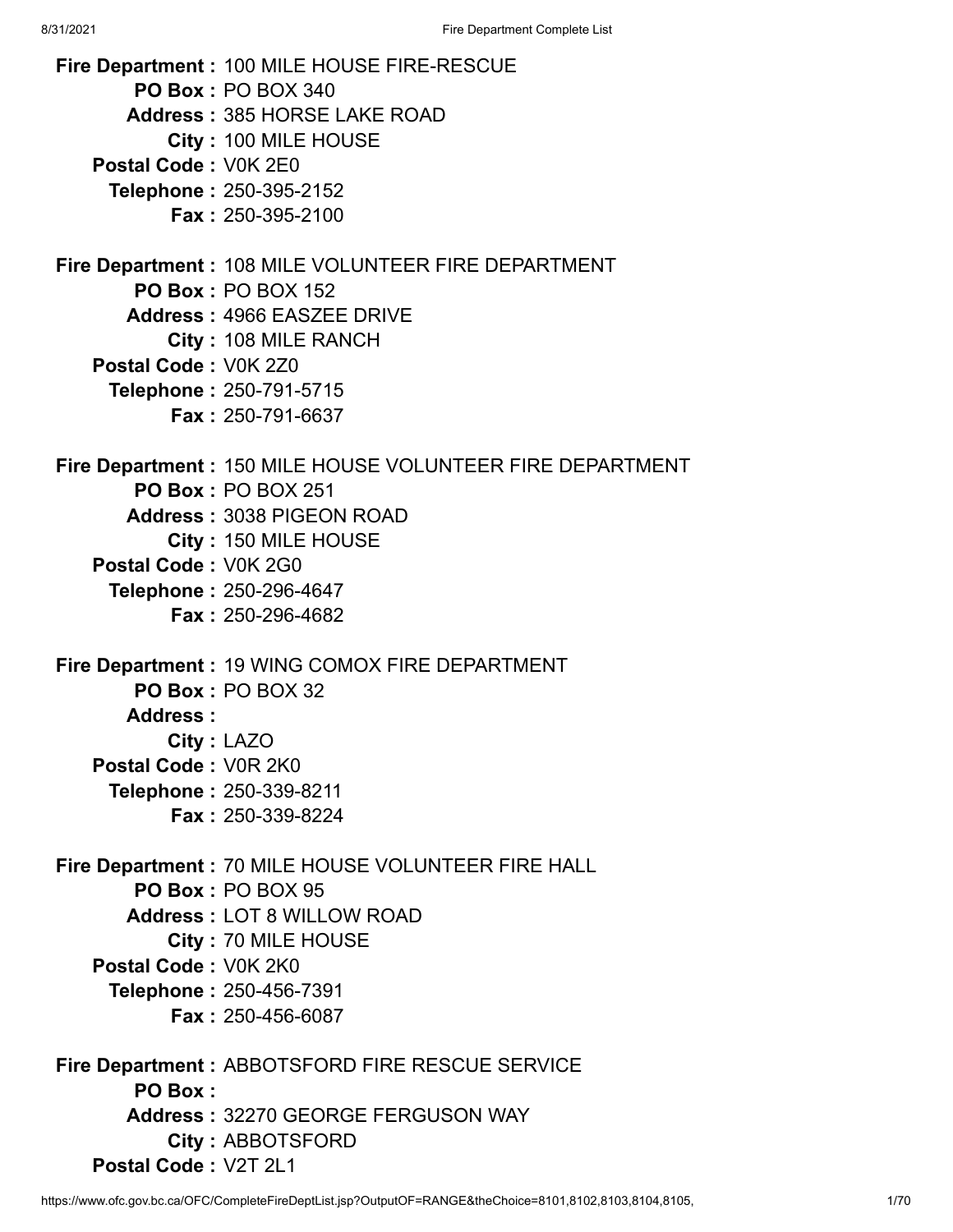**Telephone :** 604-853-3566 **Fax :** 604-853-7941 **Fire Department :** ADAMS LAKE FIRE & SAFETY **PO Box :** PO BOX 588 **Address : City :** CHASE **Postal Code :** V0E 1M0 **Telephone :** 250-679-8841 **Fax :** 250-679-8813 **Fire Department :** AGASSIZ FIRE DEPARTMENT **PO Box : Address :** 7652 INDUSTRIAL WAY **City :** AGASSIZ **Postal Code :** V0M 1A2 **Telephone :** 604-796-2614 **Fax :** 604-796-2675 **Fire Department :** ALCAN SMELTERS AND CHEMICALS LIMITED **PO Box :** PO BOX 1800 **Address : City :** KITIMAT **Postal Code :** V8C 2H2 **Telephone :** 250-639-8273 **Fax :** 250-639-8621 **Fire Department :** ALERT BAY VOL FIRE DEPARTMENT **PO Box :** PO BOX 191 **Address :** CORMORANT ISLAND **City :** ALERT BAY **Postal Code :** V0N 1A0 **Telephone :** 250-974-5332 **Fax :** 250-974-5470 **Fire Department :** ANARCHIST MOUNTAIN FIRE DEPARTMENT **PO Box : Address :** 115 GRIZZLY ROAD **City :** OSOYOOS **Postal Code :** V0H 1V6 **Telephone :** 250-495-2665 **Fax :** 250-495-2665

**Fire Department :** ANGLEMONT & DISTRICT FIRE DEPARTMENT **PO Box :**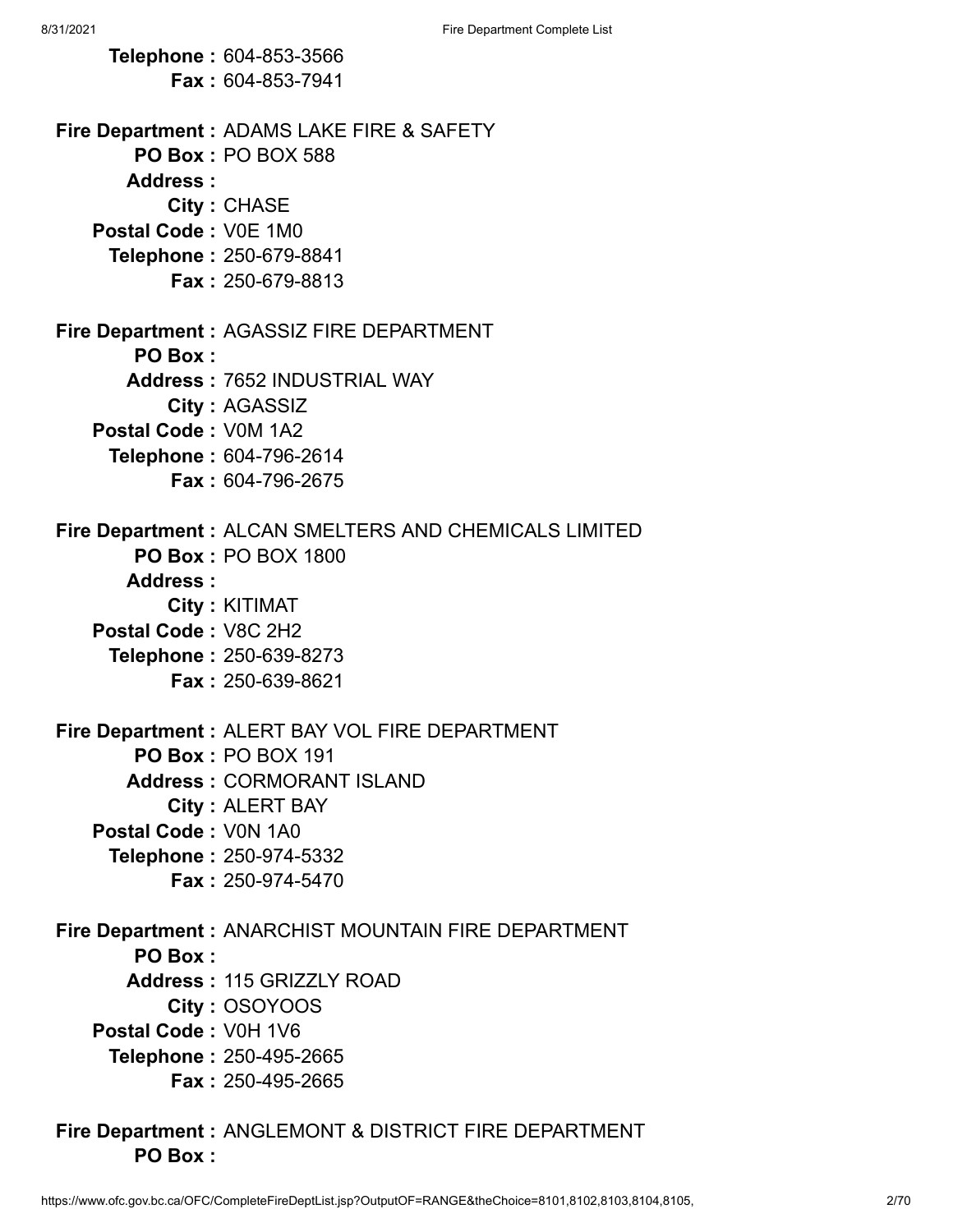|                                | Address: 7850 GOLF COURSE DRIVE                       |
|--------------------------------|-------------------------------------------------------|
|                                | <b>City: ANGLEMONT</b>                                |
| Postal Code: V0E 1A0           |                                                       |
| Telephone: 250-833-8997        |                                                       |
| Fax:                           |                                                       |
|                                | Fire Department: ARMSTRONG-SPALLUMCHEEN VOL FIRE DEPT |
|                                | <b>PO Box: PO BOX 252</b>                             |
|                                | Address: 3540 MILL STREET                             |
|                                | <b>City: ARMSTRONG</b>                                |
| Postal Code: V0E 1B0           |                                                       |
| <b>Telephone: 250-546-6708</b> |                                                       |
|                                | <b>Fax: 250-546-8386</b>                              |
|                                | Fire Department : ARRAS VOLUNTEER FIRE DEPARTMENT     |
|                                | <b>PO Box: PO BOX 2596</b>                            |
| Address:                       |                                                       |
|                                | <b>City: DAWSON CREEK</b>                             |
| Postal Code: V1G 5A1           |                                                       |
| Telephone: 250-843-7997        |                                                       |
|                                | <b>Fax: 250-782-4665</b>                              |
|                                | Fire Department : ASHCROFT VOLUNTEER FIRE DEPARTMENT  |
| <b>PO Box: PO BOX 281</b>      |                                                       |
|                                | <b>Address: 302 RAILWAY AVENUE</b>                    |
|                                | <b>City: ASHCROFT</b>                                 |
| Postal Code: V0K 1A0           |                                                       |
| Telephone: 250-453-2233        |                                                       |
|                                | <b>Fax: 250-453-2260</b>                              |
|                                | Fire Department : ATLIN VOLUNTEER FIRE DEPARTMENT     |
|                                | <b>PO Box: PO BOX 202</b>                             |
| Address:                       |                                                       |
| <b>City: ATLIN</b>             |                                                       |
| Postal Code: V0W 1A0           |                                                       |
| Telephone: 250-651-7582        |                                                       |
| Fax:                           |                                                       |
|                                | Fire Department : BABINE FOREST PRODUCTS FIRE DEPT    |
|                                | <b>PO Box: PO BOX 4000</b>                            |
| Address:                       |                                                       |
|                                | <b>City: BURNS LAKE</b>                               |
| Postal Code: V0J 1E0           |                                                       |
| <b>Telephone: 250-692-7177</b> |                                                       |
| Fax:                           |                                                       |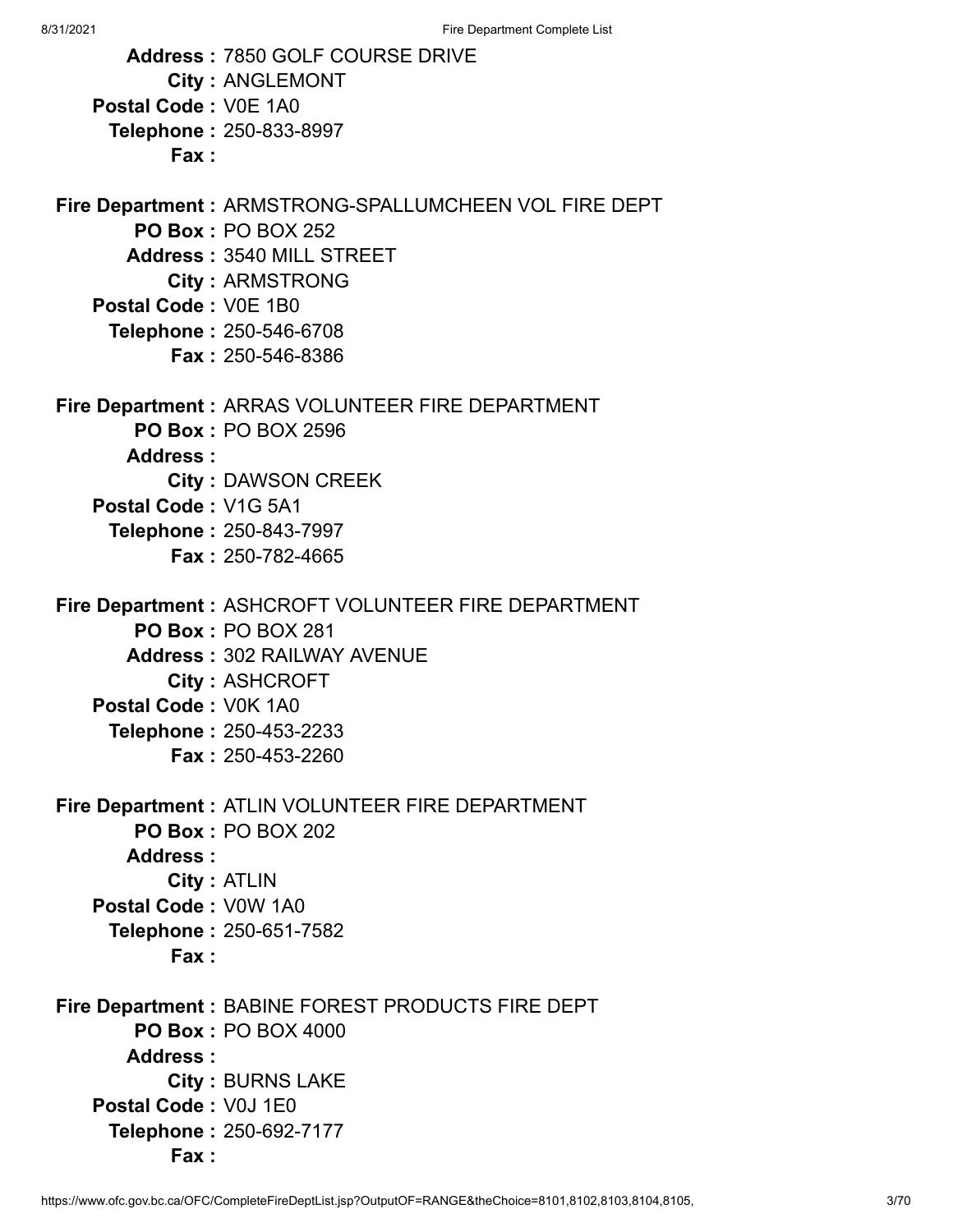**Fire Department :** BALFOUR-HARROP VOLUNTEER FIRE DEPT. **PO Box : Address :** 308 BEGGS ROAD **City :** NELSON **Postal Code :** V1L 6S5 **Telephone :** 250-229-4316 **Fax :** 250-229-4422 **Fire Department :** BAMFIELD FIRE DEPARTMENT **PO Box :** GENERAL DELIVERY **Address : City :** BAMFIELD **Postal Code :** V0R 1B0 **Telephone :** 250-728-3433 **Fax :** 250-728-3433 **Fire Department :** BARKERVILLE FIRE DEPARTMENT **PO Box :** PO BOX 19 **Address : City :** BARKERVILLE **Postal Code :** V0K 1B0 **Telephone :** 250-994-3332 **Fax :** 250-994-3435 **Fire Department :** BARLOW CREEK VOLUNTEER FIRE DEPARTMENT **PO Box : Address :** 3908 AIRD RD **City :** QUESNEL **Postal Code :** V2J 6V8 **Telephone :** 250-992-8444 **Fax :** 250-991-5161 **Fire Department :** BARRIERE FIRE RESCUE **PO Box :** PO BOX 299 **Address :** 4577 BARRIERE TOWN ROAD **City :** BARRIERE **Postal Code :** V0E 1E0 **Telephone :** 250-672-9711 **Fax :** 250-672-9900 **Fire Department :** BAYNES LAKE VOLUNTEER FIRE DEPARTMENT **PO Box :** PO BOX 360 **Address :** C/O JAFFRAY VOL FD

**City :** JAFFRAY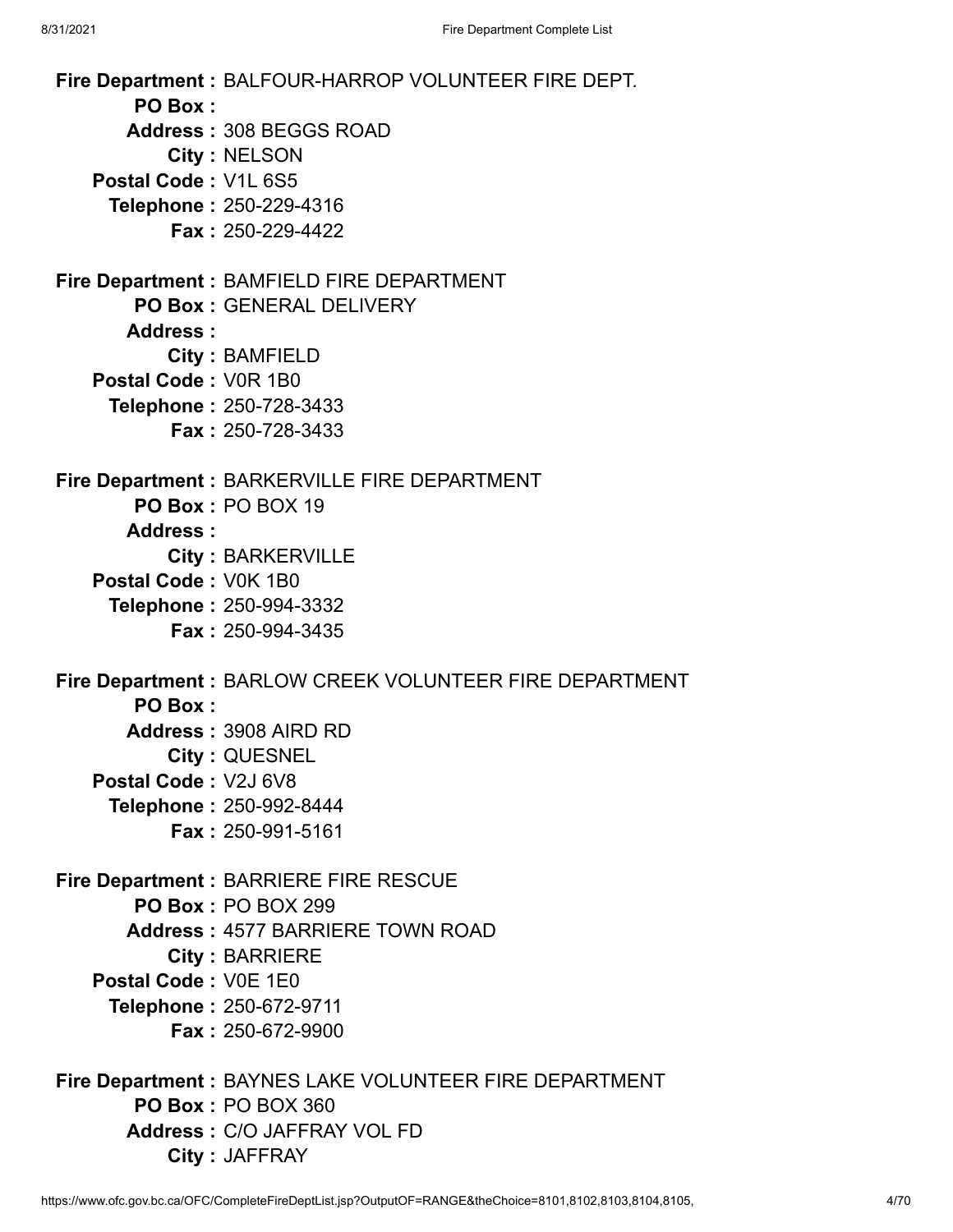| Postal Code: V0B 1T0                                  |
|-------------------------------------------------------|
| Telephone: 250-529-7455                               |
| <b>Fax: 250-529-7524</b>                              |
|                                                       |
| Fire Department : BEAR LAKE VOLUNTEER FIRE DEPARTMENT |
| <b>PO Box: PO BOX 1911</b>                            |
| <b>Address: 353 GRIZZLY AVE</b>                       |
| City: BEAR LAKE                                       |
| Postal Code: V0J 3G0                                  |
| Telephone: 250-972-4377                               |
| <b>Fax: 250-972-4475</b>                              |
| <b>Fire Department: BEASLEY FIRE DEPARTMENT</b>       |
| <b>PO Box:</b>                                        |
| Address: 5095 HIGHWAY 3A/6                            |
|                                                       |
| City: BEASLEY<br>Postal Code: V0G 2G2                 |
|                                                       |
| <b>Telephone: 250-359-7535</b>                        |
| <b>Fax: 250-359-7534</b>                              |
| Fire Department : BEAVER CREEK VOL FIRE DEPARTMENT    |
| <b>PO Box:</b>                                        |
| <b>Address: 6038 BEAVER CREEK ROAD</b>                |
| <b>City: PORT ALBERNI</b>                             |
| Postal Code: V9Y 8X4                                  |
| Telephone: 250-723-2313                               |
| <b>Fax: 250-723-0692</b>                              |
|                                                       |
| Fire Department : BEAVERDELL VOLUNTEER FIRE DEPT.     |
| PO Box: GENERAL DELIVERY                              |
| Address:                                              |
| <b>City: BEAVERDELL</b>                               |
| Postal Code: V0H 1A0                                  |
| Telephone: 250-484-5335                               |
| Fax: 250-484-5511                                     |
| Fire Department : BEAVERLY FIRE DEPARTMENT            |
| <b>PO Box:</b>                                        |
| Address: 12615 HIGHWAY 16 WEST                        |
| <b>City: PRINCE GEORGE</b>                            |
| Postal Code: V2N 5B9                                  |
|                                                       |
| Telephone: 250-964-2989                               |
| Fax: 250-964-6871                                     |

**Fire Department :** BELLA BELLA FIRE DEPARTMENT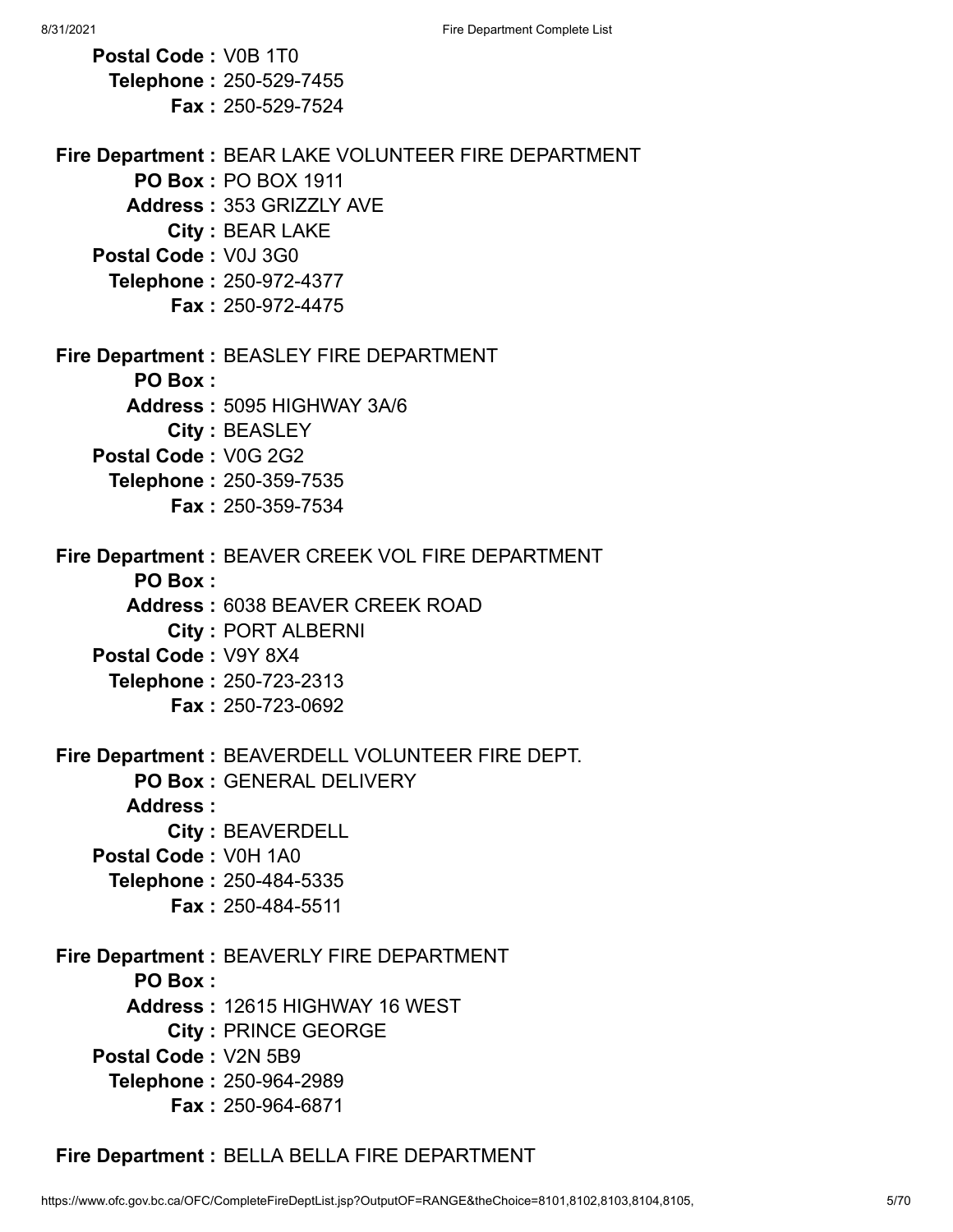**PO Box :** PO BOX 880 **Address : City :** WAGLISLA **Postal Code :** V0T 1Z0 **Telephone :** 250-957-2412 **Fax :** 250-957-2127 **Fire Department :** BELLA COOLA FIRE DEPARTMENT **PO Box :** PO BOX 186 **Address : City :** BELLA COOLA **Postal Code :** V0T 1H0 **Telephone :** 250-799-5497 **Fax :** 250-799-5734 **Fire Department :** BIG LAKE VOLUNTEER FIRE DEPARTMENT **PO Box :** PO BOX 202 **Address :** 4295 LIKELY RD **City :** BIG LAKE **Postal Code :** V0L 1G0 **Telephone :** 250-243-2222 **Fax :** 250-243-0060 **Fire Department :** BIG WHITE VILLAGE VOLUNTEER FIRE DEPT. **PO Box :** PO BOX 45004 **Address :** 7555 PORCUPINE ROAD, BIG WHITE MOUNTAIN **City :** KELOWNA **Postal Code :** V1P 1P3 **Telephone :** 250-765-3090 **Fax :** 250-765-3051 **Fire Department :** BLACKPOOL FIRE DEPARTMENT **PO Box : Address :** 1588 OLD NORTH THOMSON HIGHWAY **City :** CLEARWATER **Postal Code :** V0E 1N2 **Telephone :** 250-587-6252 **Fax :** 250-674-3846 **Fire Department :** BLEWETT FIRE DEPARTMENT **PO Box : Address :** 4389 CARLSON ROAD **City :** NELSON **Postal Code :** V1L 6X3 **Telephone :** 250-354-1004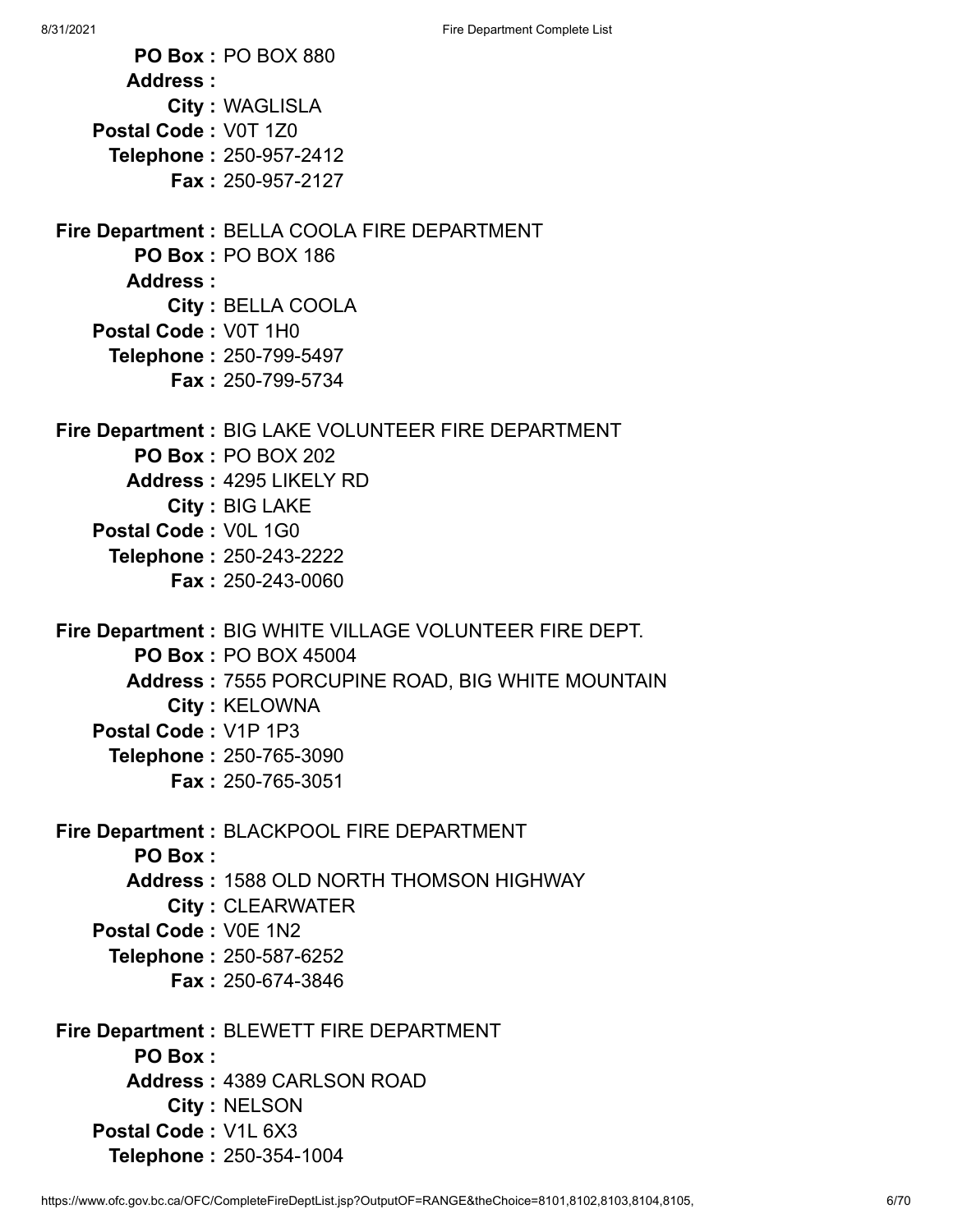|  | <b>Fax: 250-354-1004</b> |
|--|--------------------------|
|--|--------------------------|

| Fire Department : BLUE RIVER VOLUNTEER FIRE DEPARTMENT<br>PO Box: PO BOX 56<br>Address: 5937 5TH AVENUE<br><b>City: BLUE RIVER</b><br>Postal Code: V0E 1J0<br>Telephone: 418-435-5420<br><b>Fax: 250-673-8202</b> |
|-------------------------------------------------------------------------------------------------------------------------------------------------------------------------------------------------------------------|
| Fire Department: BOSTON BAR & NORTH BEND VOL FIRE DEPT                                                                                                                                                            |
| PO Box: PO BOX 89                                                                                                                                                                                                 |
| <b>Address: NORTH BEND FERRY ROAD</b>                                                                                                                                                                             |
| <b>City: BOSTON BAR</b>                                                                                                                                                                                           |
| Postal Code: V0K 1C0                                                                                                                                                                                              |
| Telephone: 250-867-8838                                                                                                                                                                                           |
| Fax:                                                                                                                                                                                                              |
| Fire Department : BOUCHIE LAKE FIRE DEPT                                                                                                                                                                          |
| <b>PO Box:</b>                                                                                                                                                                                                    |
| Address: 2351 CENTENNIAL RD                                                                                                                                                                                       |
| City: QUESNEL                                                                                                                                                                                                     |
| Postal Code: V2J 7G6                                                                                                                                                                                              |
| Telephone: 250-249-5988                                                                                                                                                                                           |
| <b>Fax: 250-249-5988</b>                                                                                                                                                                                          |
| Fire Department: BOW HORN BAY VOL FIRE DEPARTMENT<br><b>PO Box:</b>                                                                                                                                               |
| <b>Address: 220 LIONS WAY</b>                                                                                                                                                                                     |
| <b>City: QUALICUM BEACH</b>                                                                                                                                                                                       |
| Postal Code: V9K 2E2                                                                                                                                                                                              |
| Telephone: 250-757-9433                                                                                                                                                                                           |
| <b>Fax: 250-757-9423</b>                                                                                                                                                                                          |
| Fire Department : BOWEN ISLAND FIRE DEPARTMENT                                                                                                                                                                    |
| <b>PO Box: PO BOX 249</b>                                                                                                                                                                                         |
| <b>Address: 981 ARTISAN LANE</b>                                                                                                                                                                                  |
| <b>City: BOWEN ISLAND</b>                                                                                                                                                                                         |
| Postal Code: V0N 1G0                                                                                                                                                                                              |
| Telephone: 604-947-2243                                                                                                                                                                                           |
| <b>Fax: 604-947-0615</b>                                                                                                                                                                                          |
| Fire Department : BRALORNE VOLUNTEER FIRE DEPARTMENT                                                                                                                                                              |

**Address :** LOT A LILLOOET-PIONEER HWY

**PO Box :** PO BOX 9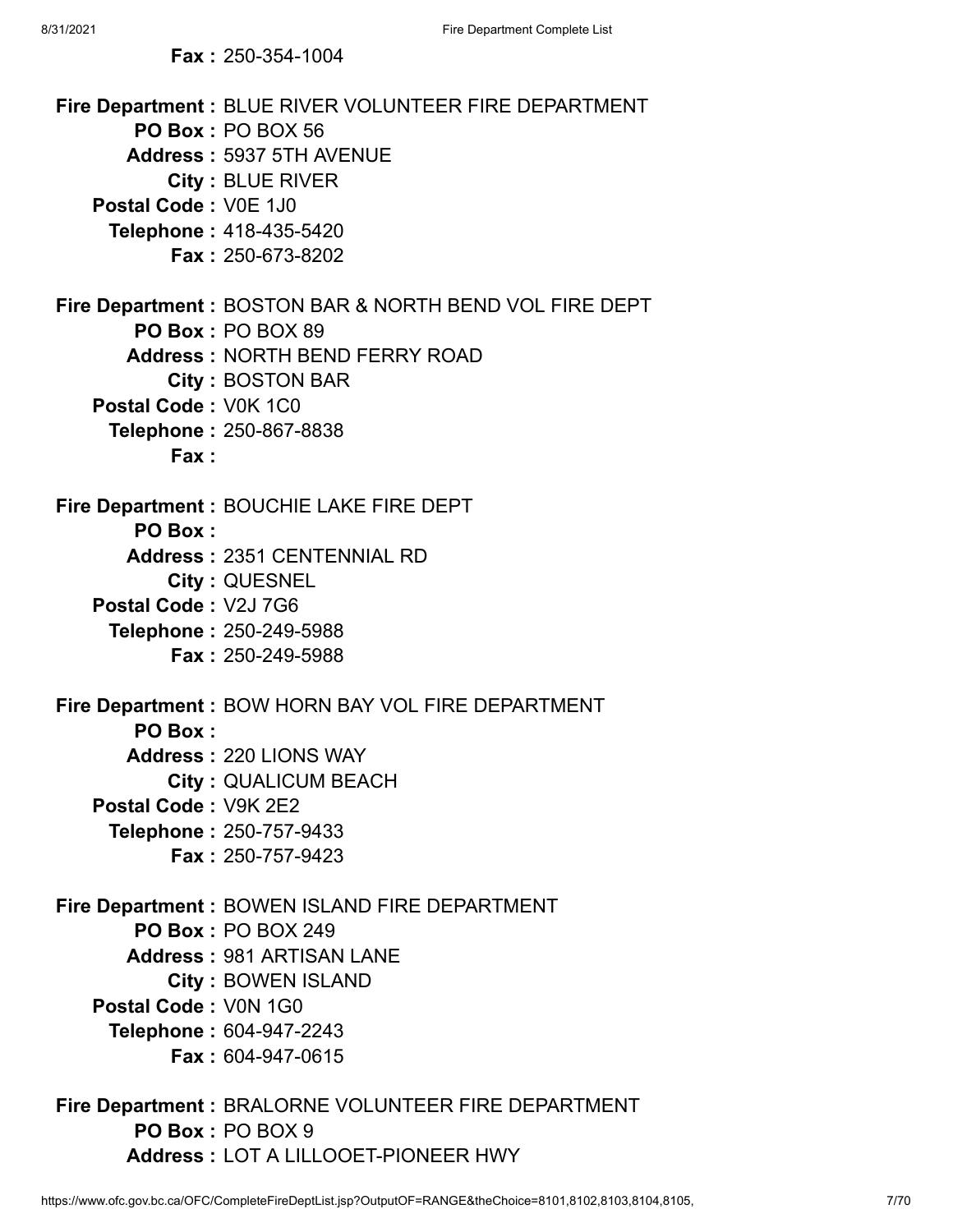**City :** GOLD BRIDGE **Postal Code :** V0K 1P0 **Telephone :** 250-238-2424 **Fax :** 250-238-2471 **Fire Department :** BRITANNIA BEACH FIRE DEPARTMENT **PO Box :** PO BOX 184 **Address :** 360 COPPER DRIVE **City :** BRITANNIA BEACH **Postal Code :** V0N 1J0 **Telephone :** 604-896-2443 **Fax : Fire Department :** BUCKHORN VOL FIRE DEPT **PO Box : Address :** 5645 BUCKHORN RD **City :** PRINCE GEORGE **Postal Code :** V2N 6B2 **Telephone :** 250-963-7478 **Fax :** 250-963-3856 **Fire Department :** BURNABY FIRE DEPARTMENT **PO Box : Address :** 4867 SPERLING AVENUE **City :** BURNABY **Postal Code :** V5E 2S9 **Telephone :** 604-294-7195 **Fax :** 604-294-0490 **Fire Department :** BURNS LAKE FIRE & RESCUE DEPARTMENT **PO Box :** PO BOX 570 **Address :** #7 - 3RD AVE **City :** BURNS LAKE **Postal Code :** V0J 1E0 **Telephone :** 250-692-3664 **Fax : Fire Department :** BX SWAN LAKE FIRE DEPARTMENT **PO Box : Address :** 5764 SILVER STAR ROAD **City :** VERNON **Postal Code :** V1B 3P6 **Telephone :** 250-545-7432 **Fax :** 250-545-7493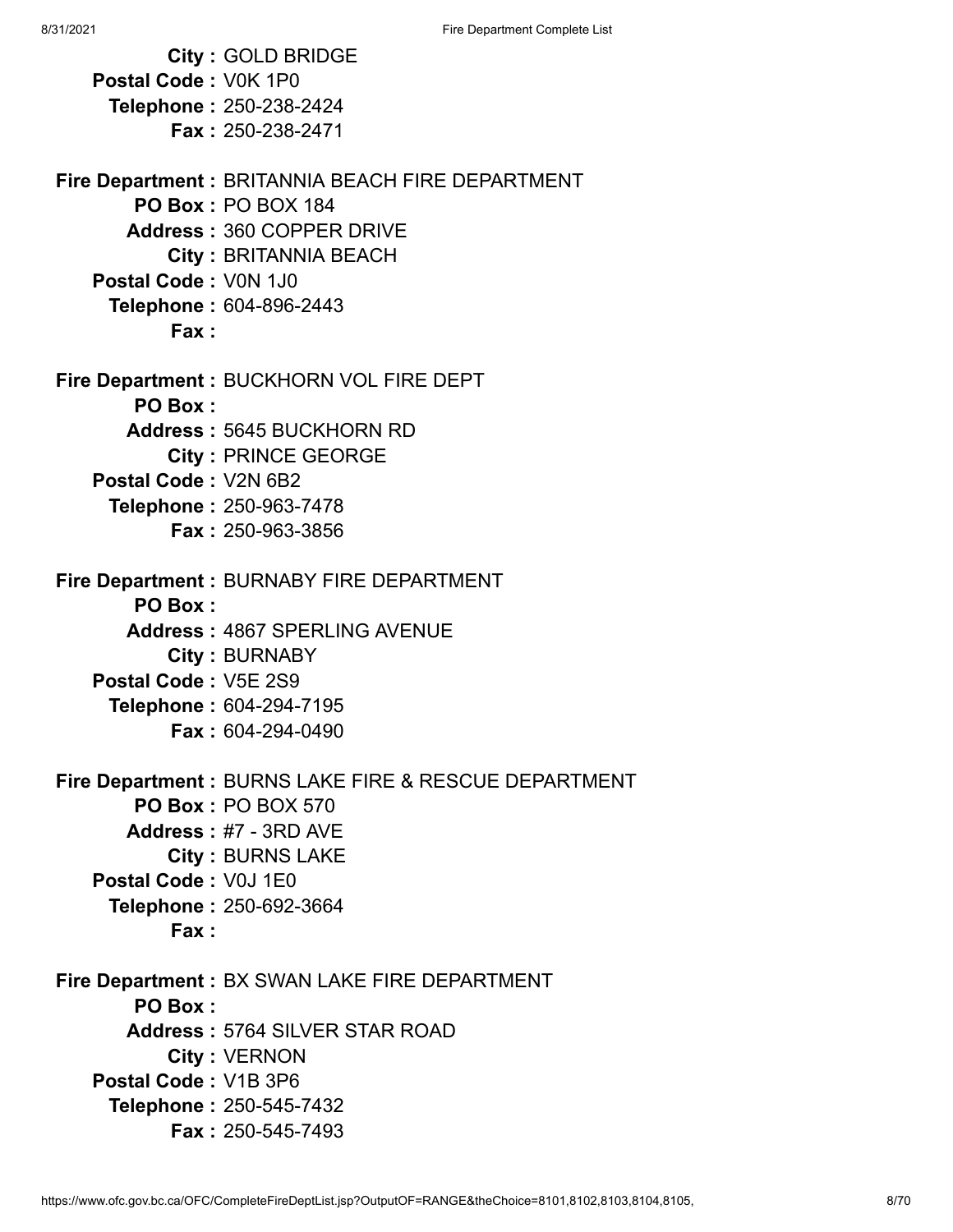8/31/2021 Fire Department Complete List **Fire Department :** CACHE CREEK VOLUNTEER FIRE DEPARTMENT **PO Box :** PO BOX 73 **Address : City :** CACHE CREEK **Postal Code :** V0K 1H0 **Telephone :** 250-457-9967 **Fax :** 250-457-9192 **Fire Department :** CAMPBELL RIVER AIRPORT FIRE DEPT **PO Box : Address :** 301 ST. ANN'S ROAD **City :** CAMPBELL RIVER **Postal Code :** V9W 4C7 **Telephone :** 250-923-5012 **Fax :** 250-923-5022 **Fire Department :** CAMPBELL RIVER FIRE DEPARTMENT **PO Box : Address :** 675 - 13TH AVENUE **City :** CAMPBELL RIVER **Postal Code :** V9W 6C1 **Telephone :** 250-286-6266 **Fax :** 250-286-4701 **Fire Department :** CANAL FLATS FIRE RESCUE **PO Box :** PO BOX 146 **Address : City :** CANAL FLATS **Postal Code :** V0B 1B0 **Telephone : Fax :** 250-349-5463 **Fire Department :** CANYON-LISTER FIRE DEPARTMENT **PO Box : Address :** 2850 LISTER ROAD **City :** LISTER **Postal Code :** V0B 1G2 **Telephone :** 250-428-7777 **Fax :** 250-428-7777 **Fire Department :** CASTLEGAR FIRE DEPARTMENT **PO Box : Address :** 460 COLUMBIA AVENUE **City :** CASTLEGAR

**Postal Code :** V1N 1G7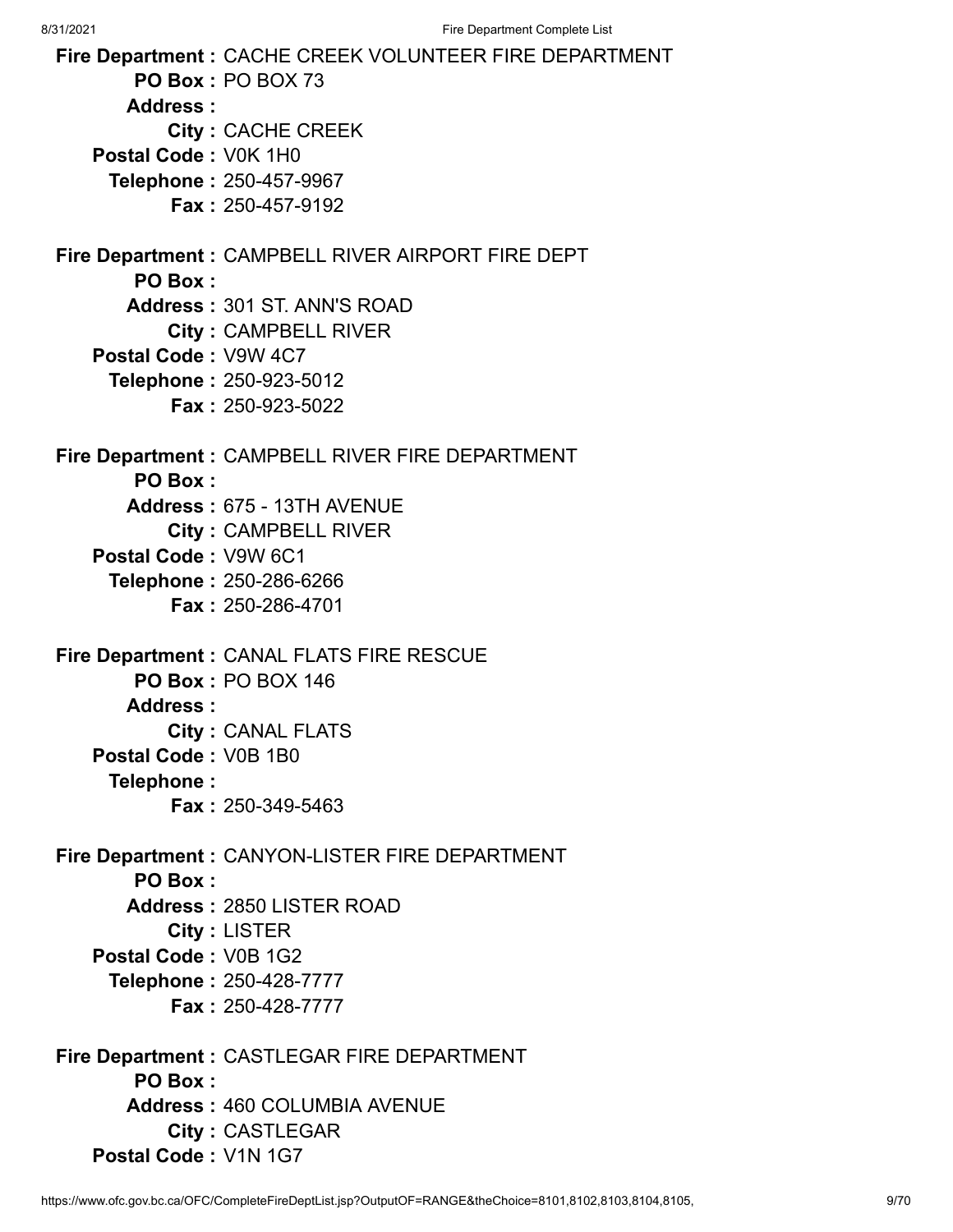**Telephone :** 250-365-3266 **Fax :** 250-304-2562 **Fire Department :** CATALYST PAPER PORT ALBERNI DIVISION **PO Box : Address :** 4000 STAMP AVENUE **City :** PORT ALBERNI **Postal Code :** V9Y 5J7 **Telephone :** 250-724-7501 **Fax :** 250-724-7489 **Fire Department :** CAYCUSE FIRE DEPARTMENT **PO Box :** PO BOX 166 **Address :** CAYCUSE CAPE RD **City :** HONEYMOON BAY **Postal Code :** V0R 1Y0 **Telephone :** 250-745-3435 **Fax :** 250-745-3435 **Fire Department :** CELISTA VOLUNTEER FIRE DEPARTMENT **PO Box :** PO BOX 111 **Address :** 5271 LINE 17 ROAD **City :** CELISTA **Postal Code :** V0E 1L0 **Telephone :** 250-955-2594 **Fax : Fire Department :** CENTRAL SAANICH FIRE DEPARTMENT **PO Box : Address :** 1512 KEATING CROSS ROAD **City :** SAANICHTON **Postal Code :** V8M 1W9 **Telephone :** 250-544-4238 **Fax :** 250-652-0135 **Fire Department :** CFB ESQUIMALT FIRE RESCUE **PO Box : Address :** 1350 ESQUIMALT ROAD **City :** VICTORIA **Postal Code :** V9A 3R2 **Telephone :** 250-363-1990 **Fax :** 250-363-1983 **Fire Department :** CHARLIE LAKE VOL FIRE DEPT

**PO Box :** PO BOX 250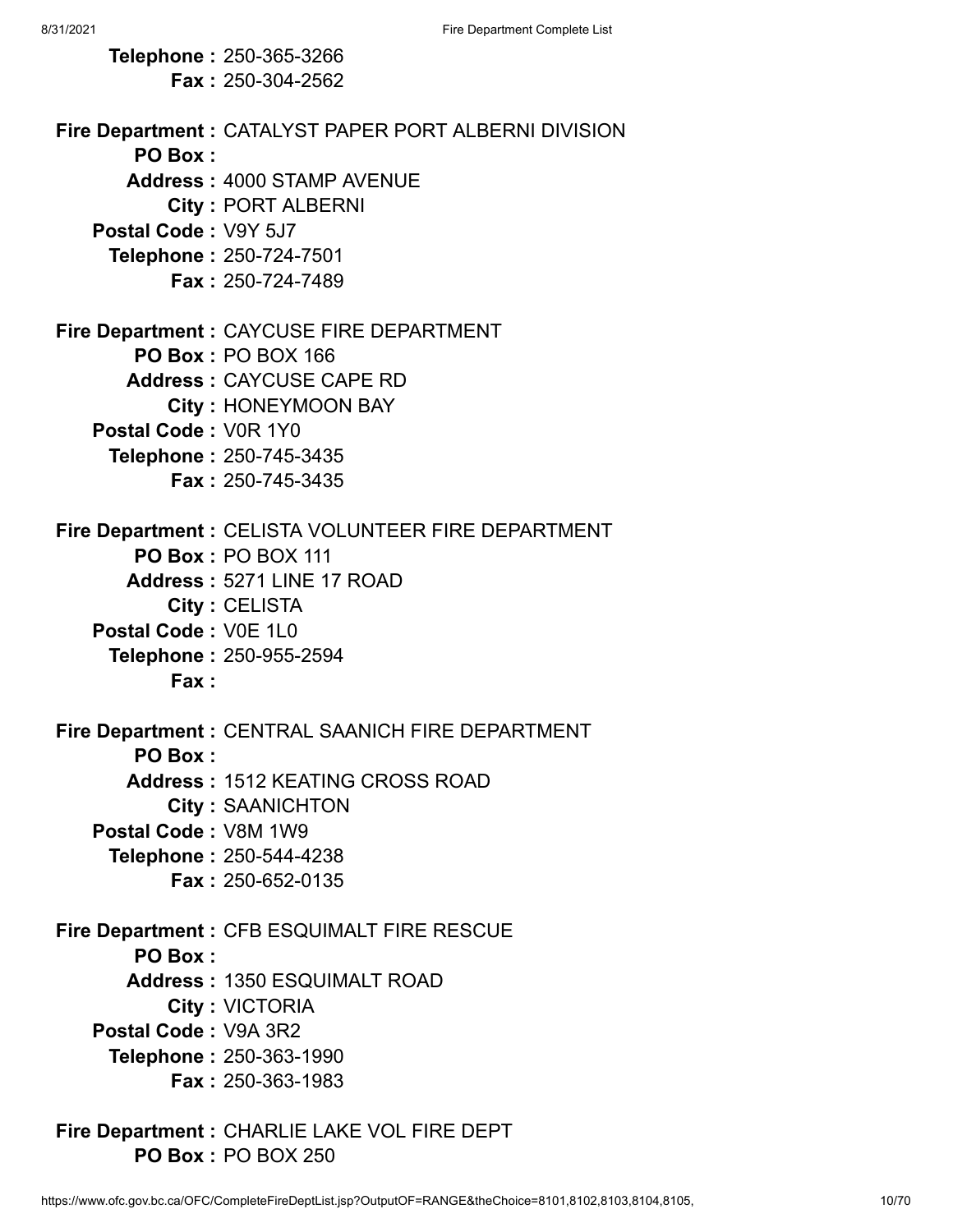**Address :** 13065 FIREHALL ROAD **City :** CHARLIE LAKE **Postal Code :** V0C 1H0 **Telephone :** 250-784-1424 **Fax :** 250-785-3084 **Fire Department :** CHASE FIRE RESCUE **PO Box :** PO BOX 440 **Address : City :** CHASE **Postal Code :** V0E 1M0 **Telephone :** 250-679-8655 **Fax :** 250-679-3070 **Fire Department :** CHERRY CREEK VOL FIRE DEPARTMENT **PO Box : Address :** 5920-B CHERRY CREEK ROAD **City :** PORT ALBERNI **Postal Code :** V9Y 8R7 **Telephone :** 250-723-2254 **Fax :** 250-723-0225 **Fire Department :** CHETWYND FIRE DEPARTMENT **PO Box :** PO BOX 357 **Address :** 5400 HOSPITAL ROAD **City :** CHETWYND **Postal Code :** V0C 1J0 **Telephone :** 250-788-2424 **Fax :** 250-788-3364 **Fire Department :** CHILLIWACK FIRE DEPARTMENT **PO Box : Address :** 45950 CHEAM AVE. **City :** CHILLIWACK **Postal Code :** V2P 1N6 **Telephone :** 604-792-8713 **Fax :** 604-393-0822 **Fire Department :** CHILLIWACK RIVER VALLEY VOL FIRE DEPT **PO Box : Address :** 4593 LYARDON RD **City :** CHILLIWACK **Postal Code :** V2R4N1 **Telephone : Fax :**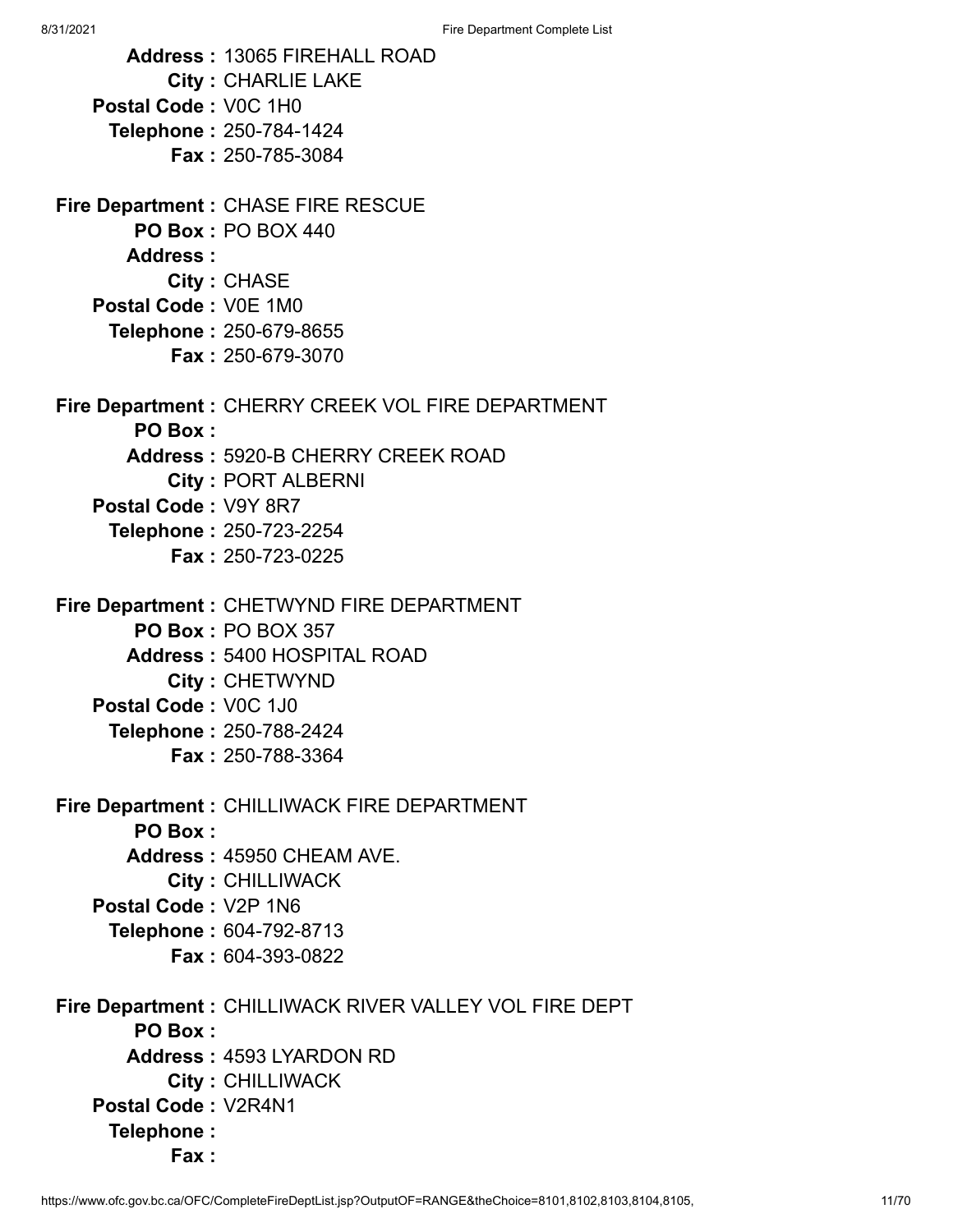**Fire Department :** CHIMNEY AND FELKER LAKES VOLUNTEER FIRE DEPARTMENT **PO Box : Address :** 2622 CHIMNEY LAKE ROAD **City :** WILLIAMS LAKE **Postal Code :** V2G 5J4 **Telephone :** 250-305-1189 **Fax : Fire Department :** CHRISTINA LAKE FIRE DEPARTMENT **PO Box :** PO BOX 18 **Address :** 1926 HIGHWAY 3 **City :** CHRISTINA LAKE **Postal Code :** V0H 1E0 **Telephone :** 250-447-6611 **Fax :** 250-447-2649 **Fire Department :** CLEARWATER VOLUNTEER FIRE DEPARTMENT **PO Box : Address :** 336 CLEARWATER VILLAGE RD **City :** CLEARWATER **Postal Code :** V0E 1N1 **Telephone :** 250-674-3733 **Fax :** 250-674-3021 **Fire Department :** CLINTON VOLUNTEER FIRE DEPARTMENT **PO Box :** PO BOX 333 **Address : City :** CLINTON **Postal Code :** V0K 1K0 **Telephone :** 250-459-2413 **Fax :** 250-459-2227 **Fire Department :** COAL HARBOUR FIRE DEPARTMENT **PO Box : Address :** 361 ALBERT HOLE RD **City :** COAL HARBOUR **Postal Code :** V0N 1K0 **Telephone :** 250-949-6430 **Fax :** 250-949-6430 **Fire Department :** COLDSTREAM FIRE DEPARTMENT (WEST END FIREHALL) **PO Box : Address :** 8008 ABERDEEN ROAD **City :** COLDSTREAM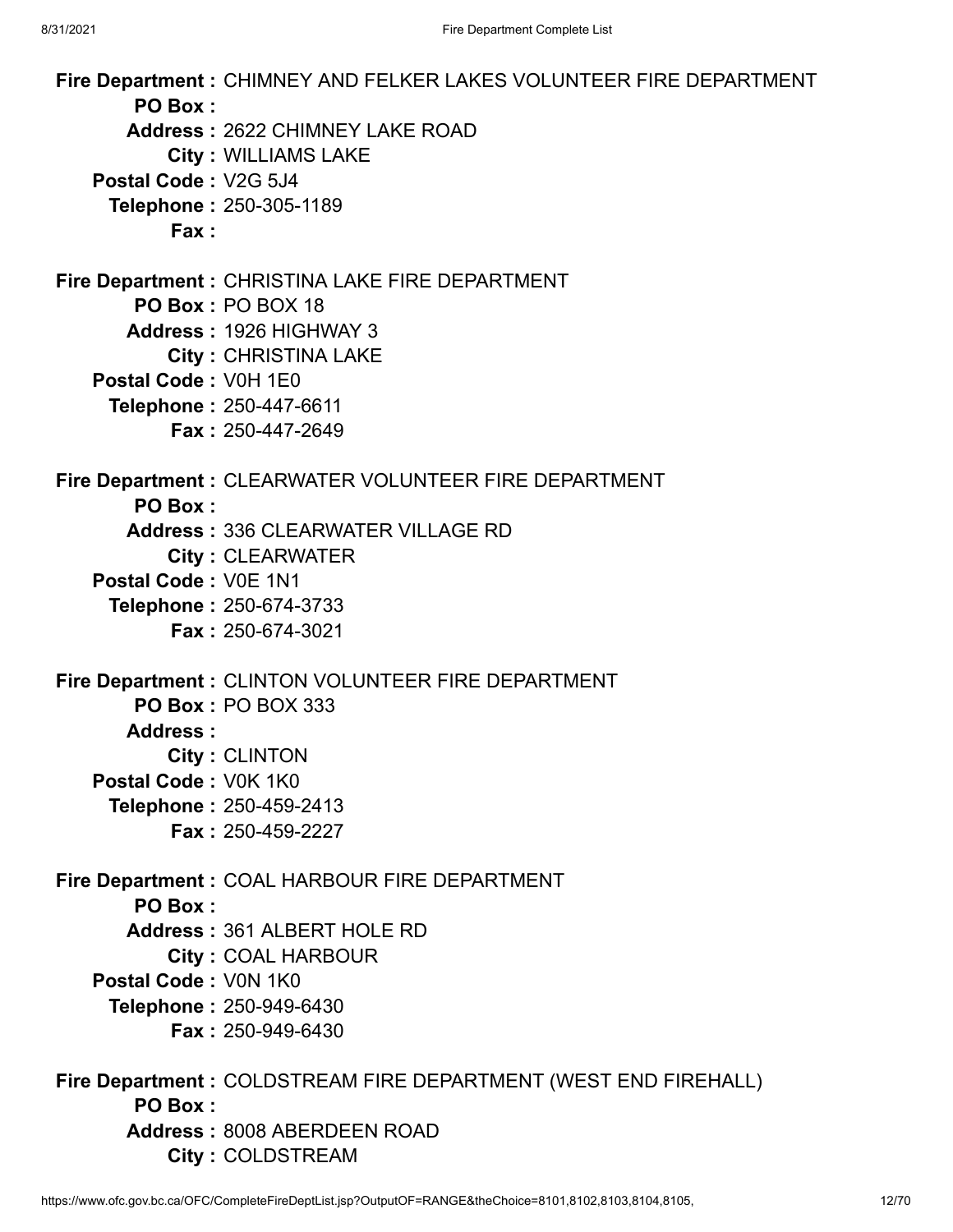**Postal Code :** V1B 2J6 **Telephone :** 250-545-2096 **Fax :** 250-545-4733 **Fire Department :** COLDSTREAM FIRE DEPARTMENT - LAVINGTON (EAST END FIREHALL) **PO Box : Address :** 9739 SCHOOL ROAD **City :** COLDSTREAM **Postal Code :** V1B 3G4 **Telephone :** 250-542-6878 **Fax :** 250-545-4733 **Fire Department :** COLDWATER INDIAN BAND **PO Box :** PO BOX 4600 **Address :** 2249 QUILCHENA AVENUE **City :** MERRITT **Postal Code :** V1K 1B8 **Telephone :** 250-378-2412 **Fax :** 250-378-5351 **Fire Department :** COLUMBIA VALLEY VOL FIRE DEPT **PO Box : Address :** 1202 KOSIKAR ROAD **City :** LINDELL BEACH **Postal Code :** V2R 5B8 **Telephone :** 604-858-9774 **Fax : Fire Department :** COLWOOD FIRE RESCUE **PO Box : Address :** 3215 METCHOSIN ROAD **City :** VICTORIA **Postal Code :** V9C 2A4 **Telephone :** 250-478-8321 **Fax :** 250-478-8032 **Fire Department :** COMOX FIRE RESCUE **PO Box : Address :** 1870 NOEL AVENUE **City :** COMOX **Postal Code :** V9M 2K9 **Telephone :** 250-339-2432 **Fax :** 250-339-1988

**Fire Department :** COOMBS-HILLIERS VOL FIRE DEPARTMENT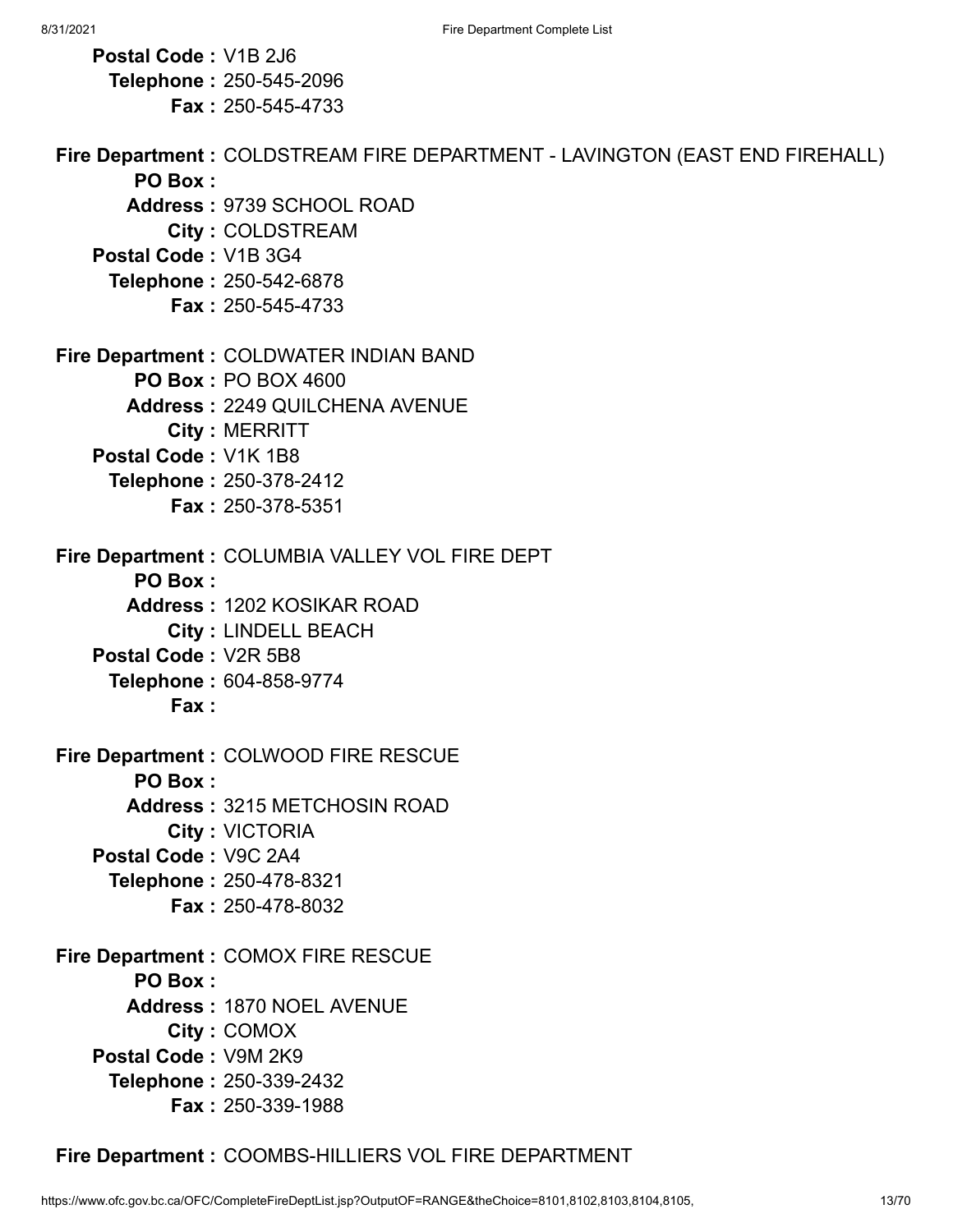8/31/2021 **Fire Department Complete List PO Box : Address :** 3241 ALBERNI HIGHWAY **City :** QUALICUM BEACH **Postal Code :** V9K 1Y6 **Telephone :** 250-752-2144 **Fax :** 250-752-2176 **Fire Department :** COQUITLAM FIRE & RESCUE **PO Box : Address :** 1300 PINETREE WAY **City :** COQUITLAM **Postal Code :** V3B 7S4 **Telephone :** 604-927-6400 **Fax :** 604-927-6418 **Fire Department :** CORTES ISLAND FIRE FIGHTING ASSOCIATION **PO Box :** PO BOX 2 **Address :** 959 BEASLEY ROAD **City :** MANSONS LANDING **Postal Code :** V0P 1K0 **Telephone :** 250-935-6779 **Fax :** 250-935-6771 **Fire Department :** COURTENAY FIRE DEPARTMENT **PO Box : Address :** 650 CUMBERLAND RD **City :** COURTENAY **Postal Code :** V9N 2C8 **Telephone :** 250-334-2513 **Fax :** 250-897-1361 **Fire Department :** COWICHAN BAY FIRE RESCUE **PO Box : Address :** 4461 TRANS CANADA HIGHWAY **City :** COWICHAN BAY **Postal Code :** V0R 1N1 **Telephone :** 250-743-7111 **Fax :** 250-743-7113 **Fire Department :** CRANBERRY VOLUNTEER FIRE DEPARTMENT **PO Box :**

**Address :** 1555 MORDEN ROAD **City :** NANAIMO

**Postal Code :** V9R 5E2 **Telephone :** 250-754-6068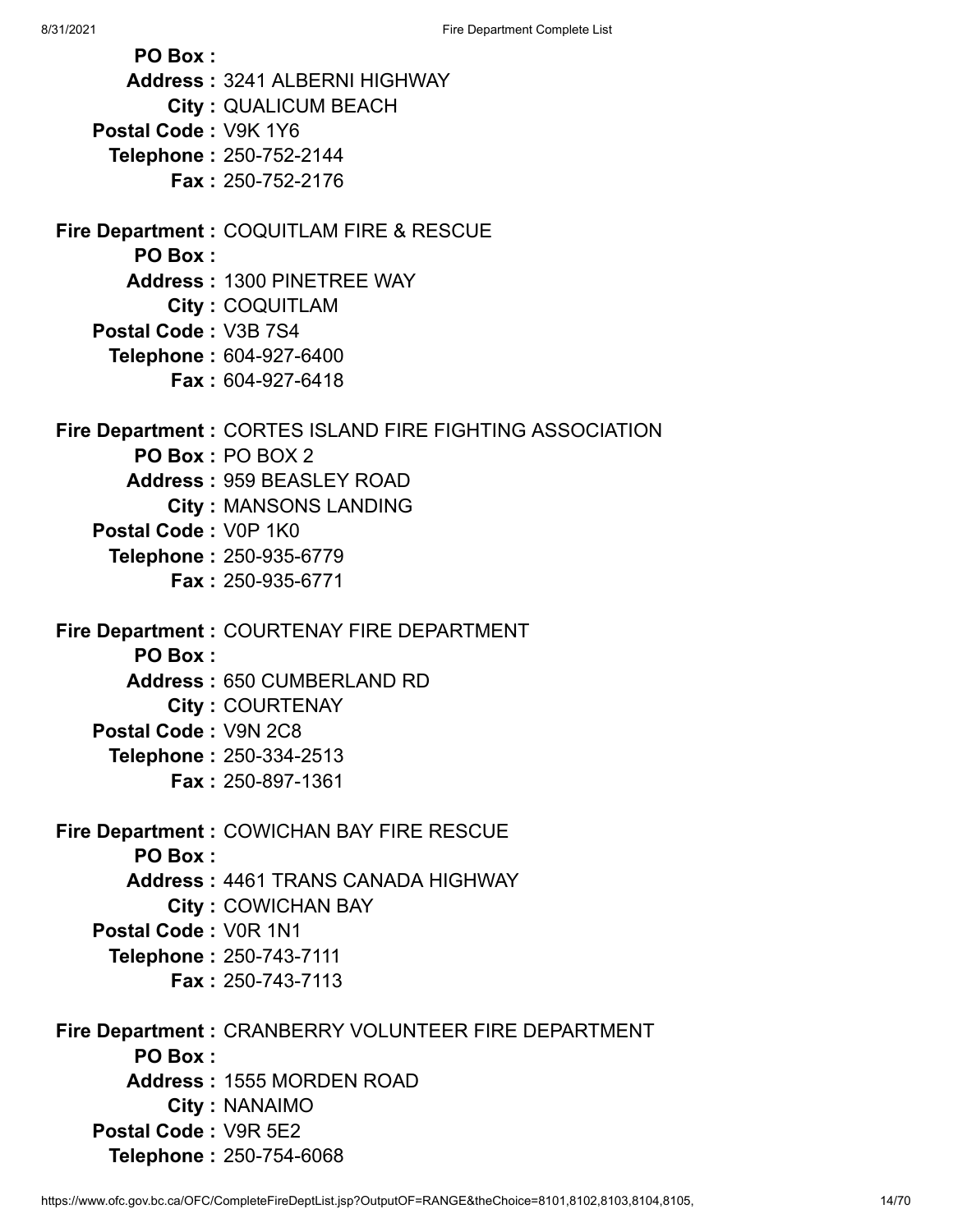| <b>Fax: 250-754-6068</b>                                          |
|-------------------------------------------------------------------|
| Fire Department: CRANBROOK FIRE AND EMERGENCY SERVICES<br>PO Box: |
| Address: 2503 2ND STREET SOUTH                                    |
| <b>City: CRANBROOK</b>                                            |
| Postal Code: V1C 1E3                                              |
| Telephone: 250-426-2325                                           |
| Fax: 250-426-4026                                                 |
| Fire Department : CRESCENT VALLEY FIRE DEPARTMENT                 |
| PO Box: PO BOX 66                                                 |
| <b>Address: 1365 HWY 6</b>                                        |
| City: CRESCENT VALLEY                                             |
| Postal Code: V0G 1H0                                              |
| Telephone: 250-359-7353                                           |
| <b>Fax: 250-359-7353</b>                                          |
| <b>Fire Department: CRESTON FIRE &amp; RESCUE</b>                 |
| <b>PO Box: PO BOX 1339</b>                                        |
| Address: 140 - 10TH AVENUE N.                                     |
| City: CRESTON                                                     |
| Postal Code: V0B 1G0                                              |
| Telephone: 250-428-4321                                           |
| <b>Fax: 250-428-2241</b>                                          |
| Fire Department : CULTUS LAKE VOL FIRE DEPARTMENT                 |
| <b>PO Box:</b>                                                    |
| Address: 4165 COLUMBIA VALLEY HIGHWAY                             |
| <b>City: CULTUS LAKE</b>                                          |
| Postal Code: V2R 5B5                                              |
| <b>Telephone: 604-858-3334</b>                                    |
| Fax:                                                              |
| Fire Department : CUMBERLAND FIRE RESCUE                          |
| <b>PO Box: PO BOX 219</b>                                         |
| <b>Address: 2679 DUNSMUIR AVENUE</b>                              |
| <b>City: CUMBERLAND</b>                                           |
| Postal Code: V0R 1S0                                              |
| <b>Telephone: 250-336-2531</b>                                    |
| Fax: 250-336-2321                                                 |
| Fire Department : DASHWOOD VOL FIRE DEPARTMENT                    |

**PO Box :**

**Address :** 230 HOBBS ROAD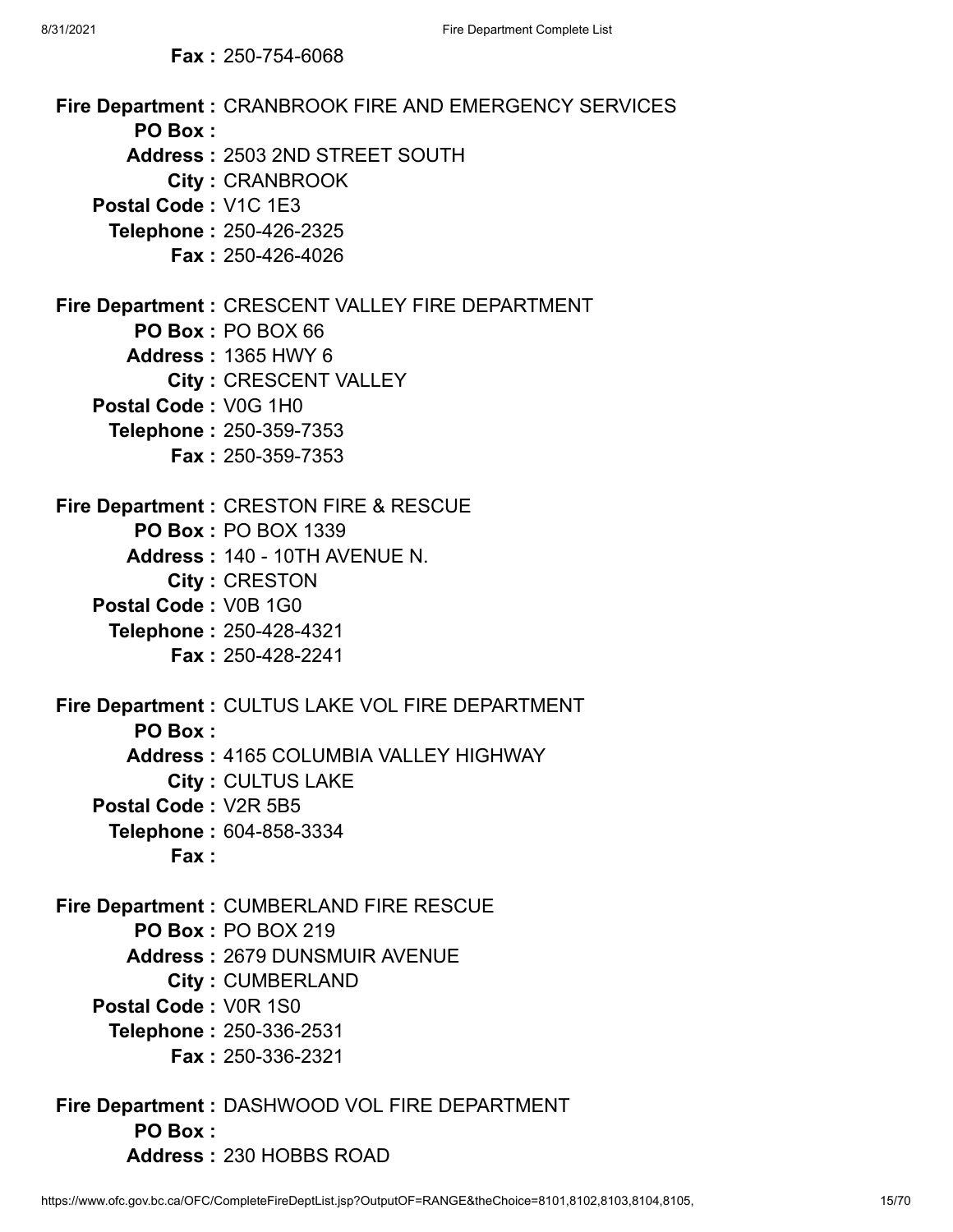|                      | <b>City: QUALICUM BEACH</b>                          |
|----------------------|------------------------------------------------------|
| Postal Code: V9K 2B2 |                                                      |
|                      | <b>Telephone: 250-752-5434</b>                       |
|                      | <b>Fax: 250-752-0863</b>                             |
|                      |                                                      |
|                      | Fire Department : DAWSON CREEK FIRE RESCUE           |
| PO Box:              |                                                      |
|                      | <b>Address: 10101 12A STREET</b>                     |
|                      | <b>City: DAWSON CREEK</b>                            |
| Postal Code: V1G 3V7 |                                                      |
|                      | Telephone: 250-782-9898                              |
|                      | Fax: 250-784-3638                                    |
|                      | Fire Department : DEASE LAKE FIRE DEPARTMENT         |
|                      | <b>PO Box: PO BOX 149</b>                            |
|                      | <b>Address: 8 STIKINE STREET</b>                     |
|                      | <b>City: DEASE LAKE</b>                              |
| Postal Code: V0C 1L0 |                                                      |
|                      | Telephone: 250-771-3134                              |
|                      | <b>Fax: 250-7715702</b>                              |
|                      |                                                      |
|                      | Fire Department : DEEP BAY FIRE RESCUE               |
| <b>PO Box:</b>       |                                                      |
|                      | <b>Address: 5031 MOUNTAIN VIEW ROAD</b>              |
|                      | City: BOWSER                                         |
| Postal Code: V0R 1G0 |                                                      |
|                      | <b>Telephone: 250-757-2030</b>                       |
|                      | <b>Fax: 250-757-2030</b>                             |
|                      |                                                      |
|                      | Fire Department : DEKA LAKE & DISTRICT VOL FIRE DEPT |
| PO Box:              |                                                      |
|                      | <b>Address: 7449 BURGESS ROAD</b>                    |
|                      | <b>City: DEKA LAKE</b>                               |
| Postal Code: V0K 1X3 |                                                      |
|                      | Telephone: 250-593-4522                              |
| Fax:                 |                                                      |
|                      | Fire Department : DELTA FIRE & EMERGENCY SERVICES    |
| <b>PO Box:</b>       |                                                      |
|                      | <b>Address: 4645 HARVEST DRIVE</b>                   |
|                      | <b>City: DELTA</b>                                   |
| Postal Code: V4K 4J5 |                                                      |
|                      | Telephone: 604-952-3100                              |
|                      | <b>Fax: 604-946-0436</b>                             |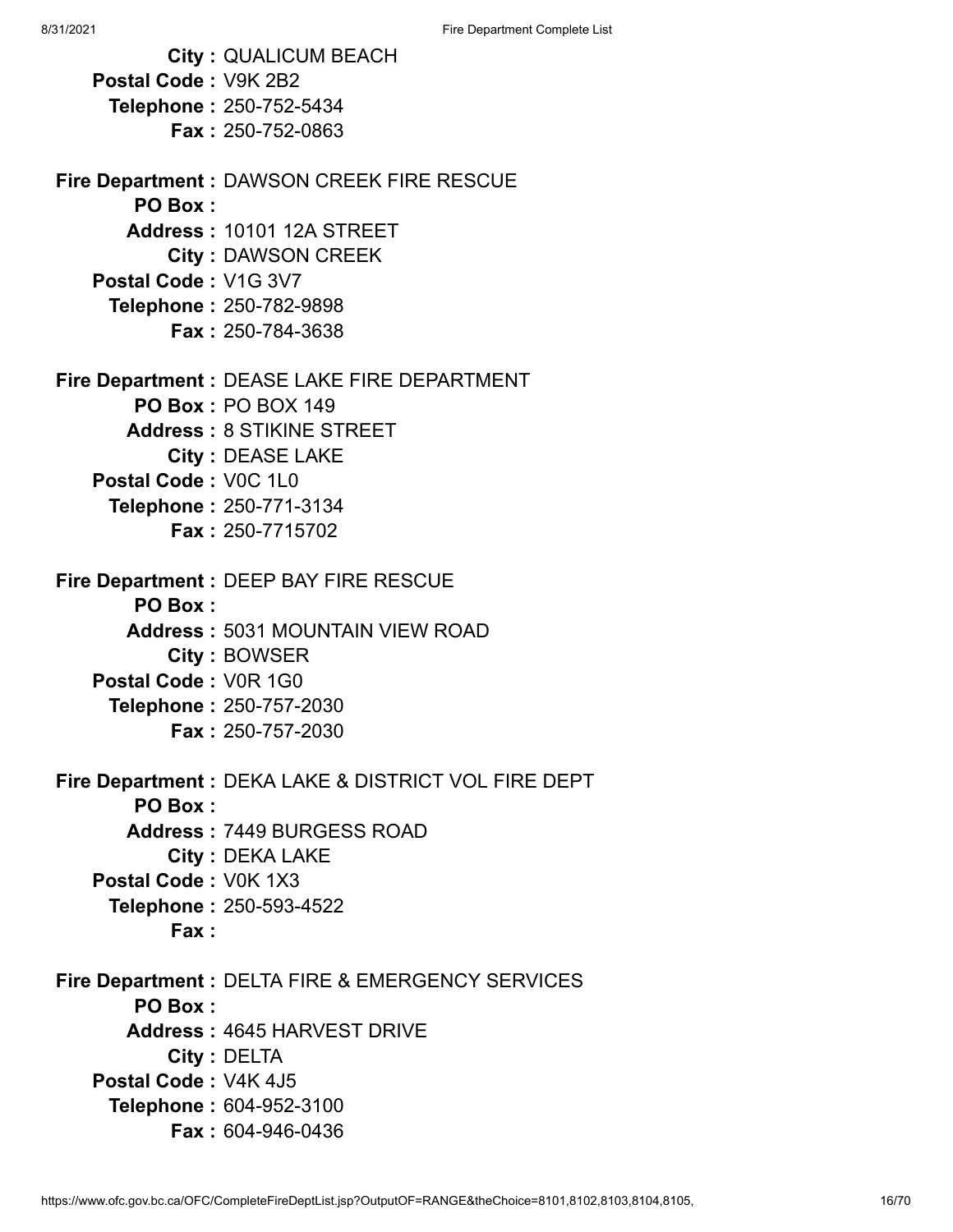8/31/2021 Fire Department Complete List **Fire Department :** DENMAN ISLAND VOL FIRE DEPARTMENT **PO Box :** GENERAL DELIVERY **Address :** 5555 DENMAN ROAD **City :** DENMAN ISLAND **Postal Code :** V0R 1T0 **Telephone :** 250-335-0345 **Fax :** 250-335-3305 **Fire Department :** DUNCAN VOLUNTEER FIRE DEPARTMENT **PO Box :** PO BOX 155 **Address :** 468 DUNCAN STREET **City :** DUNCAN **Postal Code :** V9L 3X3 **Telephone :** 250-746-5211 **Fax :** 250-715-1172 **Fire Department :** EAGLE BAY VOLUNTEER FIRE DEPARTMENT **PO Box : Address :** 4445 EAGLE BAY ROAD **City :** EAGLE BAY **Postal Code :** V0E 1T0 **Telephone :** 250-804-3656 **Fax :** 250-675-4617 **Fire Department :** EAST SOOKE VOL FIRE DEPARTMENT **PO Box : Address :** 6071 EAST SOOKE ROAD **City :** EAST SOOKE **Postal Code :** V9Z 0Z7 **Telephone :** 250-642-4411 **Fax :** 250-642-6964 **Fire Department :** EAST WELLINGTON VOL FIRE DEPT **PO Box : Address :** 3269 JINGLE POT RD NANAIMO **City :** NANAIMO **Postal Code :** V9R 7C6 **Telephone :** 250-585-2931 **Fax :** 250-756-5055 **Fire Department :** EASTGATE FIRE DEPARTMENT **PO Box :** PO BOX 2 COMP 5 **Address :**

**City :** MANNING PARK

**Postal Code :** V0X 1R0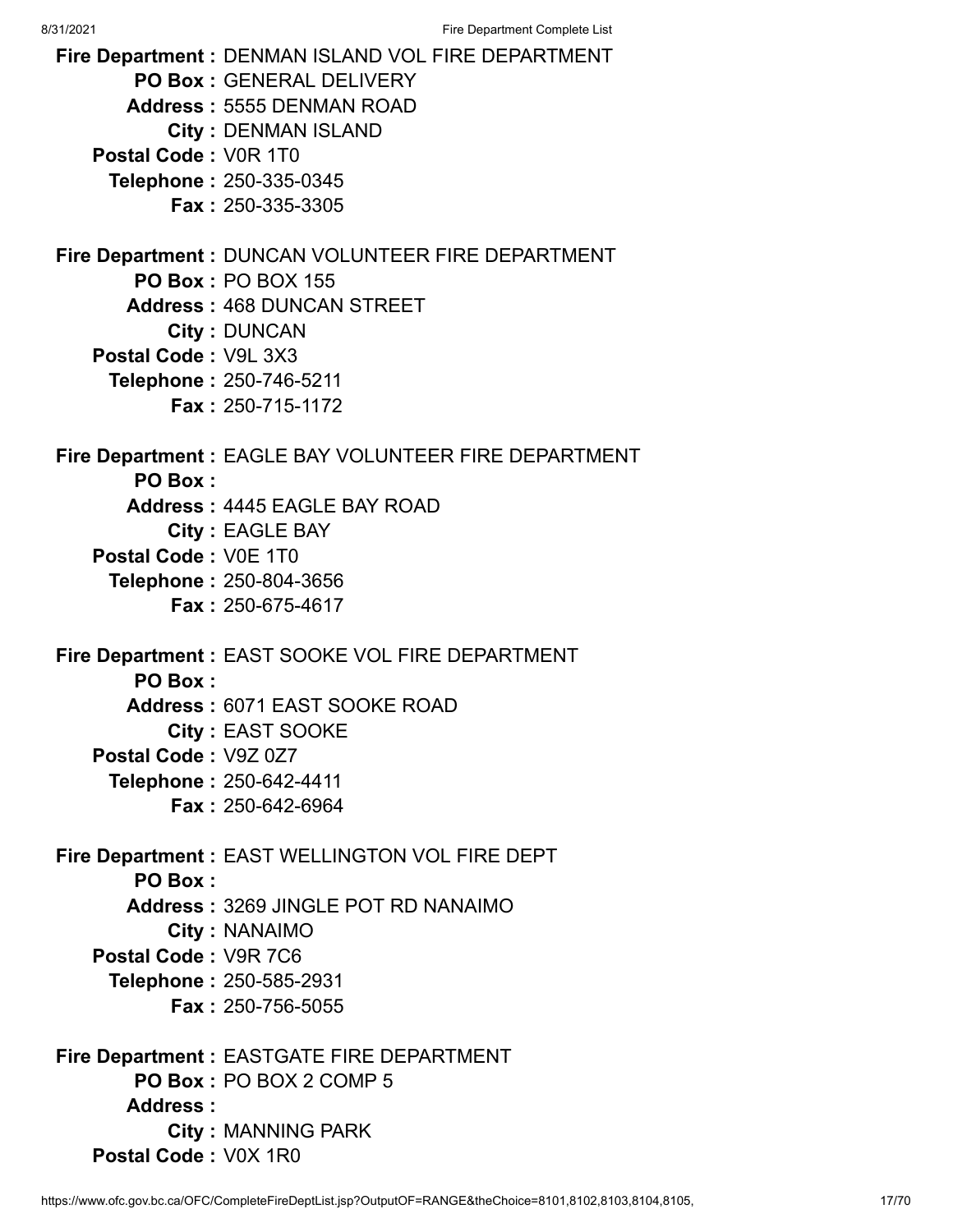| Telephone:<br>Fax:   |                                                                    |
|----------------------|--------------------------------------------------------------------|
|                      | Fire Department : EDGEWATER VOLUNTEER FIRE DEPARTMENT              |
|                      | PO Box: PO BOX 66                                                  |
|                      | <b>Address: 5727 VERMILLION STREET</b>                             |
|                      | <b>City: EDGEWATER</b>                                             |
| Postal Code: V0A 1E0 |                                                                    |
| Telephone:           |                                                                    |
|                      | <b>Fax: 250-347-9265</b>                                           |
|                      | <b>Fire Department: EGMONT &amp; DISTRICT</b>                      |
| <b>PO Box:</b>       |                                                                    |
|                      | <b>Address: 5592 EGMONT RD</b>                                     |
|                      | City: EGMONT                                                       |
| Postal Code: V0N 1N0 |                                                                    |
|                      | Telephone: 604-883-2555                                            |
|                      | <b>Fax: 604-883-0012</b>                                           |
|                      | Fire Department : ELK VALLEY COAL (COAL MOUNTAIN)                  |
|                      | <b>PO Box: PO BOX 3000</b>                                         |
| Address:             |                                                                    |
|                      | City: SPARWOOD                                                     |
| Postal Code: V0B 2G0 |                                                                    |
|                      | Telephone: 250-425-7375                                            |
| Fax:                 |                                                                    |
|                      | <b>Fire Department: ELKFORD FIRE RESCUE AND EMERGENCY SERVICES</b> |
|                      | <b>PO Box: PO BOX 340</b>                                          |
|                      | <b>Address: 2300 BALMER DRIVE</b>                                  |
|                      | City: ELKFORD                                                      |
| Postal Code: V0B 1H0 |                                                                    |
|                      | Telephone: 250-865-4020                                            |
|                      | <b>Fax: 250-865-4021</b>                                           |
|                      | Fire Department : ELKO VOLUNTEER FIRE DEPARTMENT                   |
|                      | <b>PO Box: PO BOX 360</b>                                          |
|                      | <b>Address: 8915 NEAME STREET</b>                                  |
|                      | City: ELKO                                                         |
| Postal Code: V0B 1T0 |                                                                    |
|                      | Telephone: 250-529-7704                                            |
|                      | <b>Fax: 250-529-7708</b>                                           |
|                      | Fire Department : ELKVIEW COAL CORPORATION                         |

**PO Box :**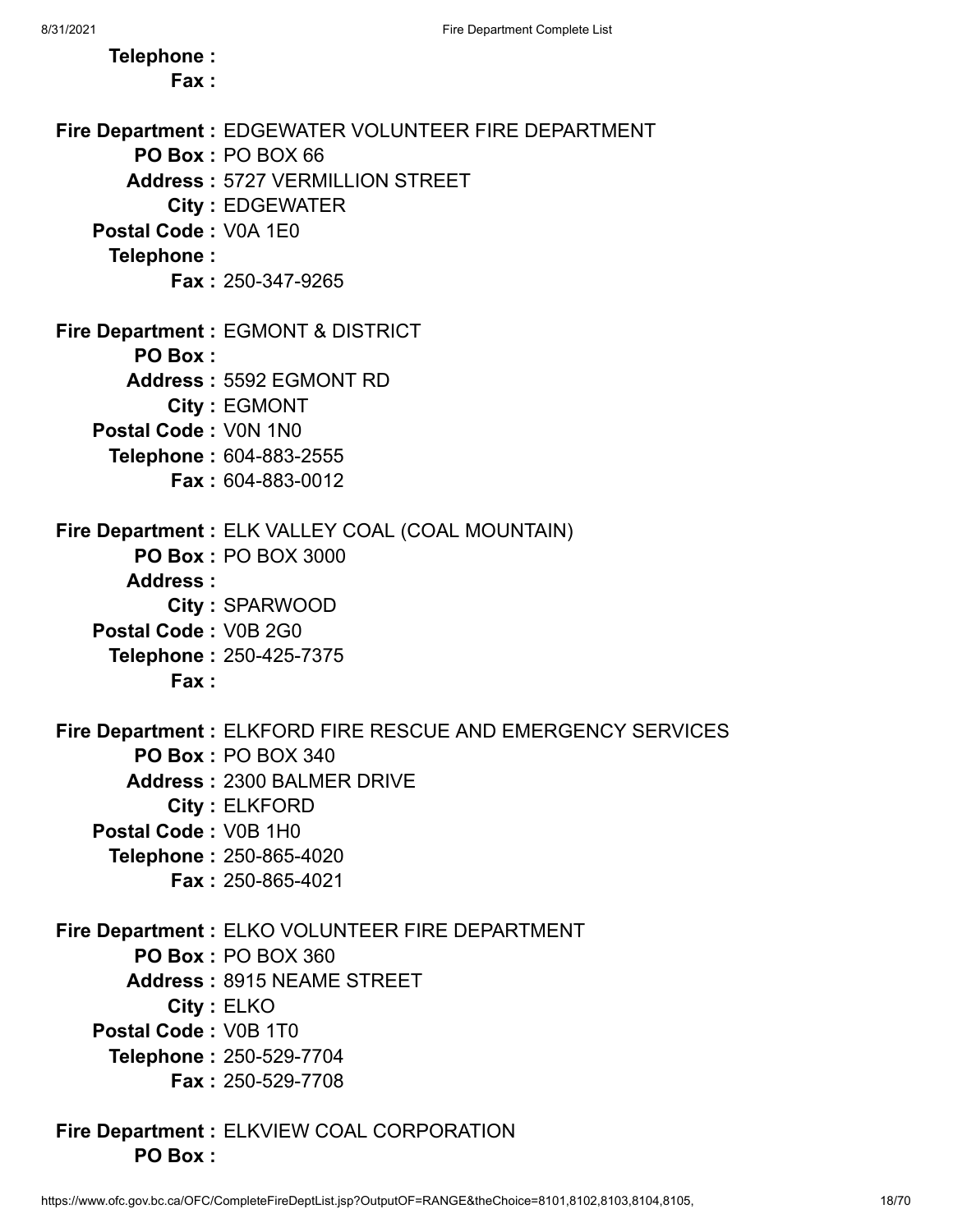| <b>Address: RR 1 HIGHWAY 3</b>                          |
|---------------------------------------------------------|
| City: SPARWOOD<br>Postal Code: V0B 2G0                  |
|                                                         |
| <b>Telephone: 250-425-8860</b><br>Fax:                  |
|                                                         |
| <b>Fire Department: ELLISON FIRE DEPARTMENT</b>         |
| <b>PO Box:</b>                                          |
| <b>Address: 4411 OLD VERNON ROAD</b>                    |
| <b>City: ELLISON</b>                                    |
| Postal Code: V1X 7V6                                    |
| Telephone: 250-765-2144<br>Fax:                         |
|                                                         |
| Fire Department : ENDERBY AND DISTRICT FIRE DEPARTMENT  |
| PO Box: PO BOX 400                                      |
| Address:                                                |
| <b>City: ENDERBY</b>                                    |
| Postal Code: V0E 1V0                                    |
| Telephone: 250-838-6455                                 |
| <b>Fax: 250-838-6732</b>                                |
| Fire Department : ERRINGTON VOLUNTEER FIRE DEPARTMENT   |
| <b>PO Box: PO BOX 110</b>                               |
| <b>Address: 960 ERRINGTON ROAD</b>                      |
| <b>City: ERRINGTON</b>                                  |
| Postal Code: V0R 1V0                                    |
| Telephone: 250-248-5601                                 |
| Fax: 250-248-3691                                       |
| <b>Fire Department: ERRIS VOLUNTEER FIRE DEPARTMENT</b> |
| PO Box: SITE 4 COMP 18 RR1                              |
| <b>Address: 2254 PRINCETON SUMMERLAND ROAD</b>          |
| <b>City: PRINCETON</b>                                  |
| Postal Code: V0X 1W0                                    |
| Telephone: 250-295-3603                                 |
| Fax:                                                    |
| Fire Department : ESQUIMALT FIRE RESCUE                 |
| <b>PO Box:</b>                                          |
| <b>Address: 500 PARK PLACE</b>                          |
| <b>City: ESQUIMALT</b>                                  |
| Postal Code: V9A 6Z9                                    |
| Telephone: 250-414-7126                                 |
| Fax: 250-414-7115                                       |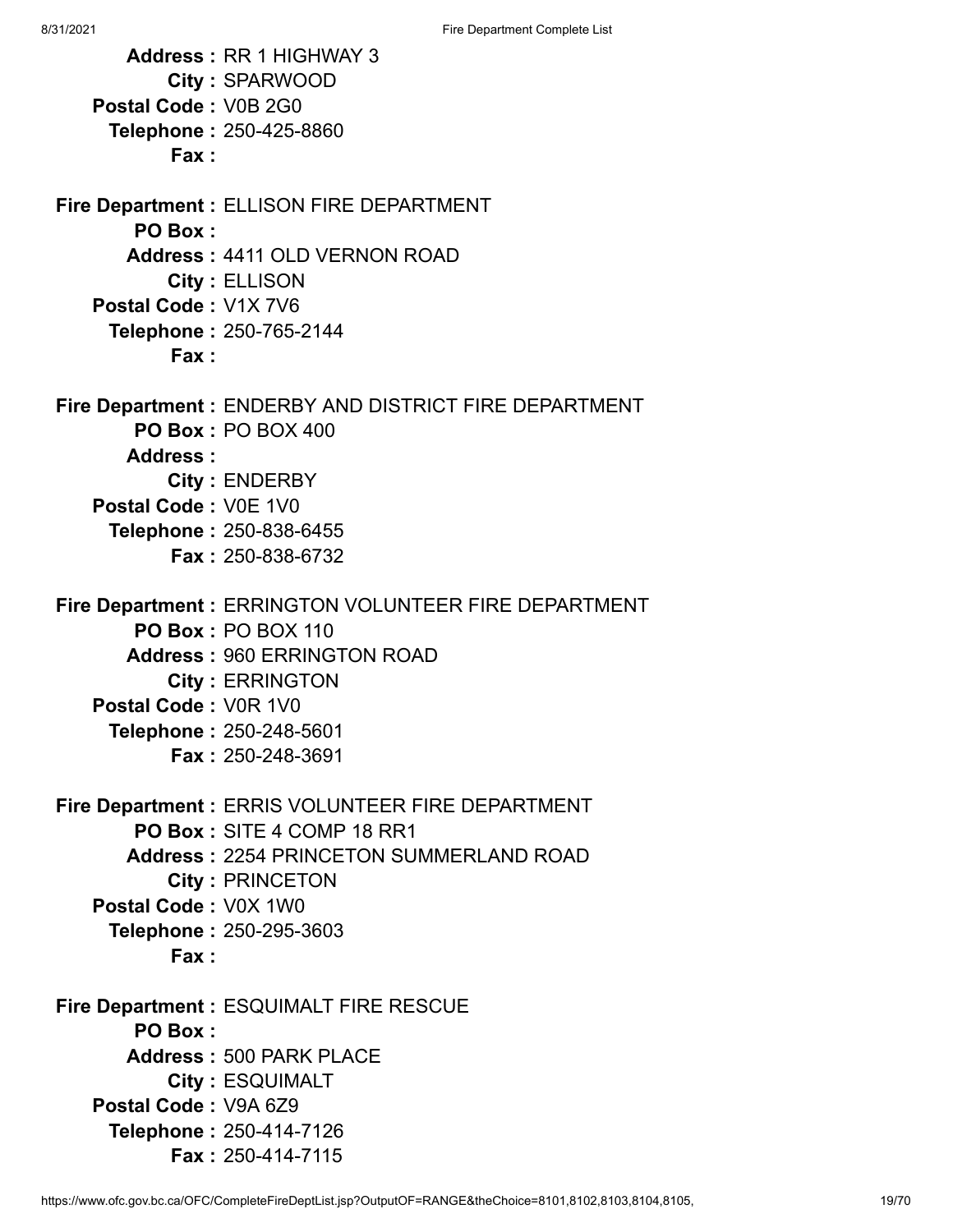**Fire Department :** EXTENSION FIRE DEPARTMENT **PO Box :** RR 1 **Address :** 2201 BRAMLEY ROAD **City :** NANAIMO **Postal Code :** V9X 1G1 **Telephone :** 250-754-3235 **Fax :** 250-754-3235 **Fire Department :** FAIRMONT HOT SPRINGS FIRE DEPARTMENT **PO Box : Address :** 4879 FAIRMONT CREEK ROAD **City :** FAIRMONT HOT SPRINGS **Postal Code :** V0B 1L1 **Telephone :** 250-345-6511 **Fax :** 250-345-6512 **Fire Department :** FALKLAND VOLUNTEER FIRE DEPARTMENT **PO Box :** PO BOX 112 **Address :** 2915 GYP ROAD **City :** FALKLAND **Postal Code :** V0E 1W0 **Telephone :** 250-379-2699 **Fax : Fire Department :** FANNY BAY VOLUNTEER FIRE DEPT. **PO Box : Address :** 7512 COUGAR SMITH ROAD **City :** FANNY BAY **Postal Code :** V0R 1W0 **Telephone :** 250-335-1011 **Fax :** 250-335-1034 **Fire Department :** FAUQUIER VOLUNTEER FIRE BRIGADE **PO Box :** PO BOX 79 **Address :** WILLOW LOOP **City :** FAUQUIER **Postal Code :** V0G 1K0 **Telephone : Fax :** 250-269-7638 **Fire Department :** FERNDALE TABOR FIRE DEPARTMENT **PO Box : Address :** 16315 GISCOME RD **City :** PRINCE GEORGE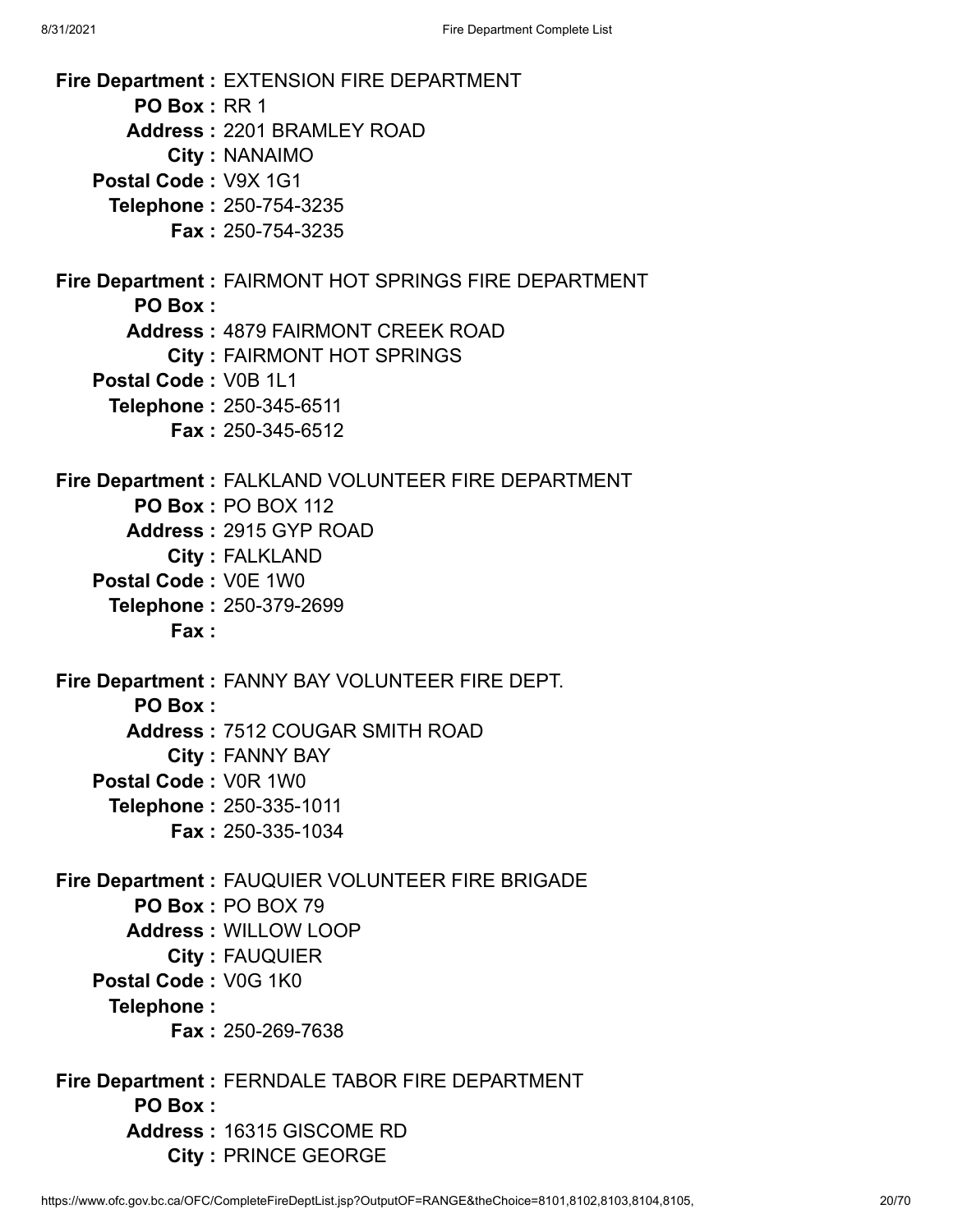**Postal Code :** V2N 6W8 **Telephone :** 250-963-7035 **Fax :** 250-963-6764 **Fire Department :** FERNIE FIRE DEPARTMENT **PO Box :** PO BOX 190 **Address :** 692 - 3RD AVENUE **City :** FERNIE **Postal Code :** V0B 1M0 **Telephone :** 250-423-4226 **Fax :** 250-423-3836 **Fire Department :** FIELD FIRE AND RESCUE DEPARTMENT **PO Box :** PO BOX 132 **Address : City :** FIELD **Postal Code :** V0A 1G0 **Telephone : Fax :** 250-343-6330 **Fire Department :** FORDING COAL LTD **PO Box :** PO BOX 100 **Address :** FORDING RIVER OPERATIONS **City :** ELKFORD **Postal Code :** V0B 1H0 **Telephone :** 250-865-2271 **Fax :** 250-865-5433 **Fire Department :** FOREST GROVE VOL FIRE DEPARTMENT **PO Box :** PO BOX 69 **Address :** 152 - 4518 CANIM-HENDRIX ROAD **City :** FOREST GROVE **Postal Code :** V0K 1M0 **Telephone :** 250-397-2122 **Fax :** 250-395-3553 **Fire Department :** FORT FRASER VOL FIRE DEPART **PO Box :** PO BOX 180 **Address : City :** FORT FRASER **Postal Code :** V0J 1N0 **Telephone :** 250-690-7500 **Fax :** 250-690-7514

**Fire Department :** FORT ST JAMES VOLUNTEER FIRE DEPT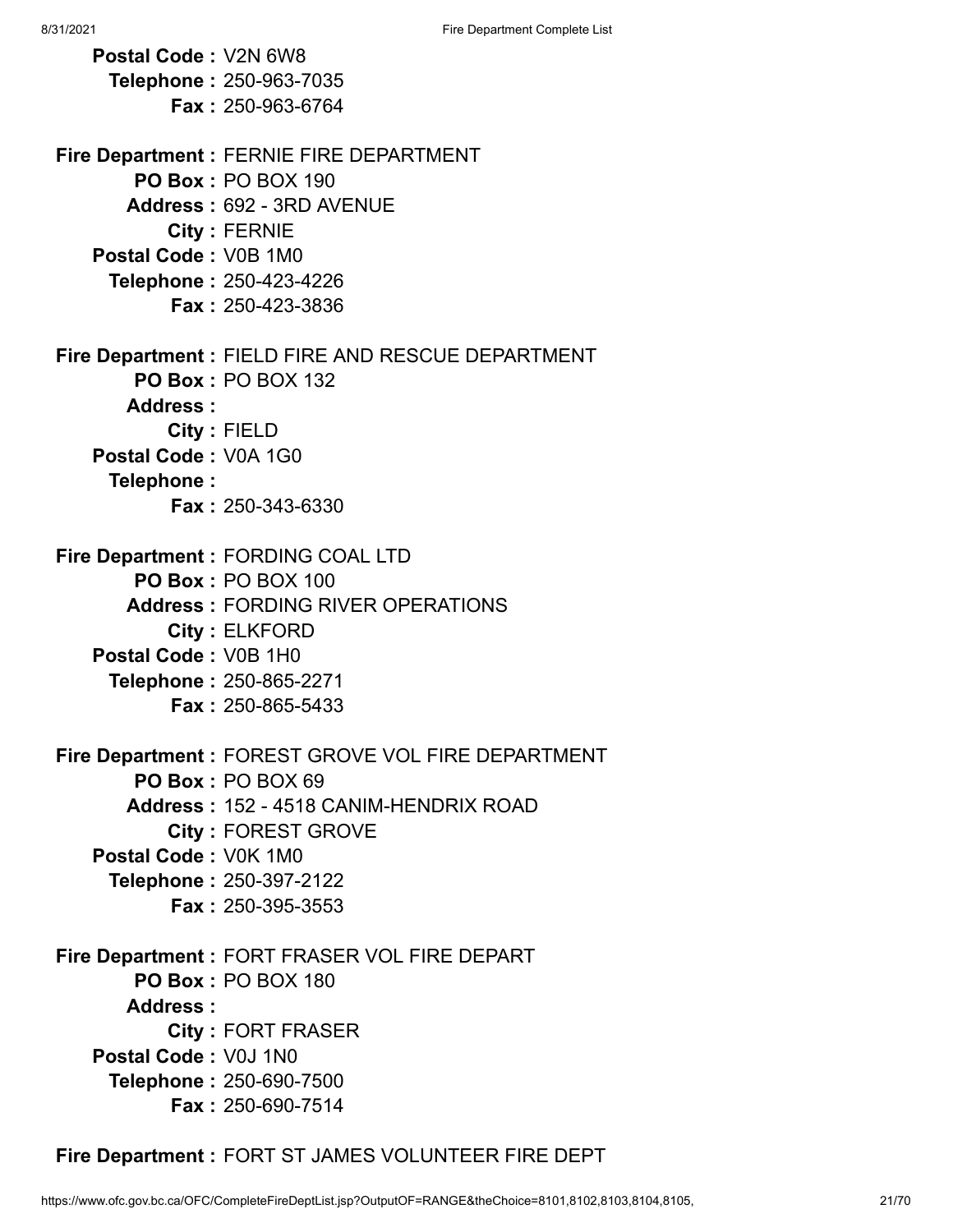8/31/2021 **Fire Department Complete List PO Box :** PO BOX 1087 **Address :** 374 MANSON STREET **City :** FORT ST. JAMES **Postal Code :** V0J 1P0 **Telephone :** 250-996-8670 **Fax :** 250-996-7474 **Fire Department :** FORT ST JOHN FIRE RESCUE **PO Box : Address :** 9312 - 93 AVENUE **City :** FORT ST. JOHN **Postal Code :** V1J 6T4 **Telephone :** 250-785-4333 **Fax :** 250-785-0080 **Fire Department :** FRASER LAKE FIRE DEPARTMENT **PO Box :** PO BOX 572 **Address :** 55 ENDAKO AVENUE **City :** FRASER LAKE **Postal Code :** V0J 1S0 **Telephone :** 250-699-7783 **Fax :** 250-699-6469 **Fire Department :** GABRIOLA VOL FIRE DEPARTMENT **PO Box :** PO BOX 89 **Address :** 760 NORTH ROAD **City :** GABRIOLA ISLAND **Postal Code :** V0R 1X0 **Telephone :** 250-247-9677 **Fax :** 250-247-9850 **Fire Department :** GARIBALDI FIRE DEPARTMENT **PO Box : Address :** 1 - 192 RETTA LAKE ROAD **City :** WHISTLER **Postal Code :** V8E 0A7 **Telephone :** 604-932-2423 **Fax :** 604-932-6169 **Fire Department :** GIBSONS AND DISTRICT VOLUNTEER FIRE DEPARTMENT **PO Box :** PO BOX 8 **Address :** 790 NORTH ROAD **City :** GIBSONS **Postal Code :** V0N 1V0

https://www.ofc.gov.bc.ca/OFC/CompleteFireDeptList.jsp?OutputOF=RANGE&theChoice=8101,8102,8103,8104,8105, 22/70

**Telephone :** 604-885-6870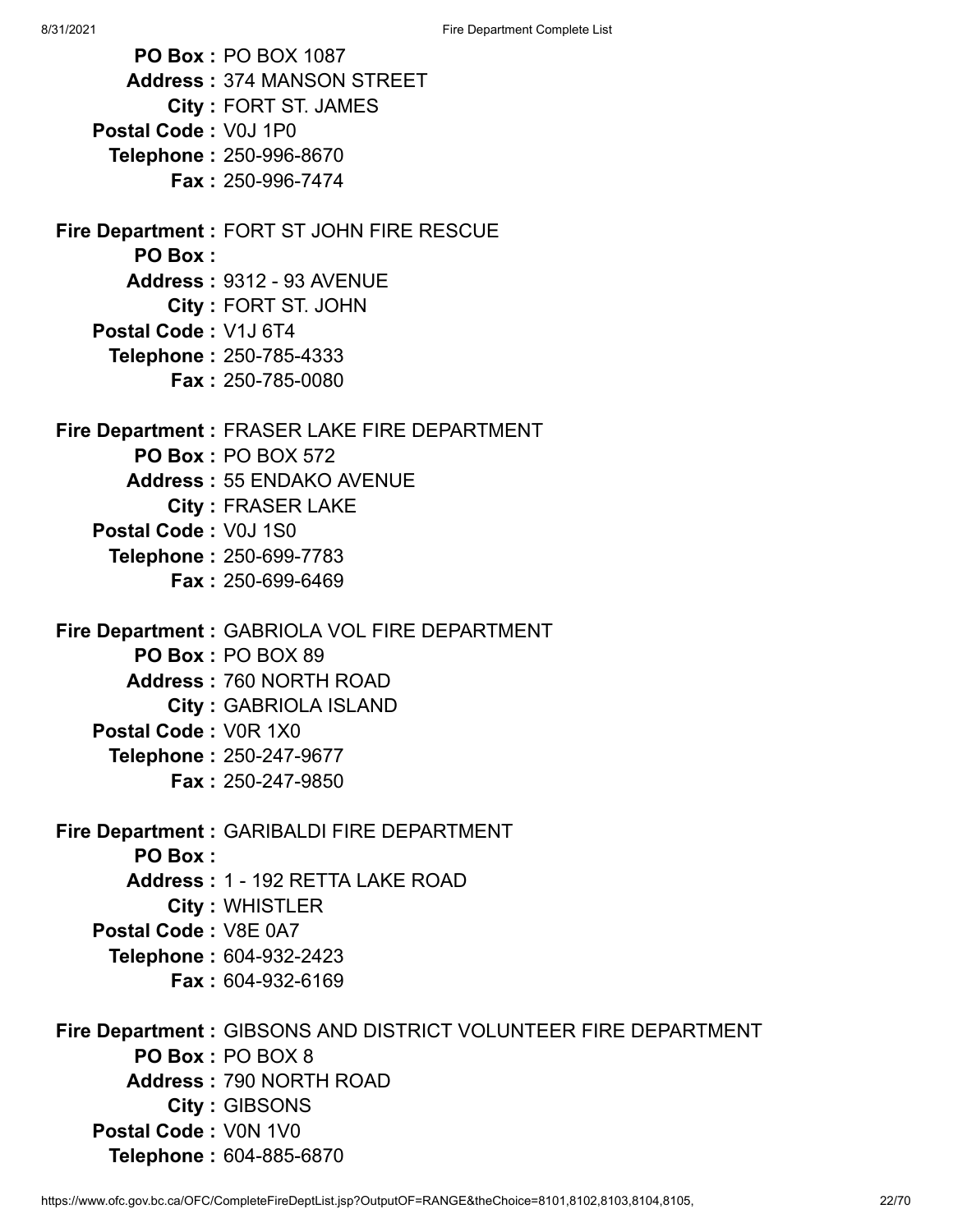**Fax :** 604-886-8371

| <b>Fire Department: GILLIES BAY FIRE DEPARTMENT</b><br><b>PO Box: PO BOX 237</b> |
|----------------------------------------------------------------------------------|
| Address: 5073 GILLIES BAY RD                                                     |
| <b>City: GILLIES BAY</b>                                                         |
| Postal Code: V0N 1W0                                                             |
| Telephone: 604-486-7757                                                          |
| <b>Fax: 604-486-7469</b>                                                         |
|                                                                                  |
| Fire Department : GOLD RIVER VOL FIRE DEPARTMENT                                 |
| <b>PO Box: PO BOX 610</b>                                                        |
| <b>Address: 499 MUCHALAT DRIVE</b>                                               |
| <b>City: GOLD RIVER</b>                                                          |
| Postal Code: V0P 1G0                                                             |
| Telephone: 250-283-2522                                                          |
| <b>Fax: 250-283-7500</b>                                                         |
|                                                                                  |
| Fire Department : GOLDEN FIRE RESCUE                                             |
| <b>PO Box: PO BOX 350</b>                                                        |
| Address: 1107 - 11TH AVENUE SOUTH                                                |
| City: GOLDEN                                                                     |
| Postal Code: V0A 1H0                                                             |
| Telephone: 250-344-6401                                                          |
| <b>Fax: 250-344-5761</b>                                                         |
|                                                                                  |
| Fire Department : GRAND FORKS CITY FIRE DEPARTMENT                               |
| <b>PO Box: PO BOX 220</b>                                                        |
| Address: 7214 2ND STREET                                                         |
| <b>City: GRAND FORKS</b>                                                         |
| Postal Code: V0H 1H0                                                             |
| <b>Telephone: 250-442-3612</b>                                                   |
| <b>Fax: 250-442-3643</b>                                                         |
|                                                                                  |
| Fire Department : GRANISLE FIRE DEPARTMENT                                       |
| PO Box: PO BOX 27                                                                |
| <b>Address: BABINE DRIVE</b>                                                     |
| <b>City: GRANISLE</b><br>Postal Code: V0J 1W0                                    |
|                                                                                  |
| Telephone: 250-697-2917<br><b>Fax: 250-697-2306</b>                              |
|                                                                                  |
| Fire Department : GREENWOOD VOLUNTEER FIRE DEPT.                                 |
|                                                                                  |

**PO Box :** PO BOX 158 **Address :** 201 GOVERNMENT STREET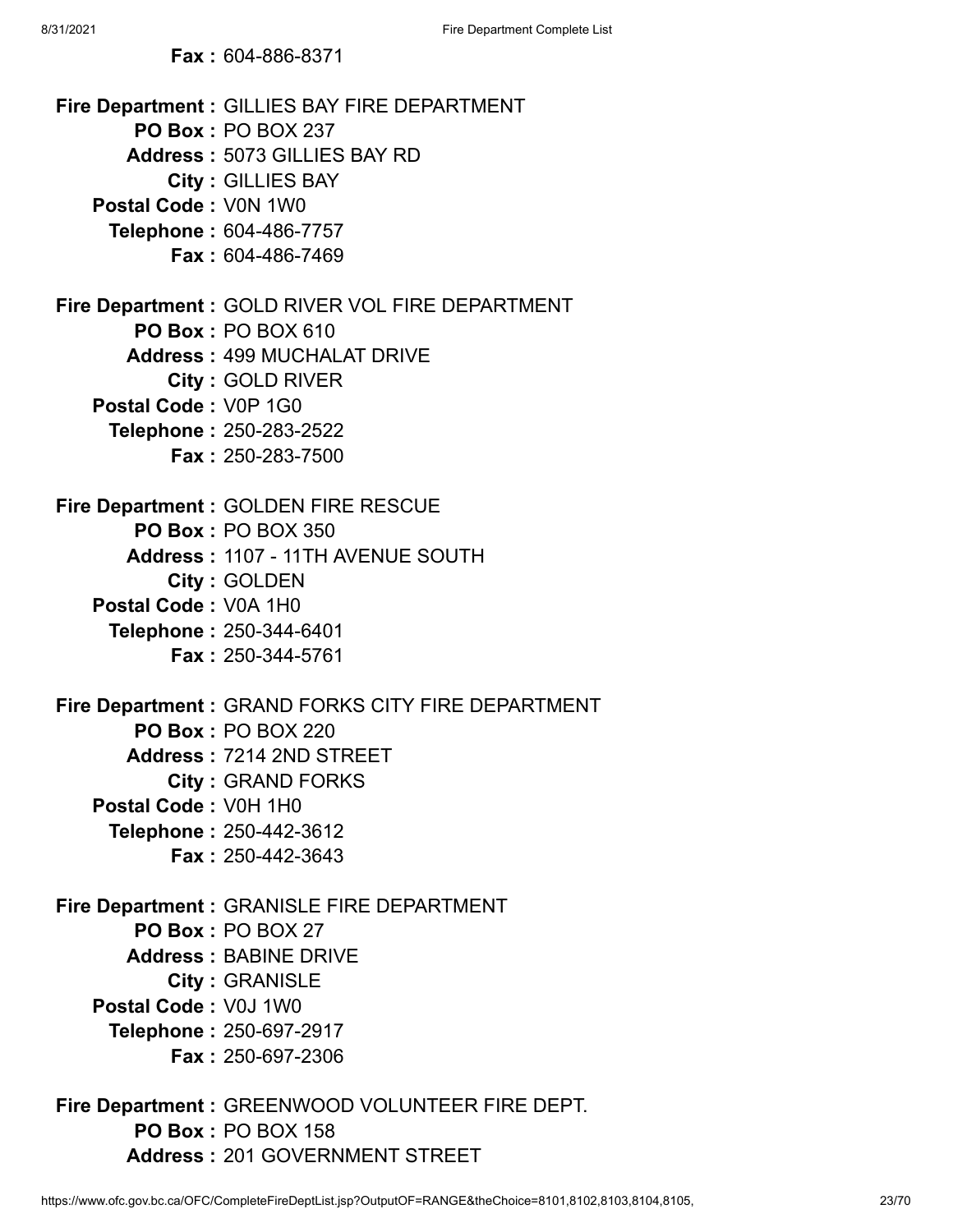|                      | <b>City: GREENWOOD</b>                                          |
|----------------------|-----------------------------------------------------------------|
| Postal Code: V0H 1J0 |                                                                 |
|                      | Telephone: 250-445-6567                                         |
|                      | <b>Fax: 250-445-6554</b>                                        |
|                      |                                                                 |
|                      | Fire Department : GREENY LAKE VOLUNTEER FIRE DEPARTMENT SOCIETY |
|                      | PO Box: PO BOX 67                                               |
|                      | <b>Address: 5357 NORTH GREENY LAKE RD</b>                       |
|                      | <b>City: LAC LA HACHE</b>                                       |
| Postal Code: V0K1T0  |                                                                 |
|                      | Telephone: 250-396-7463                                         |
|                      | <b>Fax: 250-396-7464</b>                                        |
|                      | Fire Department : HAGENSBORG WATERWORKS DISTRICT VFD            |
|                      | <b>PO Box: PO BOX 186</b>                                       |
| Address:             |                                                                 |
|                      | <b>City: HAGENSBORG</b>                                         |
| Postal Code: V0T 1C0 |                                                                 |
|                      | Telephone: 250-982-2777                                         |
| Fax:                 |                                                                 |
|                      |                                                                 |
|                      | Fire Department : HAISLA VOLUNTEER FIRE DEPARTMENT              |
|                      | <b>PO Box: PO BOX 1101</b>                                      |
| <b>Address:</b>      |                                                                 |
|                      | City: HAISLA                                                    |
| Postal Code: V0T 2B0 |                                                                 |
|                      | Telephone: 250-639-9361                                         |
| Fax :                |                                                                 |
|                      | Fire Department : HALFMOON BAY VOLUNTEER FIRE DEPARTMENT        |
| <b>PO Box:</b>       |                                                                 |
|                      | Address: 8972 REDROOFFS RD                                      |
|                      | <b>City: HALFMOON BAY</b>                                       |
| Postal Code: V0N 1Y2 |                                                                 |
|                      | <b>Telephone: 604-885-5712</b>                                  |
|                      | Fax: 604-885-0204                                               |
|                      | Fire Department : HARRISON HOT SPRINGS FIRE DEPT                |
|                      | <b>PO Box: PO BOX 160</b>                                       |
|                      | <b>Address: 495 HOT SPRINGS ROAD</b>                            |
|                      | <b>City: HARRISON HOT SPRINGS</b>                               |
| Postal Code: V0M 1K0 |                                                                 |
|                      | Telephone: 604-796-9966                                         |
|                      | Fax: 604-796-2192                                               |
|                      |                                                                 |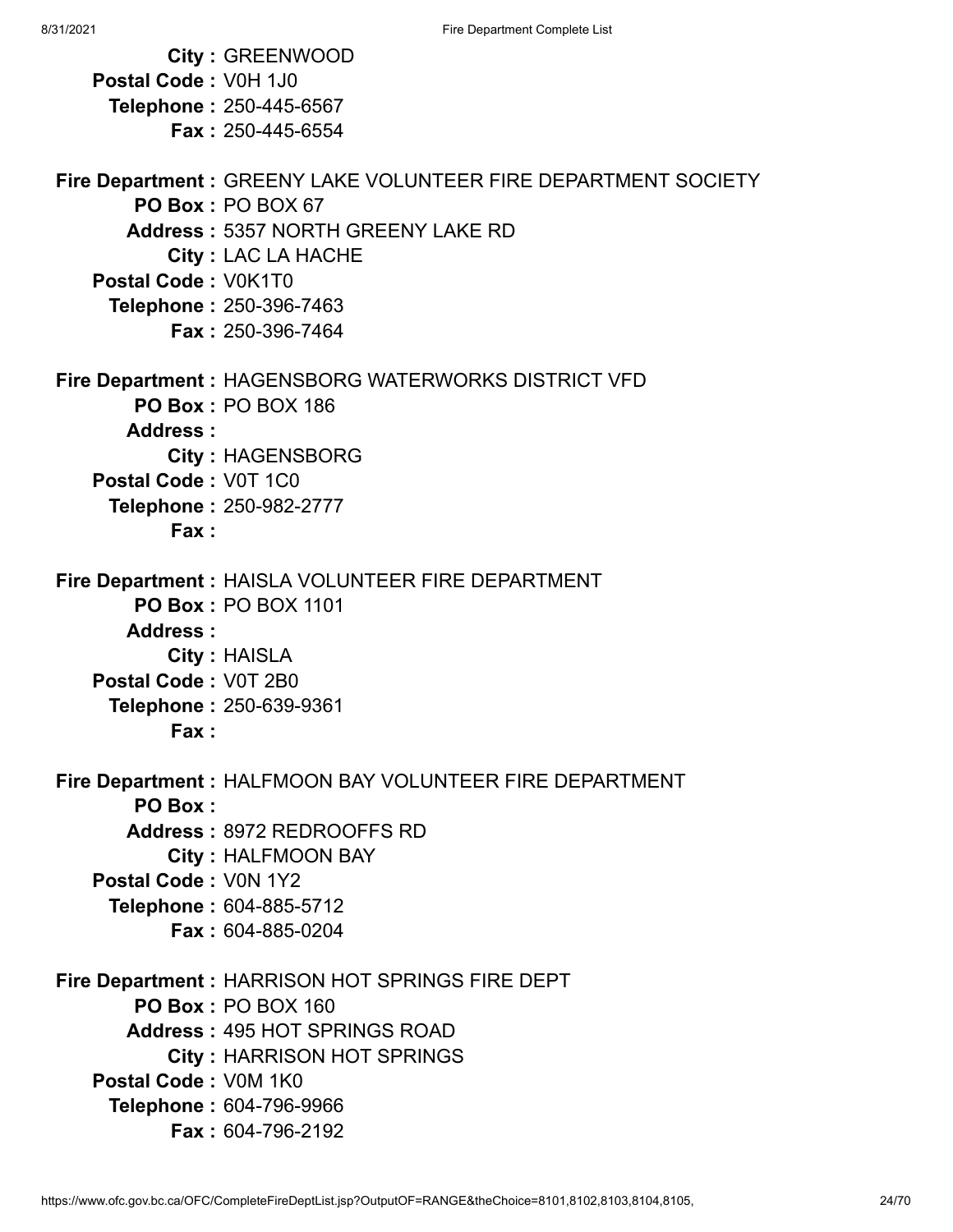**Fire Department :** HARTLEY BAY VOLUNTEER FIRE DEPARTMENT **PO Box : Address :** 455 HAYIMUSAXAA WAY **City :** HARTLEY BAY INDIAN BAND **Postal Code :** VOV 1A0 **Telephone :** 250-841-2523 **Fax :** 250-841-2581 **Fire Department :** HAWKINS LAKE VOLUNTEER FIREFIGHTERS **PO Box : Address :** GENERAL DELIVERY **City :** EAGLE CREEK **Postal Code :** V0K 1L0 **Telephone :** 250-397-2603 **Fax : Fire Department :** HAYES CREEK FIRE RESCUE **PO Box :** RR1, S-11, C-46 **Address :** 4085 LAKESYDE ROAD **City :** PRINCETON **Postal Code :** V0X 1W0 **Telephone :** 250-295-6898 **Fax :** 250-295-6898 **Fire Department :** HAZELTON VOL FIRE DEPARTMENT **PO Box :** PO BOX 40 **Address :** 4310 FIELD STREET **City :** HAZELTON **Postal Code :** V0J 1Y0 **Telephone :** 250-842-5991 **Fax :** 250-842-5152 **Fire Department :** HEDLEY VOLUNTEER FIRE DEPARTMENT **PO Box :** PO BOX 186 **Address : City :** HEDLEY **Postal Code :** V0X 1X0 **Telephone :** 250-292-8637 **Fax : Fire Department :** HEMLOCK VALLEY VOLUNTEER FIRE DEPARTMENT **PO Box : Address :** 47100 LAUREL RD. **City :** HEMLOCK VALLEY **Postal Code :** V0M 1A1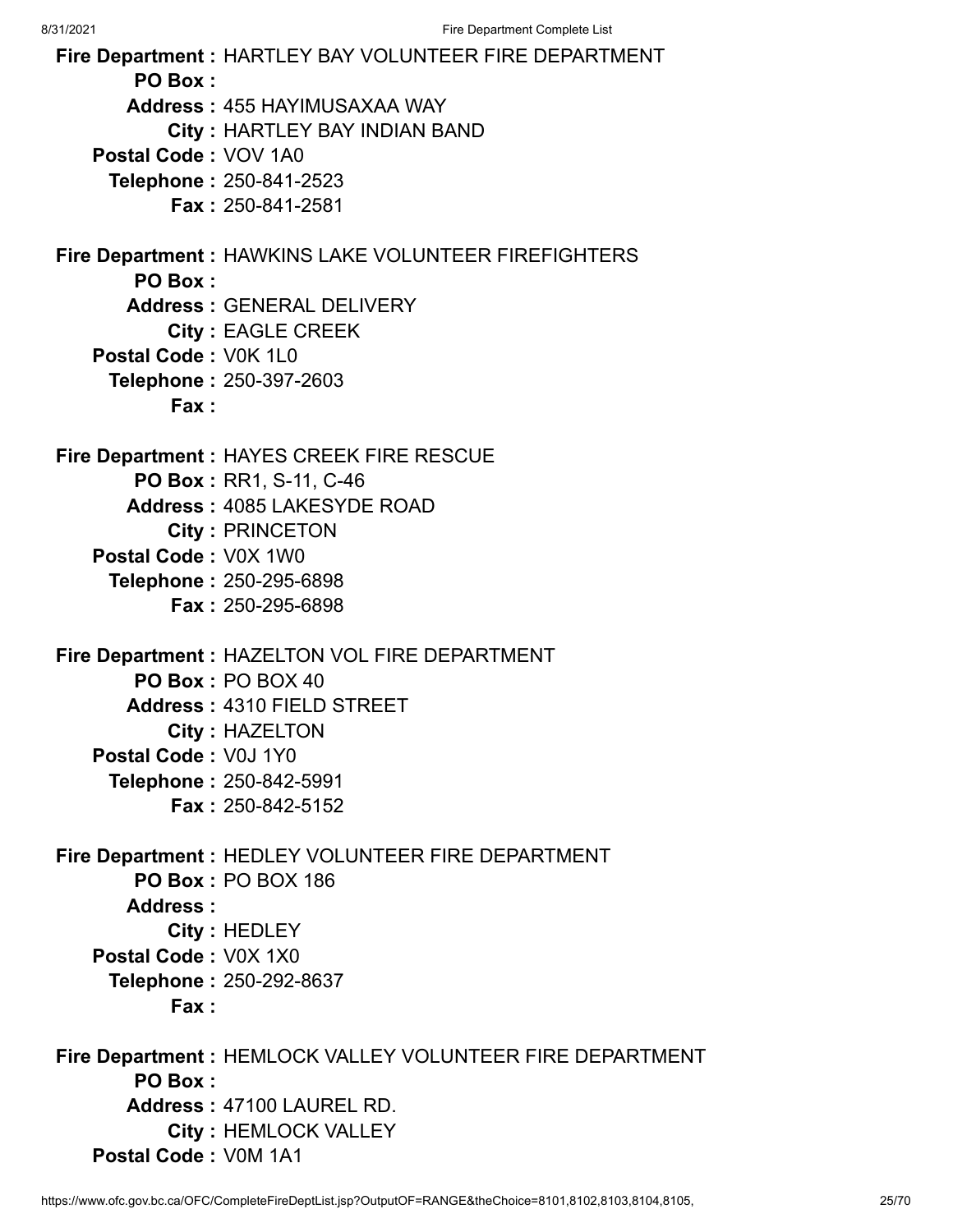**Telephone :** 604-797-4454 **Fax : Fire Department :** HIGHLANDS VOLUNTEER FIRE DEPT - DISTRICT OF **PO Box : Address :** 3290 MUNNS ROAD **City :** VICTORIA **Postal Code :** V9E 1C8 **Telephone :** 250-479-1814 **Fax :** 250-479-3677 **Fire Department :** HIXON VOLUNTEER FIRE DEPARTMENT **PO Box :** PO BOX 156 **Address :** 367 VON LIENEN RD **City :** HIXON **Postal Code :** V0K 1S0 **Telephone :** 250-998-4310 **Fax :** 250-998-4319 **Fire Department :** HOLBERG VOL FIRE DEPARTMENT **PO Box :** GENERAL DELIVERY **Address :** NO 1 MAIN STREET **City :** HOLBERG **Postal Code :** V0N 1Z0 **Telephone :** 250-288-3242 **Fax :** 250-288-3764 **Fire Department :** HONEYMOON BAY FIRE DEPARTMENT (CVRD) **PO Box :** PO BOX 113 **Address :** 10066 SOUTH SHORE ROAD **City :** HONEYMOON BAY **Postal Code :** V0R1Y0 **Telephone :** 250-749-6355 **Fax :** 250-749-6443 **Fire Department :** HOPE FIRE DEPARTMENT **PO Box :** PO BOX 609 **Address :** 325 WALLACE STREET **City :** HOPE **Postal Code :** V0X 1L0 **Telephone :** 604-869-5671 **Fax :** 604-869-2275

**Fire Department :** HORNBY ISLAND VOL FIRE DEPARTMENT **PO Box :** PO BOX 28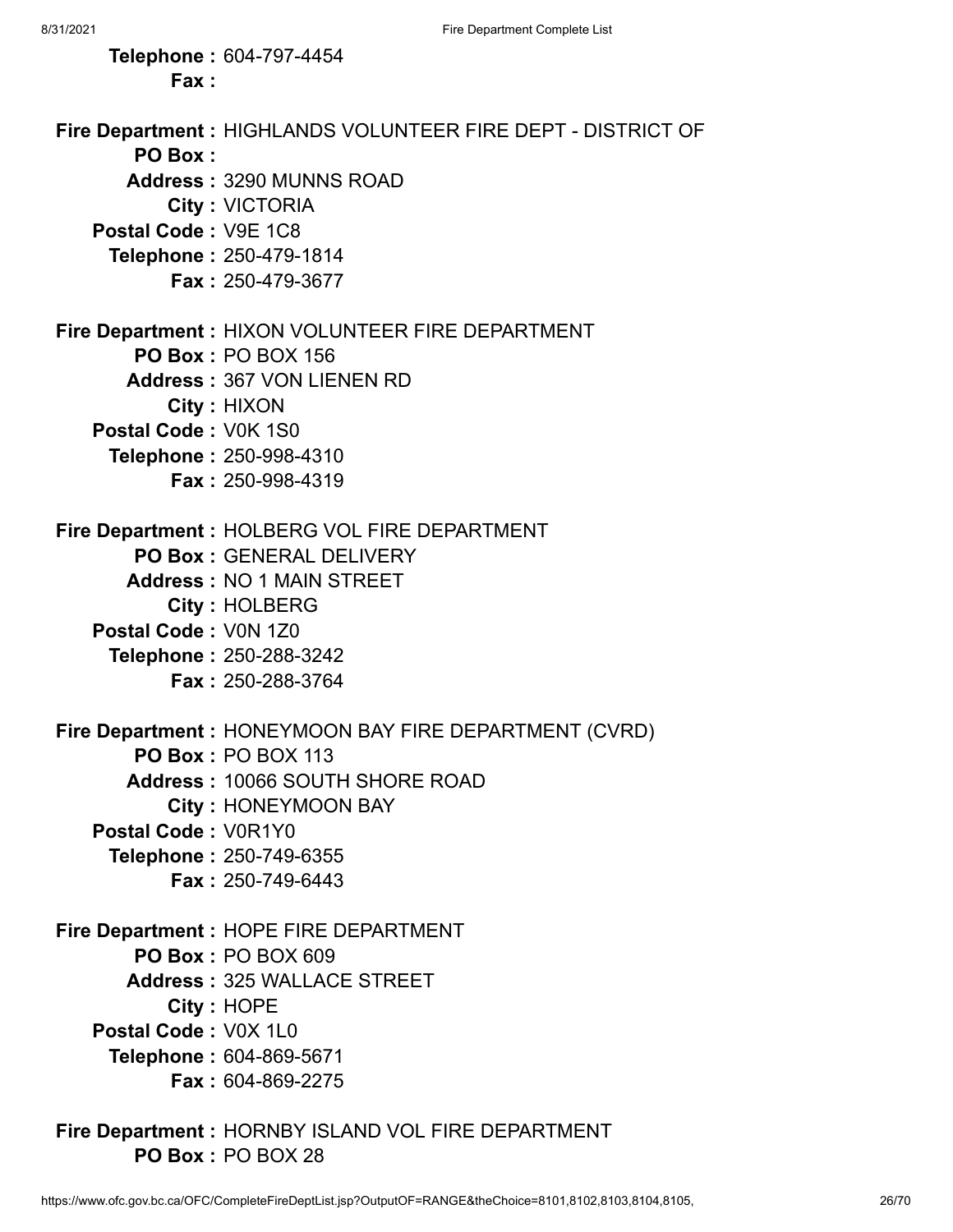| <b>Address: 3850 CENTRAL RD</b><br><b>City: HORNBY ISLAND</b>           |
|-------------------------------------------------------------------------|
| Postal Code: V0R 1Z0                                                    |
| <b>Telephone: 250-335-2611</b>                                          |
| Fax: 250-335-2611                                                       |
| Fire Department: HORSEFLY VOLUNTEER FIRE DEPARTMENT                     |
| PO Box: PO BOX 17                                                       |
| <b>Address: BOSWELL STREET</b>                                          |
| <b>City: HORSEFLY</b>                                                   |
| Postal Code: V0L 1L0                                                    |
| <b>Telephone: 250-620-3333</b>                                          |
| <b>Fax: 250-620-3333</b>                                                |
| Fire Department : HOSMER VOLUNTEER FIRE DEPARTMENT                      |
| <b>PO Box:</b><br>Address: 7431 6TH AVENUE                              |
| City: HOSMER                                                            |
| Postal Code: V0B 1M5                                                    |
| Telephone: 250-423-3138                                                 |
| <b>Fax: 250-423-3836</b>                                                |
|                                                                         |
| Fire Department : HOUSTON VOLUNTEER FIRE DEPARTMENT                     |
| <b>PO Box: PO BOX 370</b><br>Address:                                   |
| City: HOUSTON                                                           |
| Postal Code: V0J 1Z0                                                    |
| Telephone: 250-845-2250                                                 |
| Fax: 250-845-2273                                                       |
|                                                                         |
| Fire Department : HOWE SOUND PULP & PAPER FIRE/RESCUE                   |
| <b>PO Box: GENERAL DELIVERY</b><br><b>Address: 3838 PORT MELON HWY.</b> |
| <b>City: PORT MELLON</b>                                                |
| Postal Code: V0N 2S0                                                    |
| <b>Telephone: 604-884-2460</b>                                          |
| <b>Fax: 604-884-2181</b>                                                |
| Fire Department : HUDSONS HOPE FIRE DEPARTMENT                          |
| <b>PO Box: PO BOX 330</b>                                               |
| <b>Address: 9904 DUDLEY DRIVE</b>                                       |
| City: HUDSON'S HOPE                                                     |
| Postal Code: V0C 1V0                                                    |
| <b>Telephone: 250-783-9901</b>                                          |
| <b>Fax: 250-783-5741</b>                                                |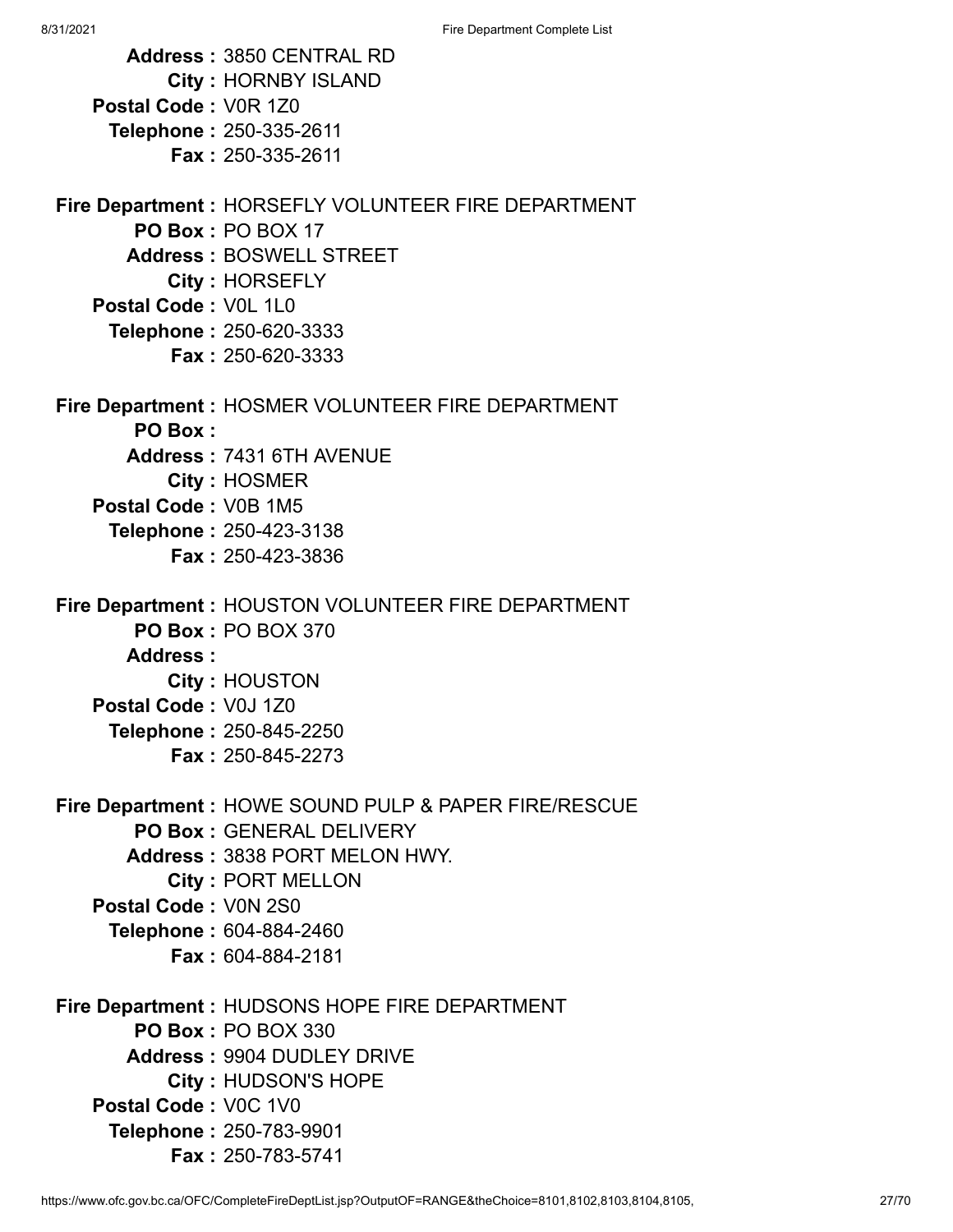**Fire Department :** HYDE CREEK FIRE DEPARTMENT **PO Box : Address :** 1001 HYDE CREEK ROAD **City :** PORT MCNEILL **Postal Code :** V0N 2R0 **Telephone :** 250-956-4731 **Fax :** 250-956-3232 **Fire Department :** INTERLAKES VOLUNTEER FIRE DEPARTMENT **PO Box : Address :** 7657 HIGHWAY 24 **City :** LONE BUTTE/HORSE LAKE **Postal Code :** V0K 1X2 **Telephone :** 250-593-4665 **Fax : Fire Department :** INVERMERE VOLUNTEER FIRE DEPT. **PO Box :** PO BOX 1042 **Address :** 1025 8TH AVENUE **City :** INVERMERE **Postal Code :** V0A 1K0 **Telephone :** 250-342-3200 **Fax :** 250-342-6642 **Fire Department :** JAFFRAY VOLUNTEER FIRE DEPARTMENT **PO Box :** PO BOX 360 **Address : City :** JAFFRAY **Postal Code :** V0B 1T0 **Telephone :** 250-429-3133 **Fax :** 250-429-3143 **Fire Department :** JOE RICH FIRE RESCUE **PO Box : Address :** 11481 EAST HIGHWAY 33 **City :** JOE RICH **Postal Code :** V1P 1K1 **Telephone :** 250-765-8660 **Fax : Fire Department :** KALEDEN VOLUNTEER FIRE DEPARTMENT **PO Box :** PO BOX 306 **Address :** 303 LAKEHILL ROAD

**City :** KALEDEN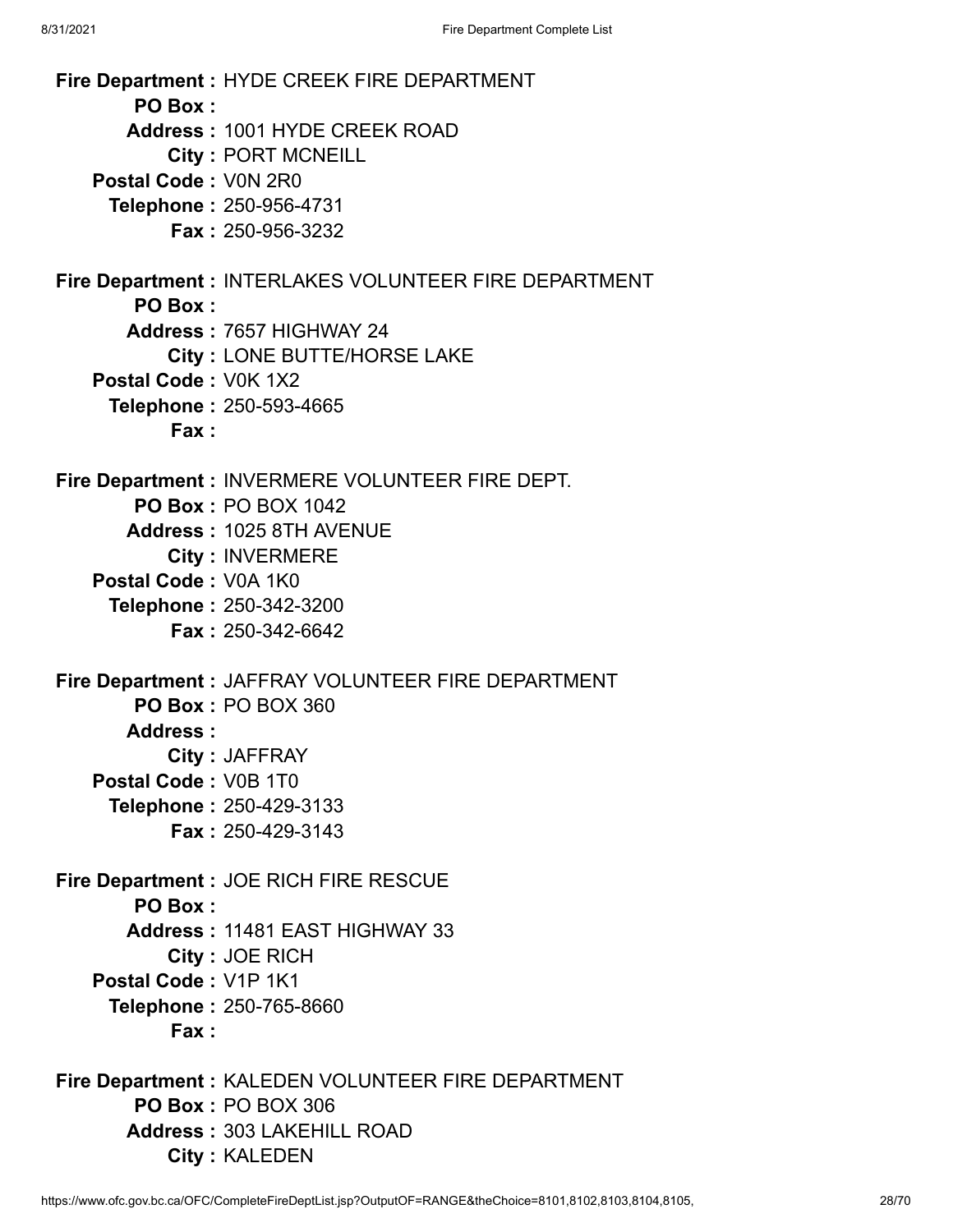**Postal Code :** V0H 1K0 **Telephone :** 250-497-8231 **Fax :** 250-497-8082 **Fire Department :** KAMLOOPS FIRE RESCUE **PO Box : Address :** 1205 SUMMIT DRIVE **City :** KAMLOOPS **Postal Code :** V2C 5R9 **Telephone :** 250-372-5131 **Fax :** 250-372-1447 **Fire Department :** KASLO VOLUNTEER FIRE DEPARTMENT **PO Box :** PO BOX 727 **Address :** 529 ARENA AVENUE **City :** KASLO **Postal Code :** V0G 1M0 **Telephone :** 250-353-2311 **Fax :** 250-353-7767 **Fire Department :** KELOWNA AIRPORT FIRE DEPARTMENT **PO Box : Address :** 1 - 5533 AIRPORT WAY **City :** KELOWNA **Postal Code :** V1V 1S1 **Telephone :** 250-765-8678 **Fax :** 250-765-0500 **Fire Department :** KELOWNA FIRE DEPARTMENT **PO Box : Address :** 2255 ENTERPRISE WAY **City :** KELOWNA **Postal Code :** V1Y 8B8 **Telephone :** 250-860-6419 **Fax :** 250-862-3571 **Fire Department :** KEREMEOS FIRE DEPARTMENT **PO Box :** PO BOX 292 **Address :** 513 - 7TH STREET **City :** KEREMEOS **Postal Code :** V0X 1N0 **Telephone :** 250-499-2200 **Fax :** 250-499-2219

**Fire Department :** KERSLEY VOLUNTEER FIRE DEPARTMENT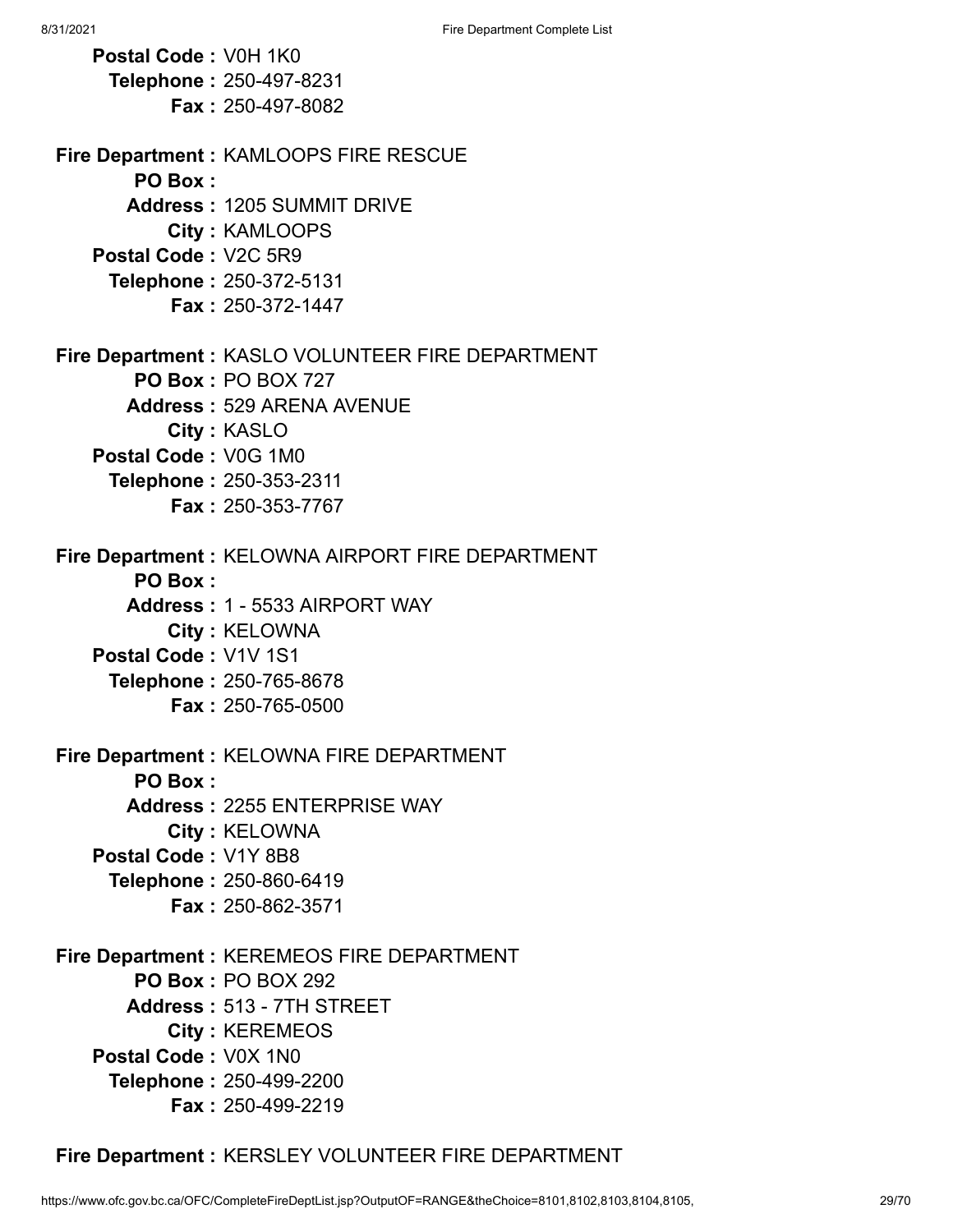**PO Box : Address :** 4839 EDWARDS ROAD **City :** QUESNEL **Postal Code :** V2J 6L1 **Telephone :** 250-747-7432 **Fax :** 250-747-7432 **Fire Department :** KIMBERLEY FIRE DEPARTMENT **PO Box : Address :** 340 SPOKANE STREET **City :** KIMBERLEY **Postal Code :** V1A 2E8 **Telephone :** 250-427-3473 **Fax :** 250-427-4537 **Fire Department :** KITIMAT FIRE & RESCUE SERVICES **PO Box : Address :** 1101 KINGFISHER STREET **City :** KITIMAT **Postal Code :** V8C 2N4 **Telephone :** 250-632-8940 **Fax :** 250-632-7163 **Fire Department :** KOOTENAY BOUNDARY REGIONAL FIRE SERVICE **PO Box : Address :** 201 - 843 ROSSLAND AVENUE **City :** TRAIL **Postal Code :** V1L 4S8 **Telephone :** 250-364-1737 **Fax :** 250-364-1760 **Fire Department :** LAC LA HACHE VOLUNTEER FIRE DEPARTMENT **PO Box : Address :** 3819 DODGE RD. **City :** LAC LA HACHE **Postal Code :** V0K1T1 **Telephone :** 250-396-4112 **Fax :** 250-396-4112 **Fire Department :** LADYSMITH FIRE RESCUE SERVICE **PO Box :** PO BOX 220 **Address :** C/O CITY HALL - 420 - 6TH AVENUE **City :** LADYSMITH **Postal Code :** V9G 1A2 **Telephone :** 250-245-6436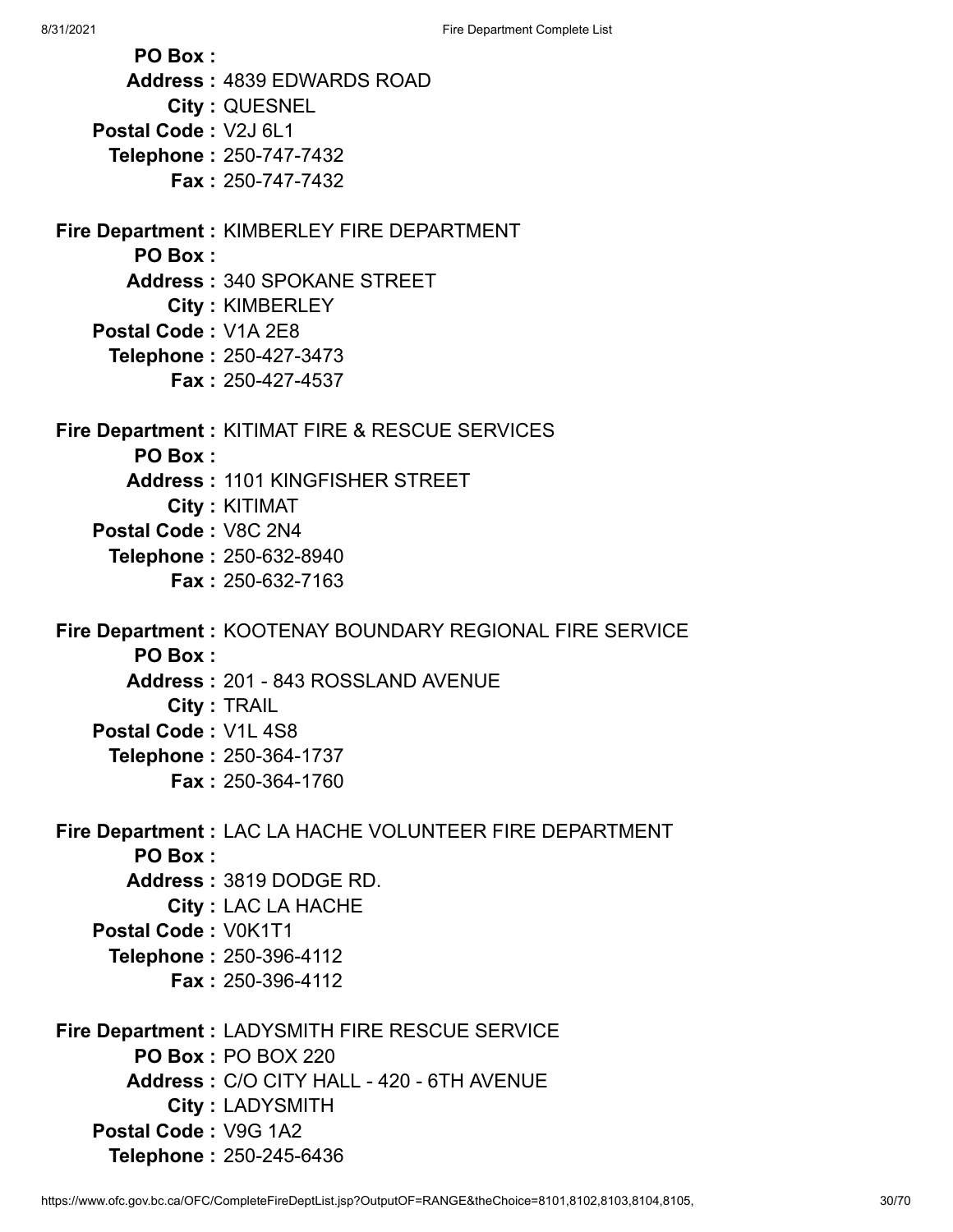**Fire Department :** LAKE COUNTRY FIRE DEPARTMENT **PO Box : Address :** 10591 OKANAGAN CENTRE ROAD EAST **City :** DISTRICT OF LAKE COUNTRY **Postal Code :** V4V 1K3 **Telephone :** 250-766-2327 **Fax :** 250-766-2277 **Fire Department :** LAKE COWICHAN FIRE DEPARTMENT **PO Box :** PO BOX 860 **Address :** #3 NORTH SHORE ROAD **City :** LAKE COWICHAN **Postal Code :** V0R 2G0 **Telephone :** 250-749-3522 **Fax :** 250-749-3544 **Fire Department :** LANGFORD FIRE RESCUE **PO Box : Address :** 2625 PEATT ROAD **City :** VICTORIA **Postal Code :** V9B 3T9 **Telephone :** 250-478-9555 **Fax :** 250-391-3438 **Fire Department :** LANGLEY CITY FIRE RESCUE SERVICE **PO Box : Address :** 5785 203RD STREET **City :** LANGLEY **Postal Code :** V3A 9L9 **Telephone :** 604-514-2883 **Fax :** 604-530-3853 **Fire Department :** LANGLEY TOWNSHIP FIRE DEPARTMENT **PO Box : Address :** 22170 - 50TH AVENUE **City :** LANGLEY **Postal Code :** V2Y 2V4 **Telephone :** 604-532-7500 **Fax :** 604-532-7530 **Fire Department :** LANTZVILLE FIRE DEPARTMENT **PO Box : Address :** 7580 SUPERIOR ROAD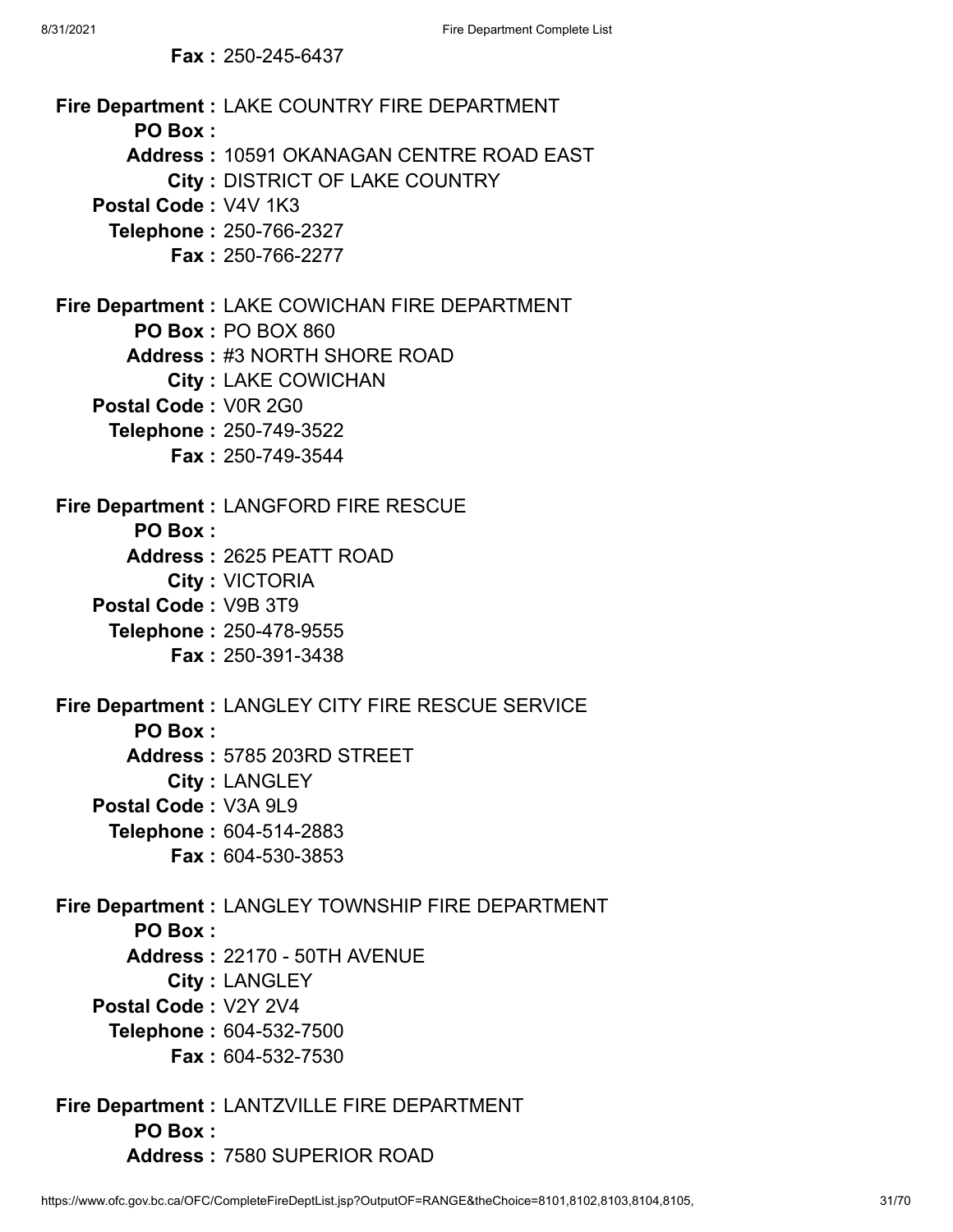**City :** LANTZVILLE **Postal Code :** V0R 2H0 **Telephone :** 250-390-2811 **Fax :** 250-390-9215 **Fire Department :** LASQUETI VOL FIRE DEPARTMENT **PO Box : Address :** GENERAL DELIVERY **City :** LASQUETI ISLAND **Postal Code :** V0R 2J0 **Telephone :** 250-333-8680 **Fax :** 250-333-8603 **Fire Department :** LILLOOET VOLUNTEER FIRE DEPARTMENT **PO Box :** PO BOX 458 **Address :** 570 MAIN STREET **City :** LILLOOET **Postal Code :** V0K 1V0 **Telephone :** 250-256-7222 **Fax :** 250-256-0125 **Fire Department :** LINE CREEK MINE (FIRE DEPT.) **PO Box :** PO BOX 2003 **Address : City :** SPARWOOD **Postal Code :** V0B 2G0 **Telephone :** 250-425-8860 **Fax : Fire Department :** LIONS BAY VOL FIRE DEPARTMENT **PO Box :** PO BOX 141 **Address :** 400 CENTRE RD. **City :** LIONS BAY **Postal Code :** V0N 2E0 **Telephone :** 604-921-9333 **Fax :** 604-921-6643 **Fire Department :** LITTLE FORT VOLUNTEER FIRE DEPARTMENT **PO Box : Address :** GENERAL DELIVERY **City :** LITTLE FORT **Postal Code :** V0E 2C0 **Telephone :** 250-677-4371 **Fax :** 250-677-4371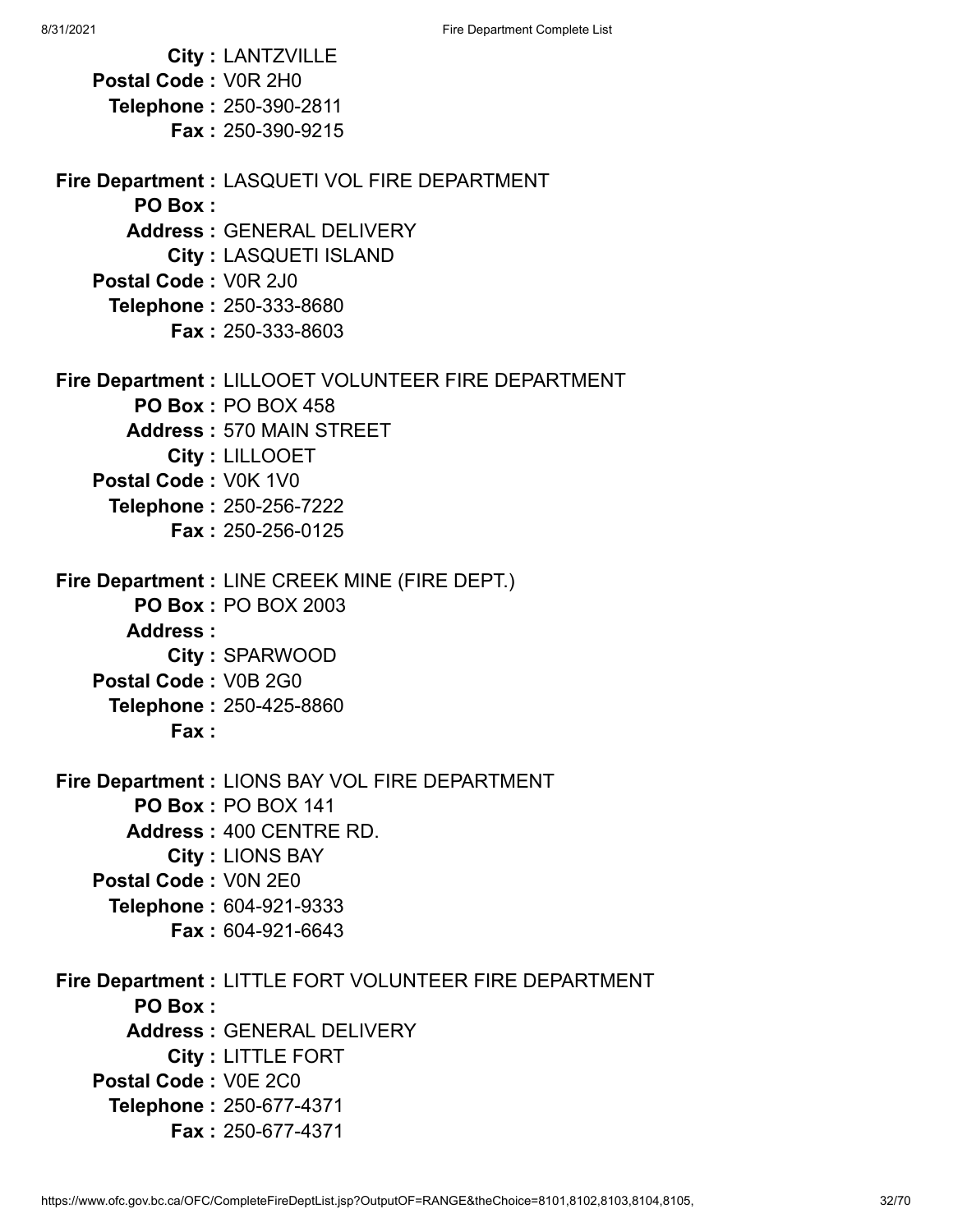8/31/2021 Fire Department Complete List **Fire Department :** LITTLE SHUSWAP VOLUNTEER FIRE DEPT **PO Box :** PO BOX 1100 **Address : City :** CHASE **Postal Code :** V0E 1M0 **Telephone : Fax :** 250-679-3220 **Fire Department :** LOGAN LAKE FIRE DEPARTMENT **PO Box :** PO BOX 190 **Address :** 1 OPAL DRIVE **City :** LOGAN LAKE **Postal Code :** V0K 1W0 **Telephone :** 250-523-6225 **Fax :** 250-523-6678 **Fire Department :** LONE BUTTE VOLUNTEER FIRE DEPARTMENT **PO Box :** PO BOX 244 **Address :** 6060 HWY 24 **City :** LONE BUTTE/HORSE LAKE **Postal Code :** V0K 1X0 **Telephone :** 250-395-3112 **Fax :** 250-395-3181 **Fire Department :** LOON LAKE VOLUNTEER FIRE DEPARTMENT **PO Box : Address :** RR 1 LOON LAKE ROAD **City :** CACHE CREEK **Postal Code :** V0K 1H0 **Telephone :** 250-459-2220 **Fax :** 250-459-2372 **Fire Department :** LOWER NICOLA INDIAN BAND FIRE DEPARTMENT **PO Box : Address :** 226 HIGHWAY 8 WEST **City :** MERRITT **Postal Code :** V1K 1M9 **Telephone :** 250-378-5110 **Fax :** 250-378-6063 **Fire Department :** LUMBY & DISTRICT VOLUNTEER FIRE DEPT **PO Box :** PO BOX 356

- **Address :** 1796 SHUSWAP AVENUE
- **City :** LUMBY
- **Postal Code :** V0E 2G0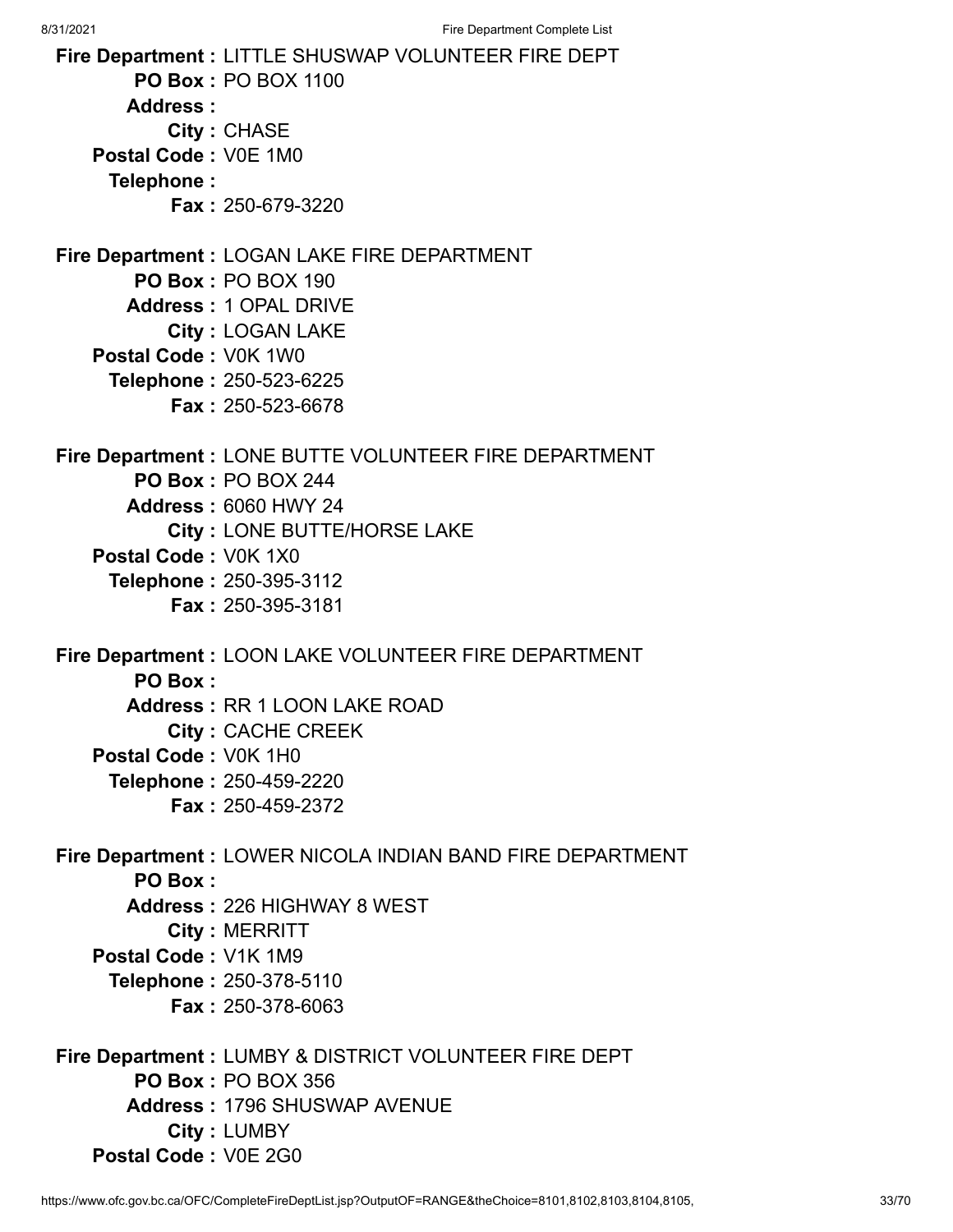**Telephone :** 250-547-9516 **Fax :** 250-547-9094 **Fire Department :** LYTTON VOLUNTEER FIRE DEPARTMENT **PO Box :** PO BOX 100 **Address :** 500 5TH STREET **City :** LYTTON **Postal Code :** V0K 1Z0 **Telephone :** 250-455-2393 **Fax :** 250-455-2142 **Fire Department :** MACKENZIE (DISTRICT OF) FIRE RESCUE **PO Box :** PO BOX 340 **Address :** 60 CENTENNIAL DRIVE **City :** MACKENZIE **Postal Code :** V0J 2C0 **Telephone :** 250-997-3221 **Fax :** 250-997-5186 **Fire Department :** MALAHAT FIRE & RESCUE (CVRD) **PO Box :** PO BOX 70 **Address :** 935 WHITTAKER ROAD **City :** MALAHAT **Postal Code :** V0R 2L0 **Telephone :** 250-743-2103 **Fax :** 250-743-2103 **Fire Department :** MALAKWA VOLUNTEER FIRE DEPARTMENT **PO Box : Address :** 4120 COMMUNITY HALL **City :** MALAKWA **Postal Code :** V0E 2J0 **Telephone :** 250-836-4909 **Fax : Fire Department :** MALASPINA VOLUNTEER FIRE DEPARTMENT **PO Box : Address :** 9999 HWY 101 **City :** POWELL RIVER **Postal Code :** V8A 0K3 **Telephone :** 604-487-9911 **Fax :** 604-487-9912 **Fire Department :** MAPLE RIDGE FIRE DEPARTMENT

**PO Box :**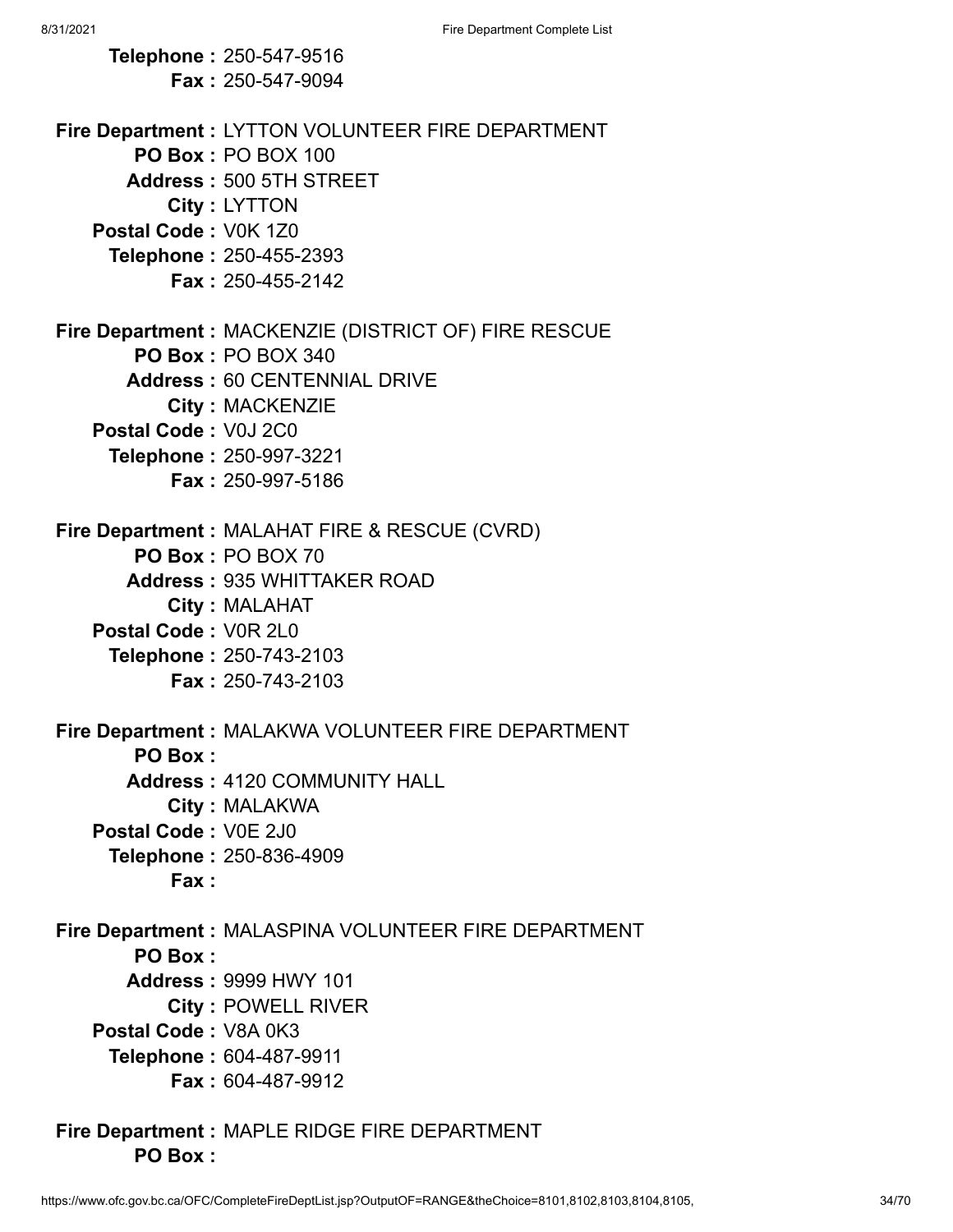**Address :** 22708 BROWN AVENUE **City :** MAPLE RIDGE **Postal Code :** V2X 9A2 **Telephone :** 604-463-5880 **Fax :** 604-476-3069 **Fire Department :** MASSET FIRE DEPARTMENT **PO Box :** PO BOX 68 **Address : City :** MASSET **Postal Code :** V0T 1M0 **Telephone :** 250-626-3995 **Fax :** 250-626-3968 **Fire Department :** MAYNE ISLAND FIRE DEPARTMENT **PO Box :** PO BOX 19 **Address :** 520 A FELIX JACK ROAD **City :** MAYNE ISLAND **Postal Code :** V0N 2J0 **Telephone :** 250-539-5156 **Fax :** 250-539-5146 **Fire Department :** MCBRIDE FIRE DEPARTMENT **PO Box :** PO BOX 428 **Address :** 875 SOUTH WEST FRONTAGE **City :** MCBRIDE **Postal Code :** V0J 2E0 **Telephone :** 250-569-3117 **Fax :** 250-569-2421 **Fire Department :** MCLURE VOLUNTEER FIRE DEPARTMENT **PO Box :** GENERAL DELIVERY **Address :** FERRY ROAD **City :** MCLURE **Postal Code :** V0E 2H0 **Telephone :** 250-672-5117 **Fax :** 250-672-5117 **Fire Department :** MERRITT FIRE DEPARTMENT **PO Box :** PO BOX 189 **Address :** 1799 NICOLA AVENUE **City :** MERRITT **Postal Code :** V1K 1B8 **Telephone :** 250-378-5626 **Fax :** 250-378-5621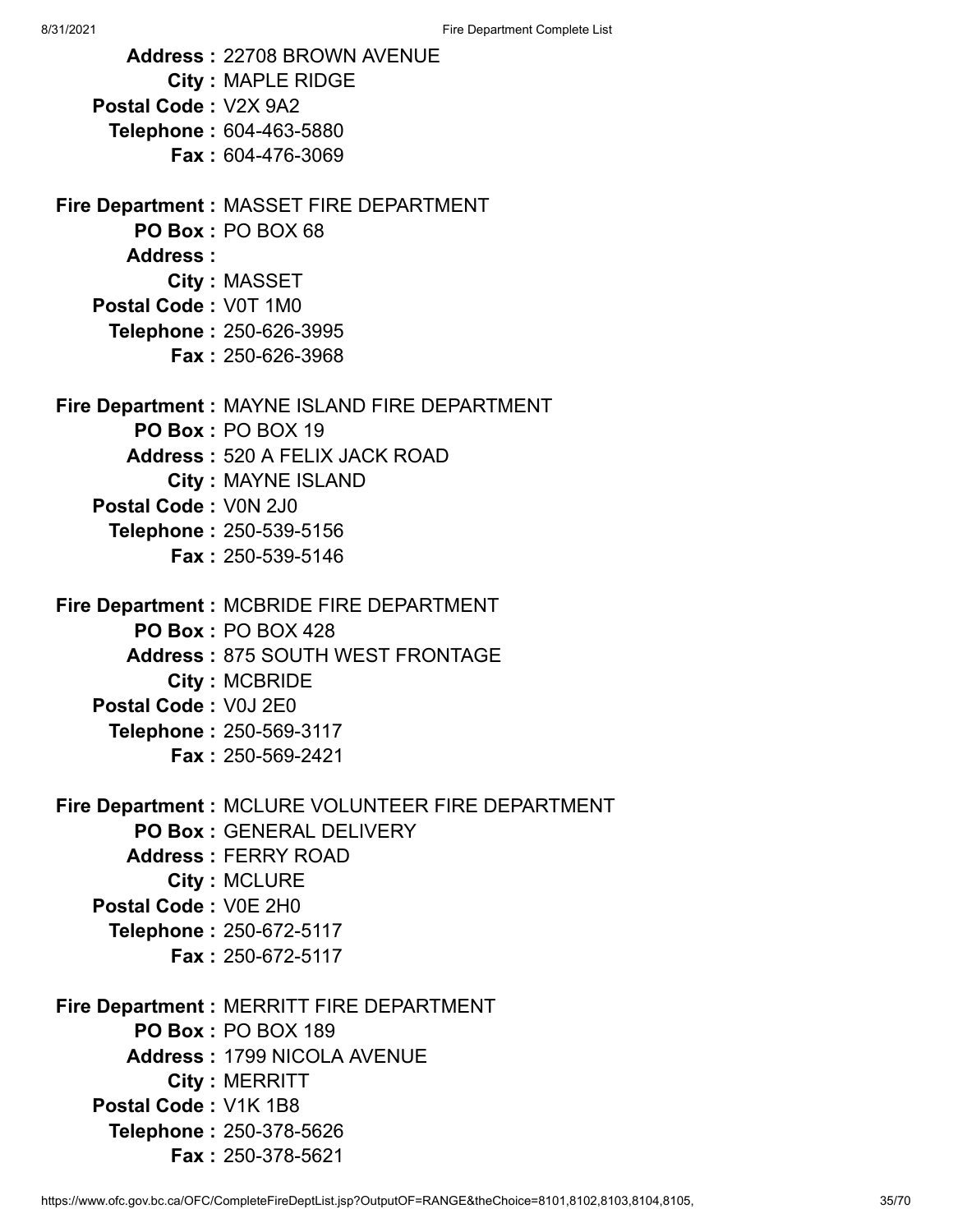| Fire Department : MESACHIE LAKE VOLUNTEER FIRE DEPT (CVRD)<br><b>PO Box: PO BOX 341</b> |
|-----------------------------------------------------------------------------------------|
| <b>Address: 9295 CARLTON</b>                                                            |
| <b>City: MESACHIE LAKE</b>                                                              |
| Postal Code: V0R 2N0                                                                    |
| Telephone: 250-749-6277                                                                 |
| <b>Fax: 250-749-6215</b>                                                                |
|                                                                                         |
| Fire Department : METCHOSIN VOL FIRE DEPARTMENT                                         |
| PO Box:                                                                                 |
| <b>Address: 4440 HAPPY VALLEY ROAD</b>                                                  |
| City: VICTORIA                                                                          |
| Postal Code: V9C 3Z3                                                                    |
| Telephone: 250-478-1307                                                                 |
| <b>Fax: 250-474-6298</b>                                                                |
|                                                                                         |
| Fire Department : MICA CREEK FIRE DEPARTMENT                                            |
| <b>PO Box: BAG 7000</b>                                                                 |
| <b>Address: 202 DOWNIE STREET</b>                                                       |
| <b>City: MICA CREEK</b>                                                                 |
| Postal Code: V0E 2L0                                                                    |
| Telephone: 250-834-7342<br><b>Fax: 250-834-7216</b>                                     |
|                                                                                         |
| Fire Department : MIDWAY VOLUNTEER FIRE DEPT                                            |
| <b>PO Box: PO BOX 160</b>                                                               |
| Address:                                                                                |
| <b>City: MIDWAY</b>                                                                     |
| Postal Code: V0H 1M0                                                                    |
| Telephone: 250-449-2224                                                                 |
| <b>Fax: 250-449-2282</b>                                                                |
|                                                                                         |
| Fire Department : MILL BAY VOL FIRE DEPARTMENT<br><b>PO Box: PO BOX 192</b>             |
| Address: 2675 LODGEPOLE ROAD RR1                                                        |
| <b>City: MILL BAY</b>                                                                   |
| Postal Code: V0R 2P0                                                                    |
| Telephone: 250-743-5563                                                                 |
| <b>Fax: 250-743-5033</b>                                                                |
|                                                                                         |
| Fire Department : MIOCENE VOLUNTEER FIRE DEPARTMENT                                     |
| <b>PO Box: PO BOX 920</b>                                                               |
| <b>Address: 3386 SPOKIN LAKE ROAD</b>                                                   |
|                                                                                         |

**City :** 150 MILE HOUSE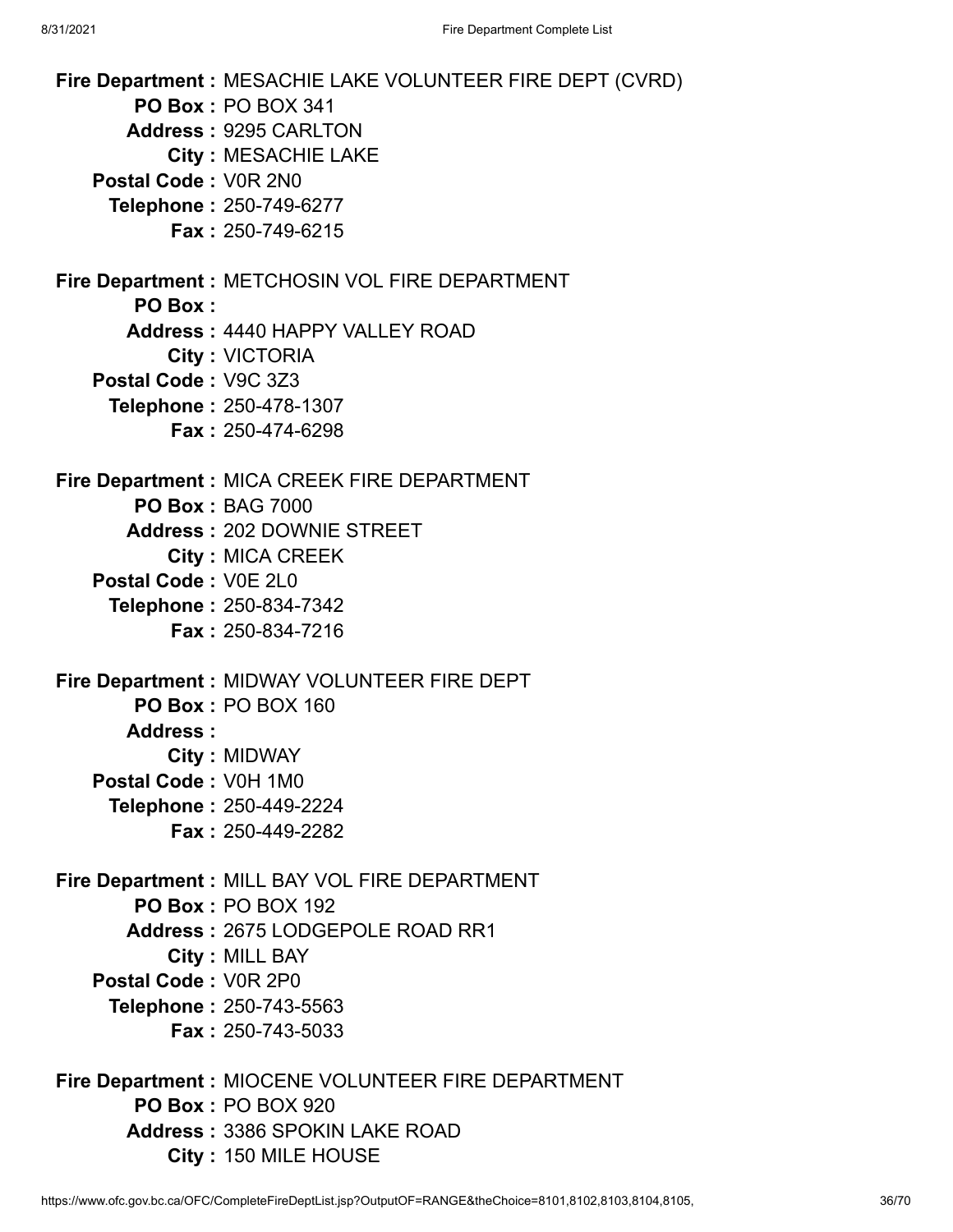**Postal Code :** V0K 2G0 **Telephone :** 250-296-4502 **Fax : Fire Department :** MISSION FIRE/RESCUE SERVICE **PO Box : Address :** 33330 7TH AVENUE **City :** MISSION **Postal Code :** V2V 2E3 **Telephone :** 604-820-3794 **Fax :** 604-820-8624 **Fire Department :** MOBERLY LAKE FIRE DEPARTMENT **PO Box :** PO BOX 58 **Address :** 6492 LAKESHORE DR **City :** MOBERLY LAKE **Postal Code :** V0C 1X0 **Telephone :** 250-788-2611 **Fax :** 250-788-2616 **Fire Department :** MORICETOWN FIRE DEPARTMENT **PO Box : Address :** #3 - 205 BEAVER ROAD **City :** SMITHERS **Postal Code :** V0J 2N1 **Telephone : Fax : Fire Department :** NAKUSP VOLUNTEER FIRE DEPT **PO Box :** PO BOX 243 **Address : City :** NAKUSP **Postal Code :** V0G 1R0 **Telephone :** 250-265-3563 **Fax :** 250-265-3571 **Fire Department :** NANAIMO FIRE RESCUE DEPARTMENT **PO Box : Address :** 666 FITZWILLIAM STREET **City :** NANAIMO **Postal Code :** V9R 3B5 **Telephone :** 250-753-7311 **Fax :** 250-753-5480

**Fire Department :** NANOOSE VOL FIRE DEPARTMENT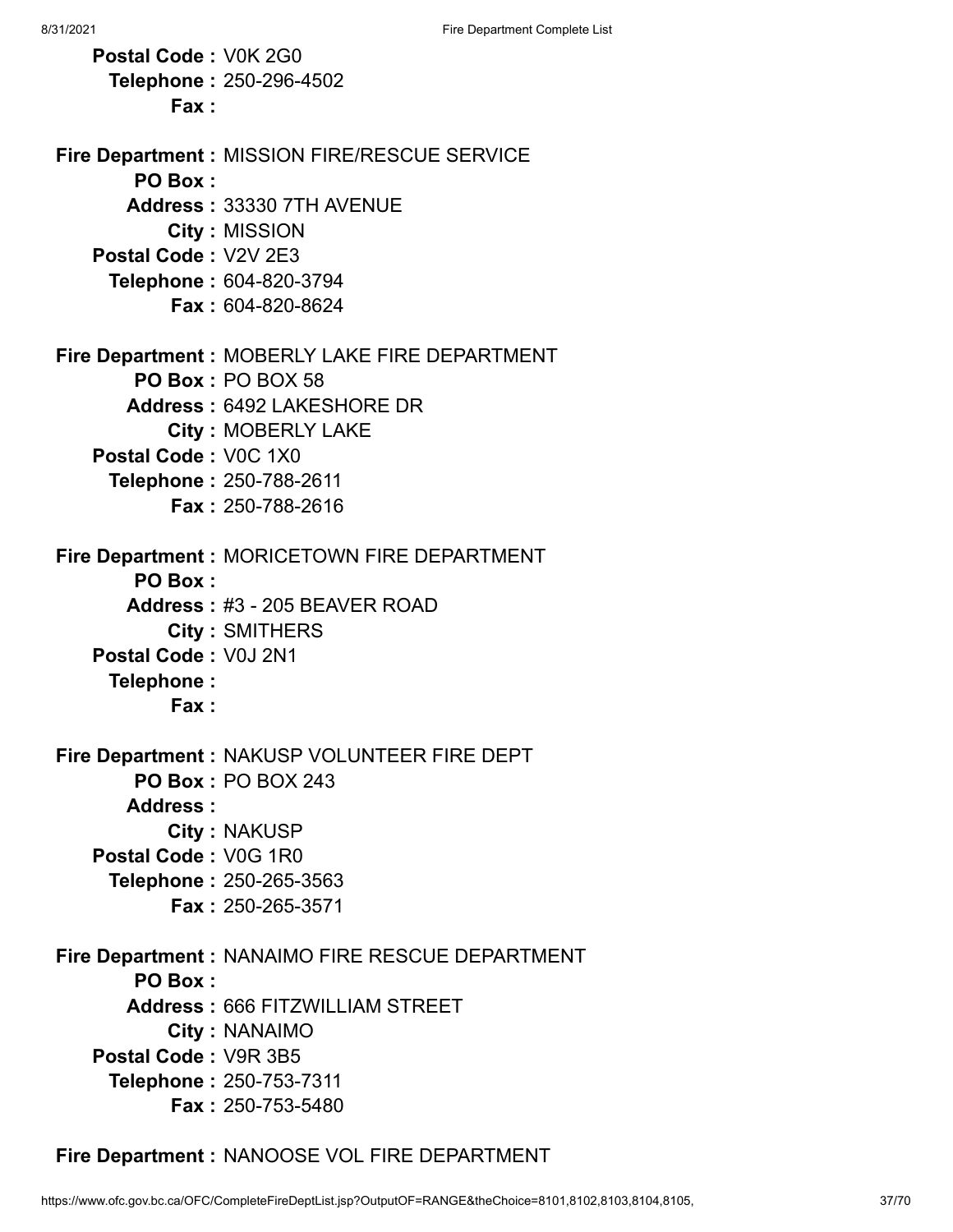**PO Box :** PO BOX 47 **Address :** 2471 NANOOSE ROAD **City :** NANOOSE BAY **Postal Code :** V9P 9E6 **Telephone :** 250-468-7141 **Fax :** 250-468-7107 **Fire Department :** NARAMATA VOLUNTEER FIRE DEPARTMENT **PO Box :** RR 1 S 3 C 7 **Address : City :** NARAMATA **Postal Code :** V0H 1N0 **Telephone :** 250-496-5319 **Fax :** 250-496-5393 **Fire Department :** NELSON FIRE & RESCUE SERVICES **PO Box : Address :** 919 WARD STREET **City :** NELSON **Postal Code :** V1L 1T5 **Telephone :** 250-352-3103 **Fax :** 250-352-6578 **Fire Department :** NESS LAKE VOL FIRE DEPT **PO Box : Address :** 9770 LAKESIDE DR **City :** PRINCE GEORGE **Postal Code :** V2K 5M4 **Telephone :** 250-967-4245 **Fax :** 250-967-4275 **Fire Department :** NEUCEL FIRE DEPARTMENT **PO Box :** PO BOX 2000 **Address : City :** PORT ALICE **Postal Code :** V0N 2N0 **Telephone :** 250-284-7720 **Fax :** 250-284-7727 **Fire Department :** NEW AFTON FIRE & MINE RESCUE **PO Box :** PO BOX 948 STN. MAIN **Address : City :** KAMLOOPS **Postal Code :** V2C 5N4

**Telephone :** 250-377-2727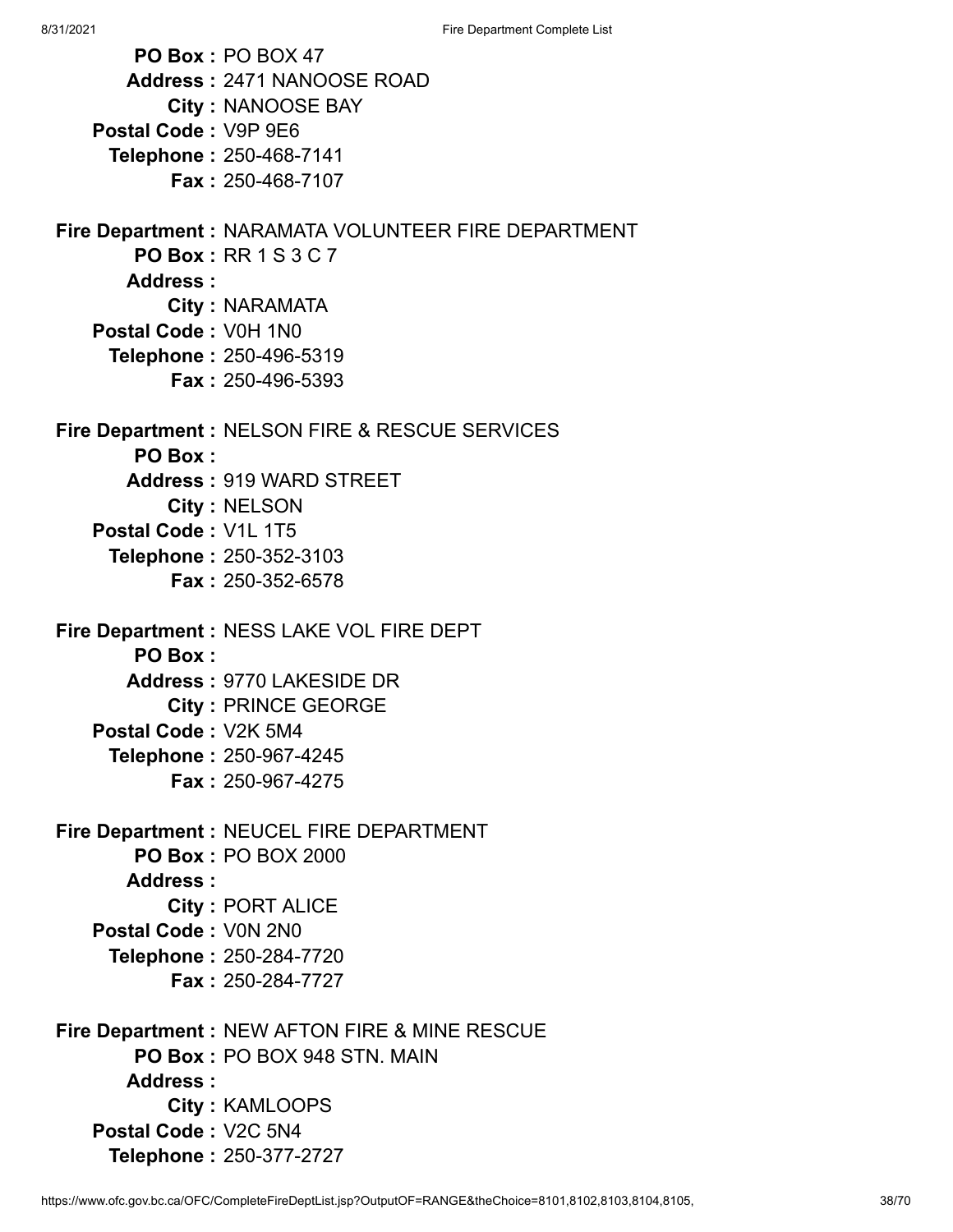**Fire Department :** NEW DENVER AND AREA VOLUNTEER FIRE DEPARTMENT **PO Box :** PO BOX 285 **Address :** 115-B SLOCAN AVENUE **City :** NEW DENVER **Postal Code :** V0G 1S0 **Telephone :** 250-358-2248 **Fax :** 250-358-7251 **Fire Department :** NEW HAZELTON VOLUNTEER FIRE DEPARTMENT **PO Box :** PO BOX 340 **Address :** 3026 BOWSWER STREET **City :** NEW HAZELTON **Postal Code :** V0J 2J0 **Telephone :** 250-842-6571 **Fax :** 250-842-6077 **Fire Department :** NEW WESTMINSTER FIRE AND RESCUE SERVICES **PO Box : Address :** 1 EAST SIXTH AVENUE **City :** NEW WESTMINSTER **Postal Code :** V3L 4G6 **Telephone :** 604-519-1000 **Fax :** 604-520-7609 **Fire Department :** NICHOLSON VOLUNTEER FIRE DEPARTMENT **PO Box : Address :** 801 HIGHWAY 95 SOUTH **City :** GOLDEN **Postal Code :** V0A 1H2 **Telephone :** 250-344-5611 **Fax :** 250-344-5611 **Fire Department :** NORSKECANADA, DIV. OF ELK FALLS **PO Box :** PO BOX 2000 **Address :** 4405 NORTH ISLAND HIGHWAY **City :** CAMPBELL RIVER **Postal Code :** V9W 5C9 **Telephone :** 250-287-5214 **Fax :** 250-287-5616

**Fire Department :** NORTH CEDAR FIRE DEPARTMENT **PO Box :** PO BOX 74 **Address :** 2100 YELLOW POINT RD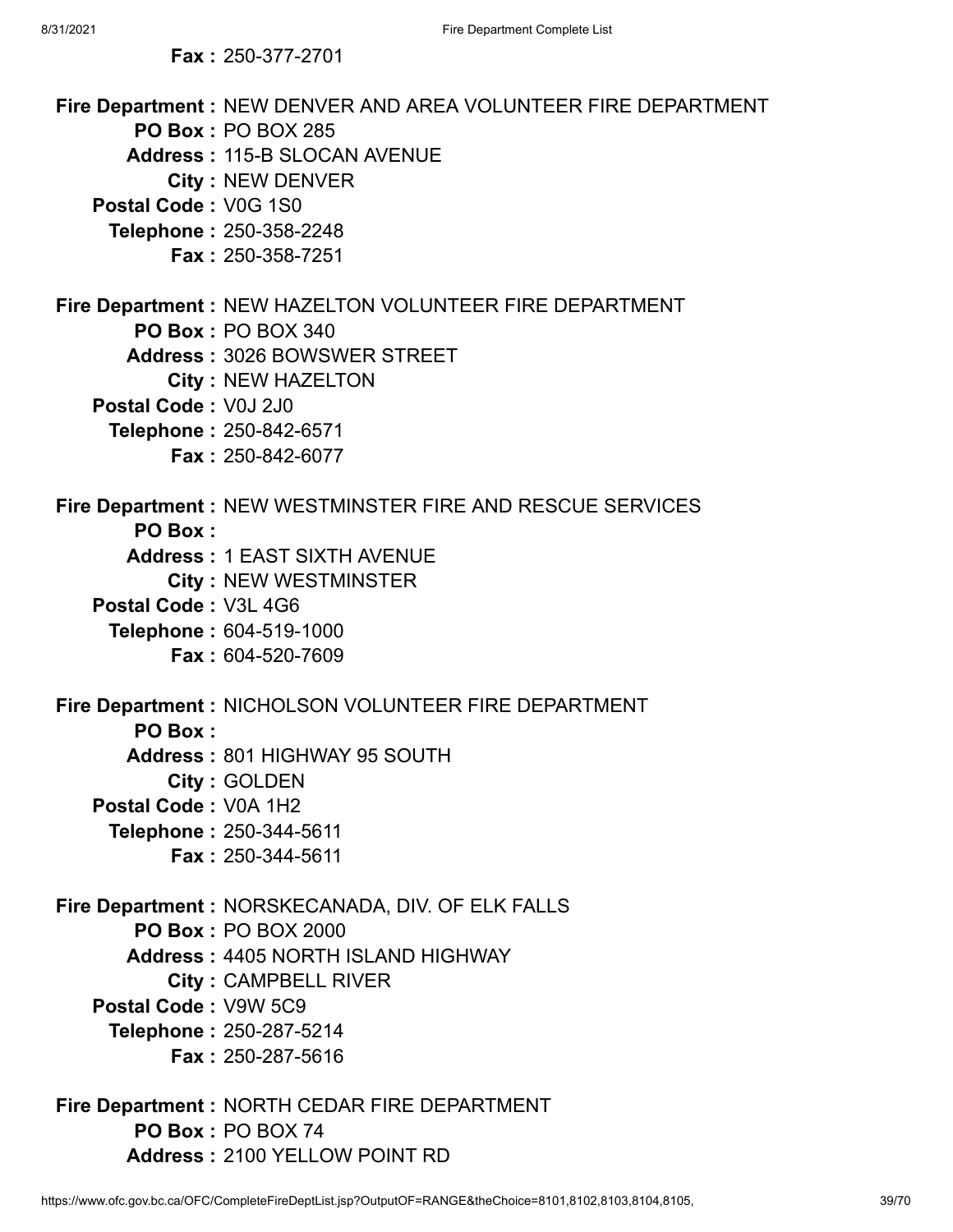**City :** CEDAR **Postal Code :** V0R 1J0 **Telephone :** 250-722-3122 **Fax :** 250-722-3162 **Fire Department :** NORTH COWICHAN - CROFTON **PO Box :** PO BOX 78 **Address :** 1681 ROBERT ST **City :** CROFTON **Postal Code :** V0R 1R0 **Telephone : Fax : Fire Department :** NORTH COWICHAN FIRE DEPARTMENT (MUNICIPALITY OF) **PO Box :** PO BOX 278 **Address :** 7030 TRANS CANADA HWY **City :** DUNCAN **Postal Code :** V9L3X4 **Telephone :** 250-746-3100 **Fax :** 250-746-3133 **Fire Department :** NORTH FRASER VOL FIRE DEPARTMENT **PO Box : Address :** 8840 ROWAN RD **City :** DEWDNEY **Postal Code :** V0M 1H0 **Telephone :** 604-826-3387 **Fax : Fire Department :** NORTH GALIANO VOL FIRE DEPARTMENT **PO Box : Address :** 19400 PORLIER PASS RD **City :** GALIANO ISLAND **Postal Code :** V0N 1P0 **Telephone :** 250-539-5453 **Fax : Fire Department :** NORTH OYSTER FIRE DEPT (CVRD) **PO Box : Address :** 4821 YELLOWPOINT RD. **City :** LADYSMITH **Postal Code :** V9G 1H2 **Telephone :** 250-245-5111 **Fax :** 250-245-3631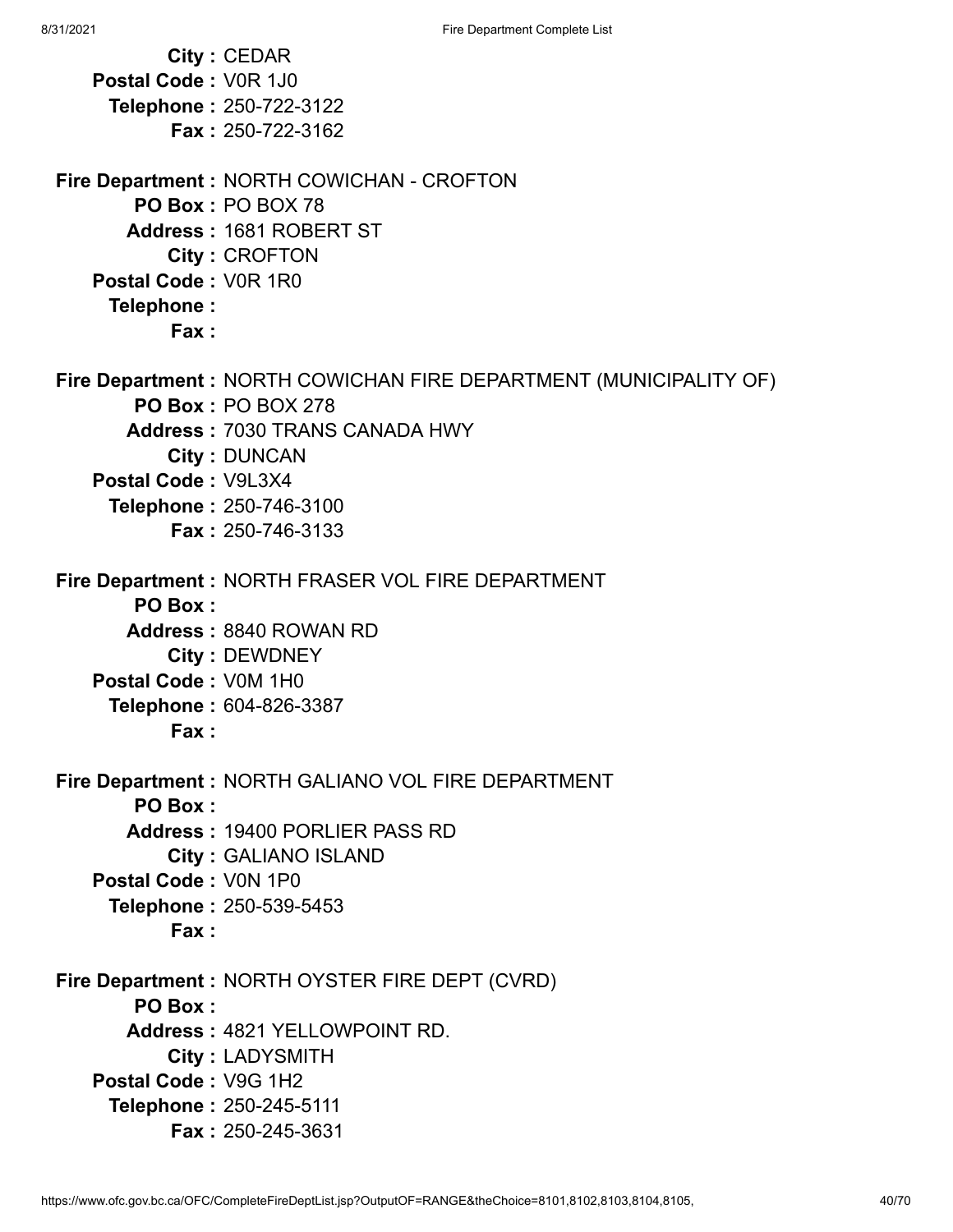**Fire Department :** NORTH SAANICH FIRE RESCUE **PO Box : Address :** 986 WAIN ROAD **City :** NORTH SAANICH **Postal Code :** V8L 5N8 **Telephone :** 250-656-1931 **Fax :** 250-656-0906 **Fire Department :** NORTH SHORE FIRE DEPARTMENT **PO Box : Address :** 2703 GREENWOOD ROAD **City :** NELSON **Postal Code :** V1L 6L1 **Telephone :** 250-825-9434 **Fax :** 250-825-9434 **Fire Department :** NORTH VANCOUVER CITY FIRE DEPARTMENT **PO Box : Address :** 165 EAST 13TH STREET **City :** NORTH VANCOUVER CITY **Postal Code :** V7L 2L3 **Telephone :** 604-980-5021 **Fax :** 604-980-8544 **Fire Department :** NORTH VANCOUVER DIST FIRE AND RESCUE SERVICES **PO Box : Address :** 1110 LYNN VALLEY ROAD **City :** NORTH VANCOUVER **Postal Code :** V7J 1Z9 **Telephone :** 604-980-7575 **Fax :** 604-988-5249 **Fire Department :** NORTH WESTSIDE FIRE/RESCUE **PO Box : Address :** 514 UDELL ROAD **City :** VERNON **Postal Code :** V1H 7Z3 **Telephone :** 250-545-1195 **Fax :** 250-545-4498 **Fire Department :** NORTHERN ROCKIES FIRE RESCUE (FORT NELSON) **PO Box :** BAG SERVICE 399 **Address :** 5404 48TH AVENUE SOUTH **City :** FORT NELSON

**Postal Code :** V0C 1R0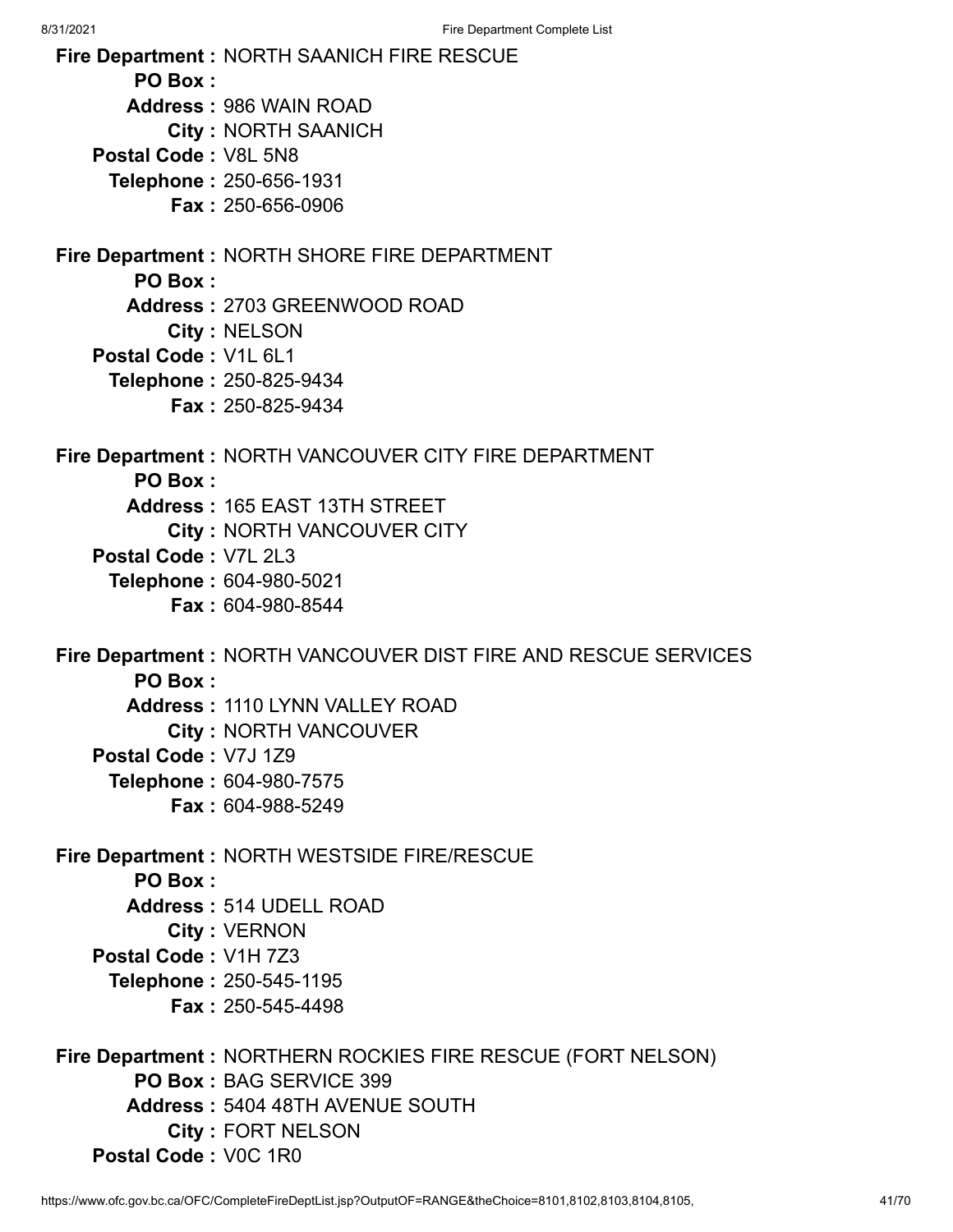**Telephone :** 250-774-3955 **Fax :** 250-774-2845 **Fire Department :** NORTHSIDE VOL FIRE DEPARTMENT **PO Box : Address :** 8540 PLUMMER CREEK ROAD **City :** POWELL RIVER **Postal Code :** V8A 0E5 **Telephone :** 604-483-7700 **Fax :** 604-483-2229 **Fire Department :** NORTHWOOD PULP & TIMBER **PO Box :** PO BOX 158 **Address : City :** HOUSTON **Postal Code :** V0J 1Z0 **Telephone : Fax : Fire Department :** OAK BAY FIRE DEPARTMENT **PO Box : Address :** 1703 MONTEREY AVENUE **City :** VICTORIA **Postal Code :** V8R 5V6 **Telephone :** 250-592-9121 **Fax :** 250-598-2749 **Fire Department :** OCEAN FALLS VOL FIRE DEPARTMENT **PO Box : Address :** GENERAL DELIVERY **City :** OCEAN FALLS **Postal Code :** V0T 1P0 **Telephone :** 250-289-3813 **Fax :** 250-289-3814 **Fire Department :** OFC FD REGION 1 **PO Box : Address :** 2261 KEATING CROSS ROAD **City :** VICTORIA **Postal Code :** V8M2A5 **Telephone : Fax : Fire Department :** OFC FD REGION 2

**PO Box :**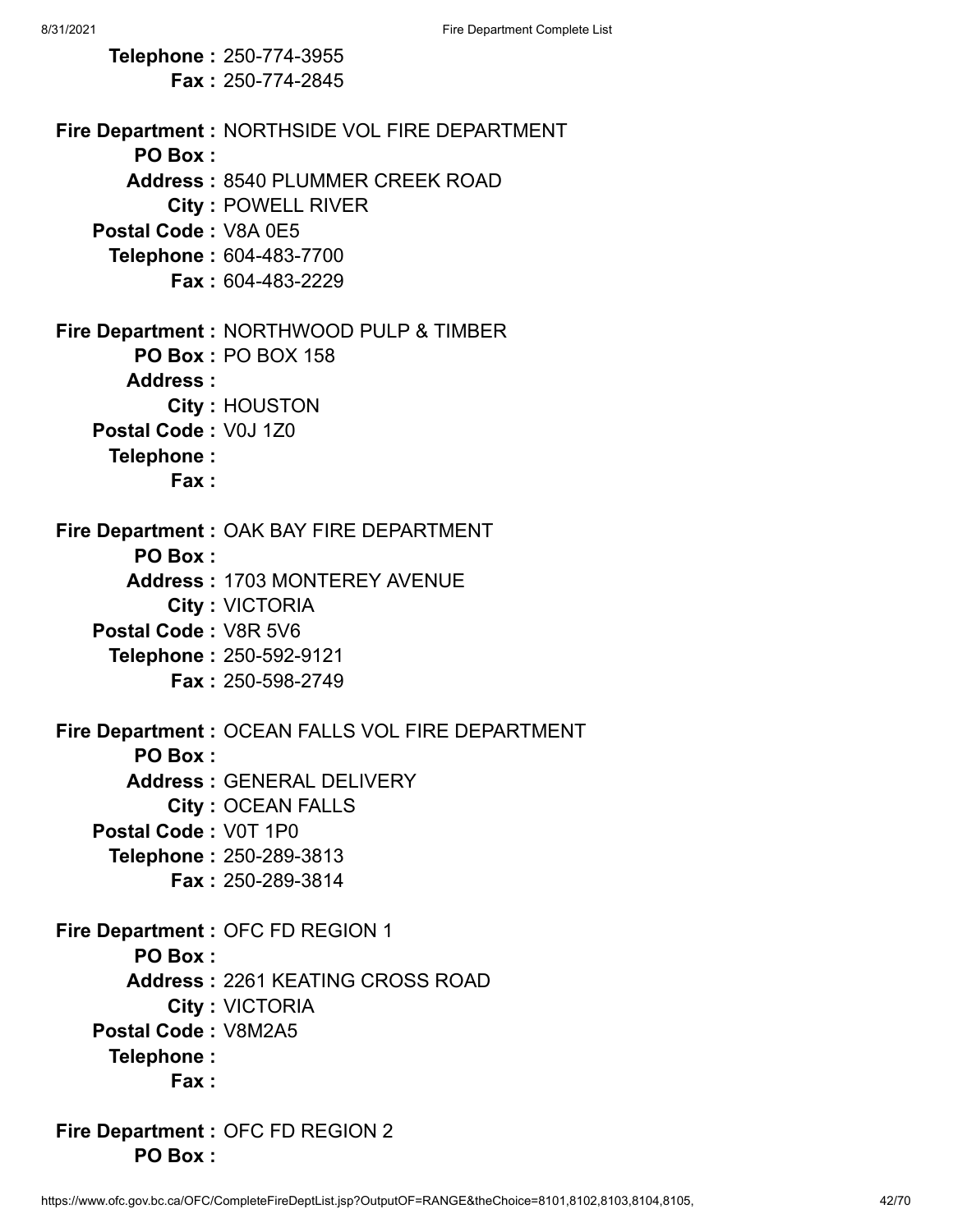**Address :** 2261 KEATING CROSS ROAD **City :** VICTORIA **Postal Code :** V8M2A5 **Telephone : Fax : Fire Department :** OFC FD REGION 3 **PO Box : Address :** 2261 KEATING CROSS ROAD **City :** NOT GIVEN **Postal Code :** V8M2A5 **Telephone : Fax : Fire Department :** OFC FD REGION 4 **PO Box : Address :** 2261 KEATING CROSS ROAD **City :** NOT GIVEN **Postal Code :** V8M2A5 **Telephone : Fax : Fire Department :** OFC FD REGION 5 **PO Box : Address :** 2261 KEATING CROSS ROAD **City :** NOT GIVEN **Postal Code :** V8M2A5 **Telephone : Fax : Fire Department :** OKANAGAN FALLS VOLUNTEER FIRE DEPT **PO Box :** PO BOX 484 **Address :** 5013-11TH AVENUE **City :** OKANAGAN FALLS **Postal Code :** V0H 1R0 **Telephone :** 250-497-5700 **Fax :** 250-497-5764 **Fire Department :** OLIVER FIRE DEPARTMENT **PO Box :** PO BOX 1284 **Address : City :** OLIVER **Postal Code :** V0H 1T0 **Telephone :** 250-498-3332 **Fax :** 250-498-4466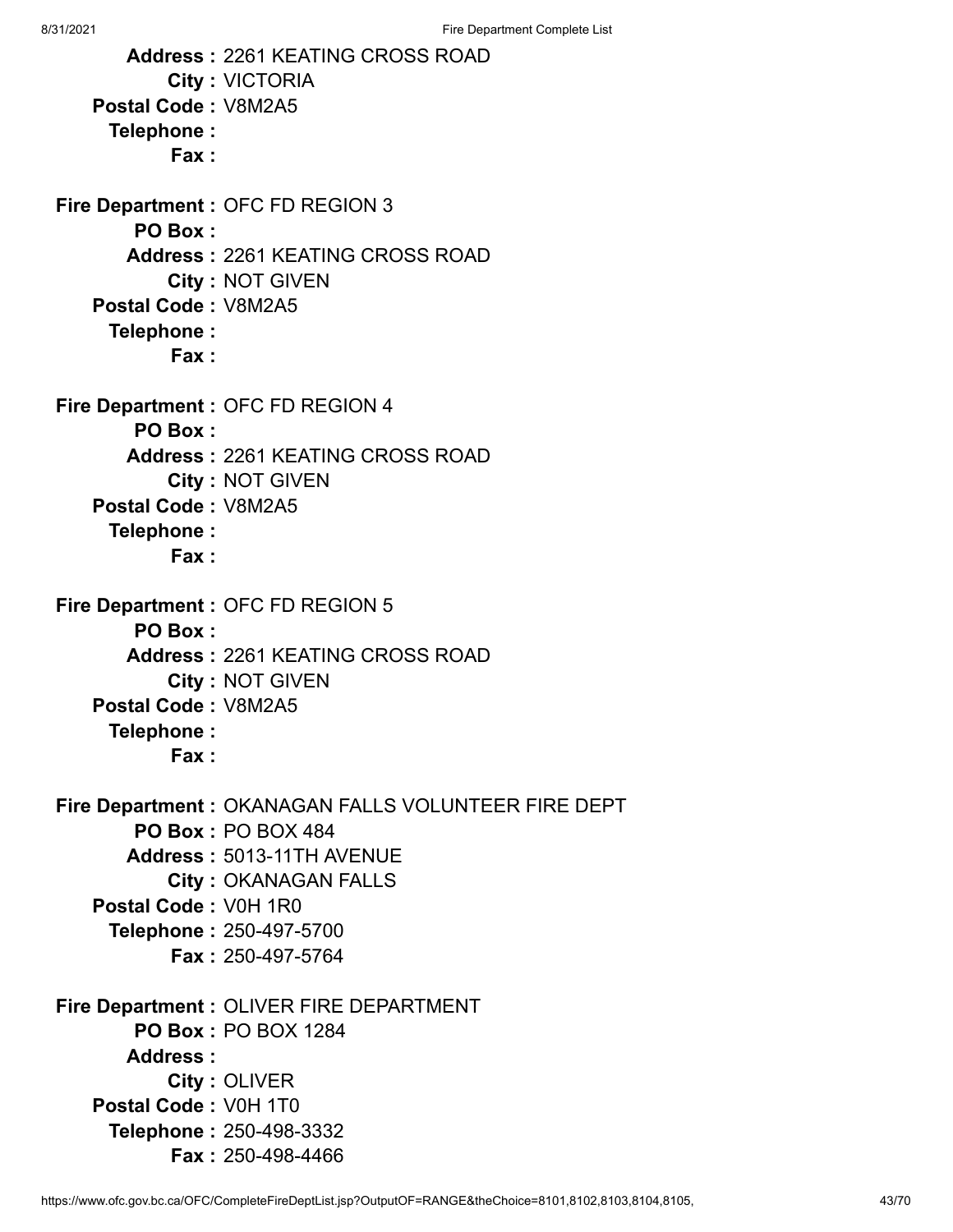**Fire Department :** OOTISCHENIA VOLUNTEER FIRE DEPT. **PO Box : Address :** 119 OOTISCHENIA ROAD **City :** CASTLEGAR **Postal Code :** V1N 4L7 **Telephone :** 250-365-4928 **Fax :** 250-365-4928 **Fire Department :** OSOYOOS FIRE DEPARTMENT **PO Box :** PO BOX 3010 **Address :** 9901 - 74 AVENUE **City :** OSOYOOS **Postal Code :** V0H 1V0 **Telephone :** 250-495-6366 **Fax :** 250-495-2400 **Fire Department :** OTTER POINT VOLUNTEER FIRE DEPT **PO Box : Address :** 3727 OTTER POINT ROAD **City :** SOOKE **Postal Code :** V9Z1E1 **Telephone :** 250-642-6211 **Fax :** 250-642-2673 **Fire Department :** OYSTER RIVER FIRE RESCUE **PO Box : Address :** 2241 CATHERWOOD RD **City :** BLACK CREEK **Postal Code :** V9J 1J4 **Telephone :** 250-337-8121 **Fax :** 250-337-5160 **Fire Department :** PANORAMA FIRE DEPARTMENT **PO Box :** PO BOX 5 **Address :** 2340 SPRINGS CREEK RD **City :** PANORAMA **Postal Code :** V0A 1T0 **Telephone :** 250-342-6941 **Fax :** 250-342-3079 **Fire Department :** PARKSVILLE FIRE DEPARTMENT **PO Box :** PO BOX 1390 **Address :** 160 JENSEN AVENUE WEST

**City :** PARKSVILLE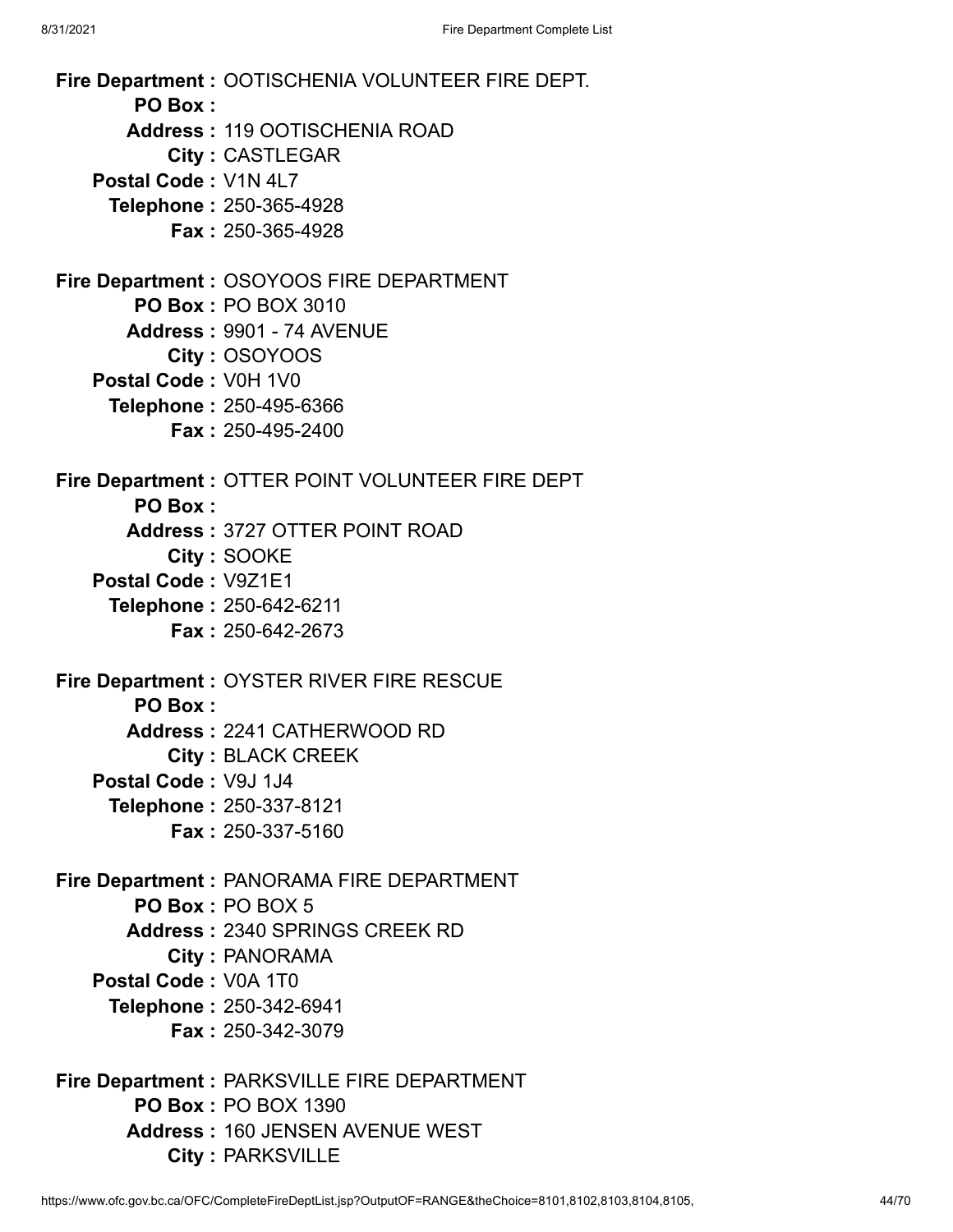**Postal Code :** V9P 2H3 **Telephone :** 250-248-3242 **Fax :** 250-248-3925 **Fire Department :** PASS CREEK VOLUNTEER FIRE DEPARTMENT **PO Box : Address :** 1789 WINTER ROAD **City :** CASTLEGAR **Postal Code :** V1N 4S6 **Telephone :** 250-365-3722 **Fax :** 250-365-3728 **Fire Department :** PASSMORE VOLUNTEER FIRE DEPARTMENT **PO Box :** PO BOX 4 **Address :** 3725 HWY 6 **City :** SLOCAN PARK **Postal Code :** V0G 2E0 **Telephone :** 250-226-7545 **Fax :** 250-226-7545 **Fire Department :** PEACHLAND FIRE & RESCUE SERVICE **PO Box : Address :** 4401 - 3RD STREET **City :** PEACHLAND **Postal Code :** V0H 1X7 **Telephone :** 250-767-2841 **Fax :** 250-767-2805 **Fire Department :** PEMBERTON FIRE RESCUE **PO Box :** 1350 ASTER STREET **Address : City :** PEMBERTON **Postal Code :** V0N 2L0 **Telephone :** 604-894-6111 **Fax :** 604-894-5708 **Fire Department :** PENDER HARBOUR VOLUNTEER FIRE DEPARTMENT **PO Box :** PO BOX 304 **Address : City :** MADEIRA PARK **Postal Code :** V0N 2H0 **Telephone :** 604-883-9270 **Fax :** 604-883-9025

**Fire Department :** PENDER ISLAND FIRE RESCUE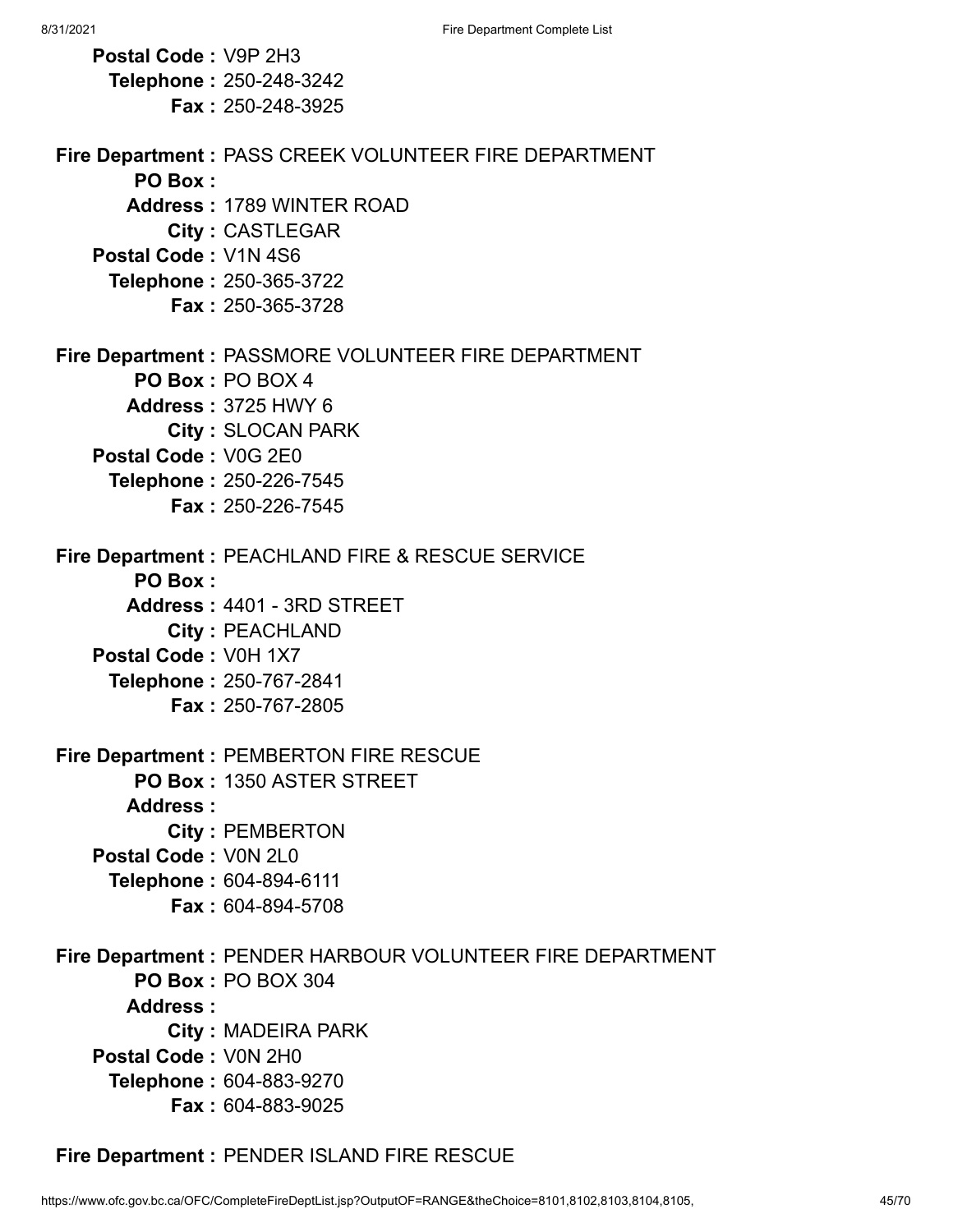8/31/2021 **Fire Department Complete List PO Box : Address :** 4423 BEDWELL HARBOUR RD **City :** PENDER ISLAND **Postal Code :** V0N 2M1 **Telephone :** 250-629-3321 **Fax :** 250-629-6194 **Fire Department :** PENTICTON FIRE DEPARTMENT **PO Box : Address :** 250 NANAIMO AVENUE WEST **City :** PENTICTON **Postal Code :** V2A 1N5 **Telephone :** 250-490-2300 **Fax :** 250-492-4288 **Fire Department :** PIERS ISLAND VOL FIRE DEPARTMENT **PO Box :** PO BOX 2223 **Address :** PIERS ISLAND RD **City :** SIDNEY **Postal Code :** V8L 3S8 **Telephone :** 250-655-6344 **Fax :** 250-655-0680 **Fire Department :** PILOT MOUNTAIN VOLUNTEER FIRE DEPT **PO Box : Address :** 9070 SYMS RD **City :** PRINCE GEORGE **Postal Code :** V2K 5J2 **Telephone :** 250-962-7272 **Fax :** 250-962-0014 **Fire Department :** PINEVIEW VOLUNTEER FIRE DEPARTMENT **PO Box : Address :** 8535 POOLEY RD **City :** PRINCE GEORGE **Postal Code :** V2N 5W3 **Telephone :** 250-963-7611 **Fax :** 250-963-8734

**Fire Department :** PITT MEADOWS FIRE RESCUE SERVICE **PO Box : Address :** 12007 HARRIS ROAD **City :** PITT MEADOWS **Postal Code :** V3Y 2B5 **Telephone :** 604-465-2401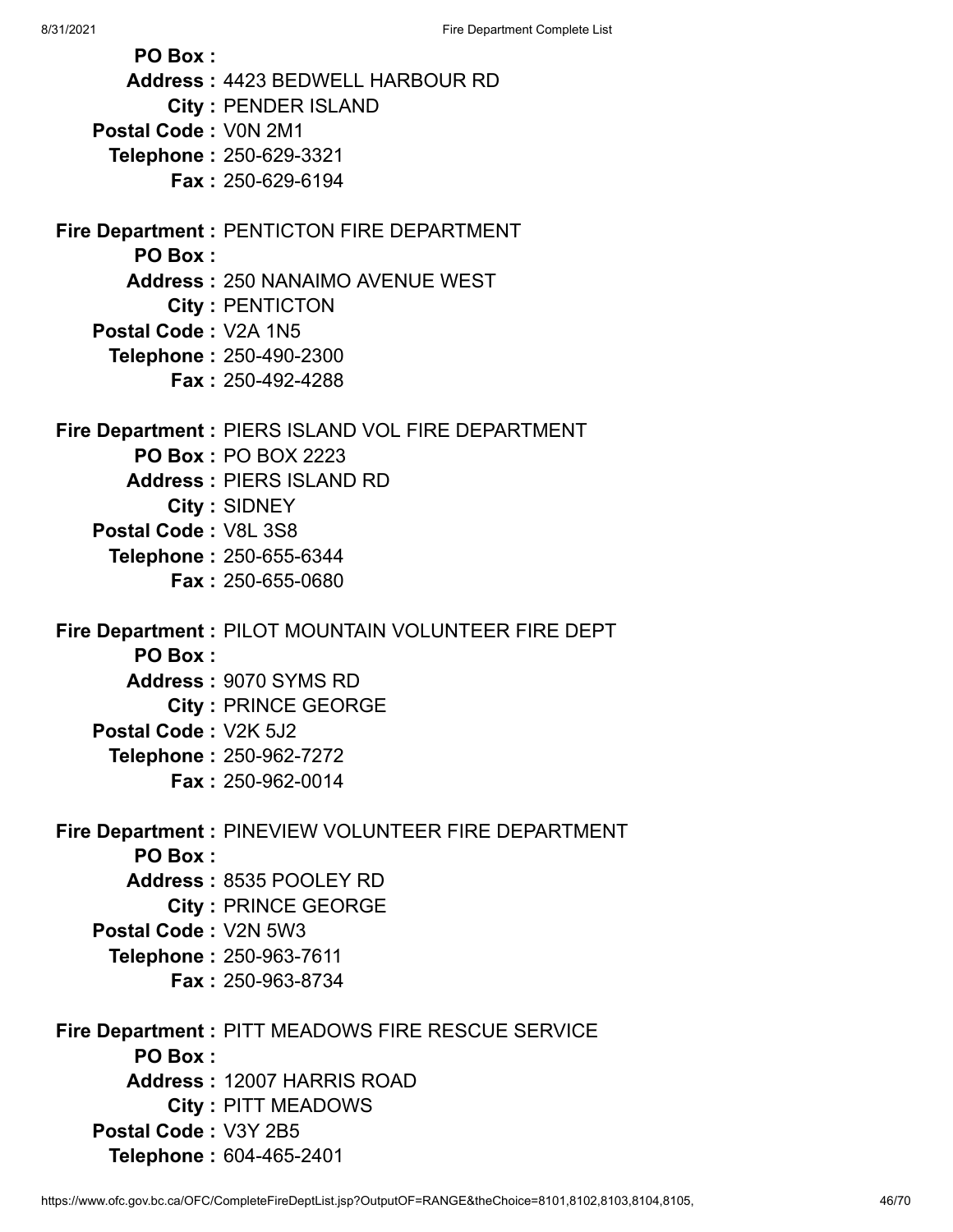**Fax :** 604-465-1195

| Postal Code: V9R 5M5                       | Fire Department : POPE & TALBOT LTD-HARMAC PULP OPERATIONS<br><b>PO Box: PO BOX 1800</b><br><b>Address: 1000 WAVE PLACE</b><br>City: NANAIMO<br>Telephone: 250-722-4297<br><b>Fax: 250-722-4370</b>            |
|--------------------------------------------|----------------------------------------------------------------------------------------------------------------------------------------------------------------------------------------------------------------|
| Postal Code: V0X 1X0<br>Telephone:<br>Fax: | Fire Department : POPKUM VOL FIRE DEPARTMENT<br>PO Box: PO BOX 100<br><b>Address: 10570 POPKUM ROAD</b><br><b>City: ROSEDALE</b>                                                                               |
| PO Box:<br>Postal Code: V9Y 4W3            | <b>Fire Department: PORT ALBERNI FIRE DEPARTMENT</b><br>Address: 3699 10TH AVENUE<br><b>City: PORT ALBERNI</b><br>Telephone: 250-724-1351<br><b>Fax: 250-723-5652</b>                                          |
| Postal Code: V0N 2N0                       | Fire Department : PORT ALICE FIRE DEPARTMENT<br><b>PO Box: PO BOX 130</b><br><b>Address: 1051 MARINE DRIVE</b><br><b>City: PORT ALICE</b><br>Telephone: 250-284-6647<br>Fax: 250-284-3416                      |
| Postal Code: V0T 1R0                       | Fire Department : PORT CLEMENTS VOL FIRE DEPT<br><b>PO Box: PO BOX 252</b><br><b>Address: 35 CEDAR AVENUE WEST</b><br><b>City: PORT CLEMENTS</b><br><b>Telephone: 250-557-4450</b><br><b>Fax: 250-557-4568</b> |
| PO Box:                                    | Fire Department : PORT COQUITLAM FIRE AND EMERGENCY SERVICES                                                                                                                                                   |

**Address :** 1725 BROADWAY STREET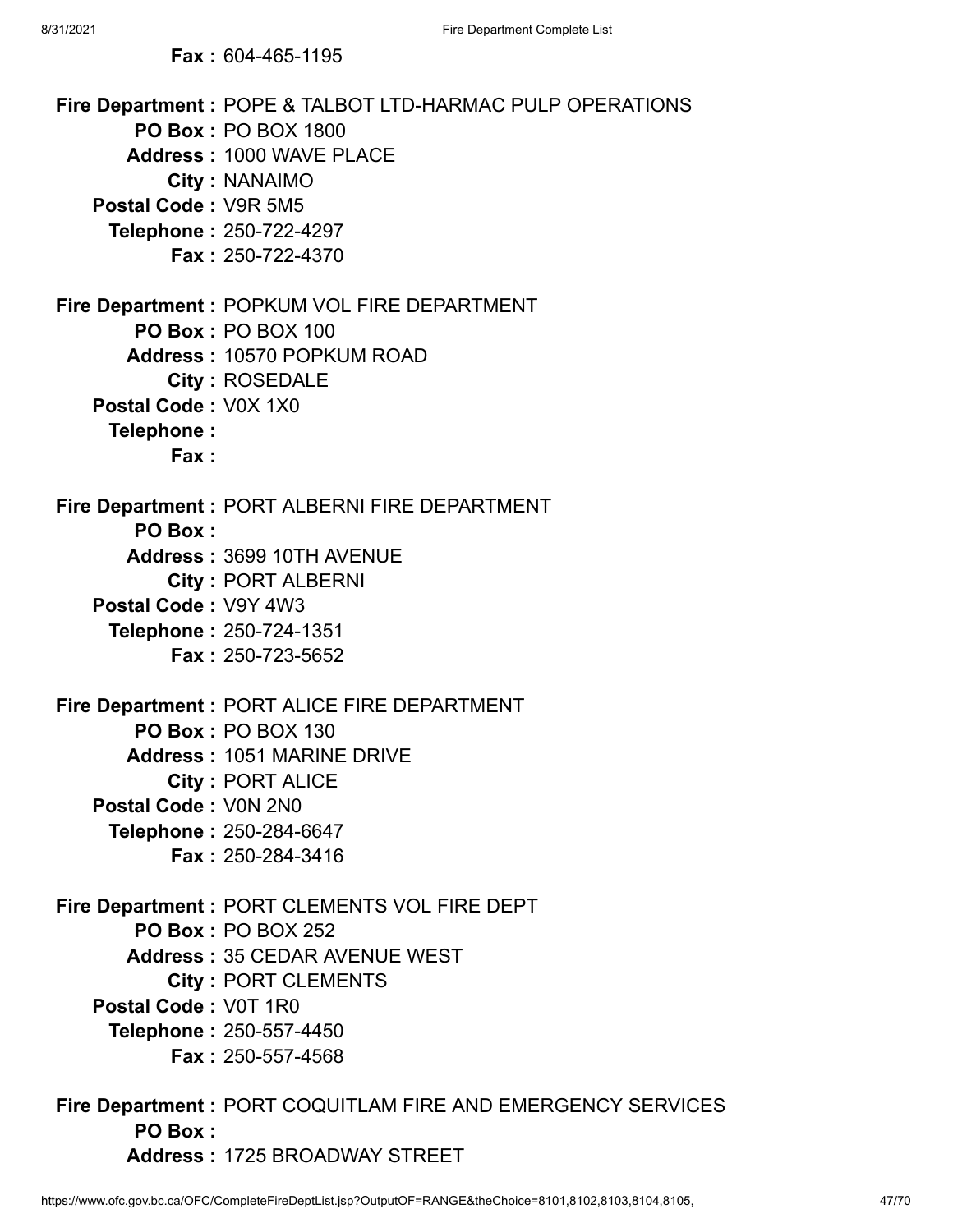|                      | <b>City: PORT COQUITLAM</b>                         |
|----------------------|-----------------------------------------------------|
| Postal Code: V3C 2M9 |                                                     |
|                      | Telephone: 604-927-5466                             |
|                      | <b>Fax: 604-927-5406</b>                            |
|                      |                                                     |
|                      | Fire Department : PORT EDWARD VOL FIRE DEPARTMENT   |
|                      | <b>PO Box: PO BOX 246</b>                           |
| Address:             |                                                     |
|                      | City: PORT EDWARD                                   |
| Postal Code: V0V 1G0 |                                                     |
|                      | <b>Telephone: 250-628-3323</b>                      |
|                      | <b>Fax: 250-628-3349</b>                            |
|                      |                                                     |
|                      | Fire Department : PORT HARDY FIRE/RESCUE            |
|                      | PO Box: PO BOX 68                                   |
|                      | <b>Address: 7360 COLUMBIA STREET</b>                |
|                      | <b>City: PORT HARDY</b>                             |
| Postal Code: V0N 2P0 |                                                     |
|                      | <b>Telephone: 250-949-6564</b>                      |
|                      | <b>Fax: 250-949-6572</b>                            |
|                      |                                                     |
|                      | Fire Department : PORT MCNEILL VOL FIRE DEPARTMENT  |
|                      | <b>PO Box: PO BOX 1081</b>                          |
|                      | <b>Address: 2705 HADDINGTON CRESCENT</b>            |
|                      | <b>City: PORT MCNEILL</b>                           |
| Postal Code: V0N 2R0 |                                                     |
|                      | <b>Telephone: 250-956-4513</b>                      |
|                      | <b>Fax: 250-956-4512</b>                            |
|                      |                                                     |
| <b>PO Box:</b>       | Fire Department : PORT MOODY FIRE RESCUE            |
|                      | Address: 150 NEWPORT DR                             |
|                      |                                                     |
| Postal Code: V3H-5C3 | City: PORT MOODY                                    |
|                      |                                                     |
|                      | <b>Telephone: 604-469-7795</b><br>Fax: 604-469-7796 |
|                      |                                                     |
|                      | Fire Department : PORT RENFREW VOL FIRE DEPARTMENT  |
|                      | <b>PO Box: GENERAL DELIVERY</b>                     |
|                      | Address: 6641 QUEESTO DR                            |
|                      | <b>City: PORT RENFREW</b>                           |
| Postal Code: V0S 1K0 |                                                     |
|                      | Telephone: 250-647-5542                             |
|                      | <b>Fax: 250-647-5559</b>                            |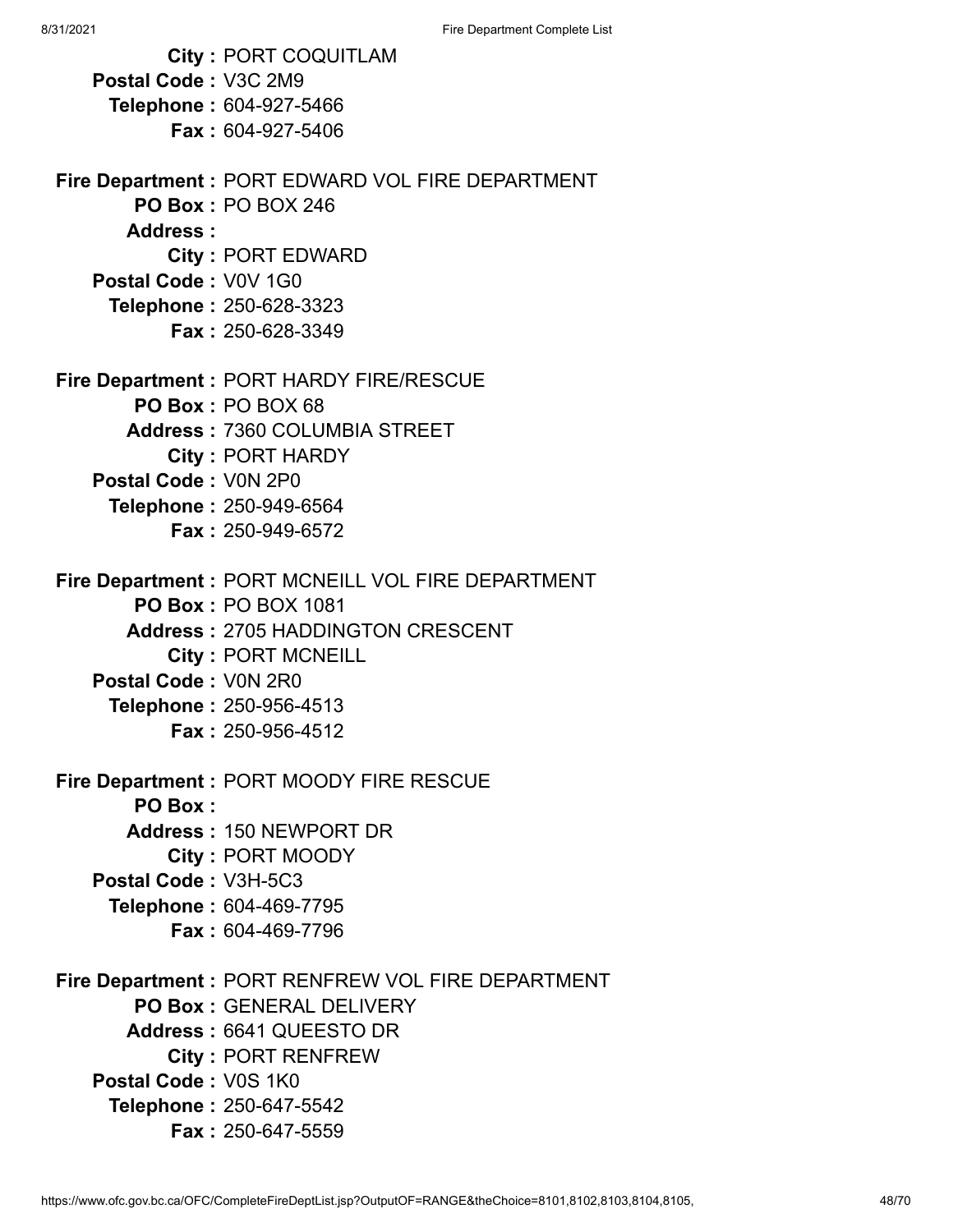**Fire Department :** POUCE COUPE VOL FIRE DEPARTMENT **PO Box :** PO BOX 115 **Address :** 5012 49TH AVE **City :** POUCE COUPE **Postal Code :** V0C 2C0 **Telephone :** 250-786-5195 **Fax :** 250-786-5257 **Fire Department :** POWELL RIVER FIRE RESCUE **PO Box : Address :** 6965 COURTENAY STREET **City :** POWELL RIVER **Postal Code :** V8A 1X6 **Telephone :** 604-485-4431 **Fax :** 604-485-0976 **Fire Department :** PRINCE GEORGE FIRE RESCUE SERVICE **PO Box : Address :** 2012 MASSEY DRIVE **City :** PRINCE GEORGE **Postal Code :** V2M 0E9 **Telephone :** 250-561-7667 **Fax :** 250-561-7703 **Fire Department :** PRINCE GEORGE AIRPORT FIRE DEPT **PO Box : Address :** #10 4141 AIRPORT RD **City :** PRINCE GEORGE **Postal Code :** V2N 4M6 **Telephone : Fax : Fire Department :** PRINCE RUPERT FIRE RESCUE DEPARTMENT **PO Box : Address :** 200 - 1ST AVENUE WEST **City :** PRINCE RUPERT **Postal Code :** V8J 1A8 **Telephone :** 250-627-1248 **Fax :** 250-624-3407 **Fire Department :** PRINCETON VOLUNTEER FIRE DEPARTMENT **PO Box :** PO BOX 358 **Address :** 162 2 STREET **City :** PRINCETON **Postal Code :** V0X 1W0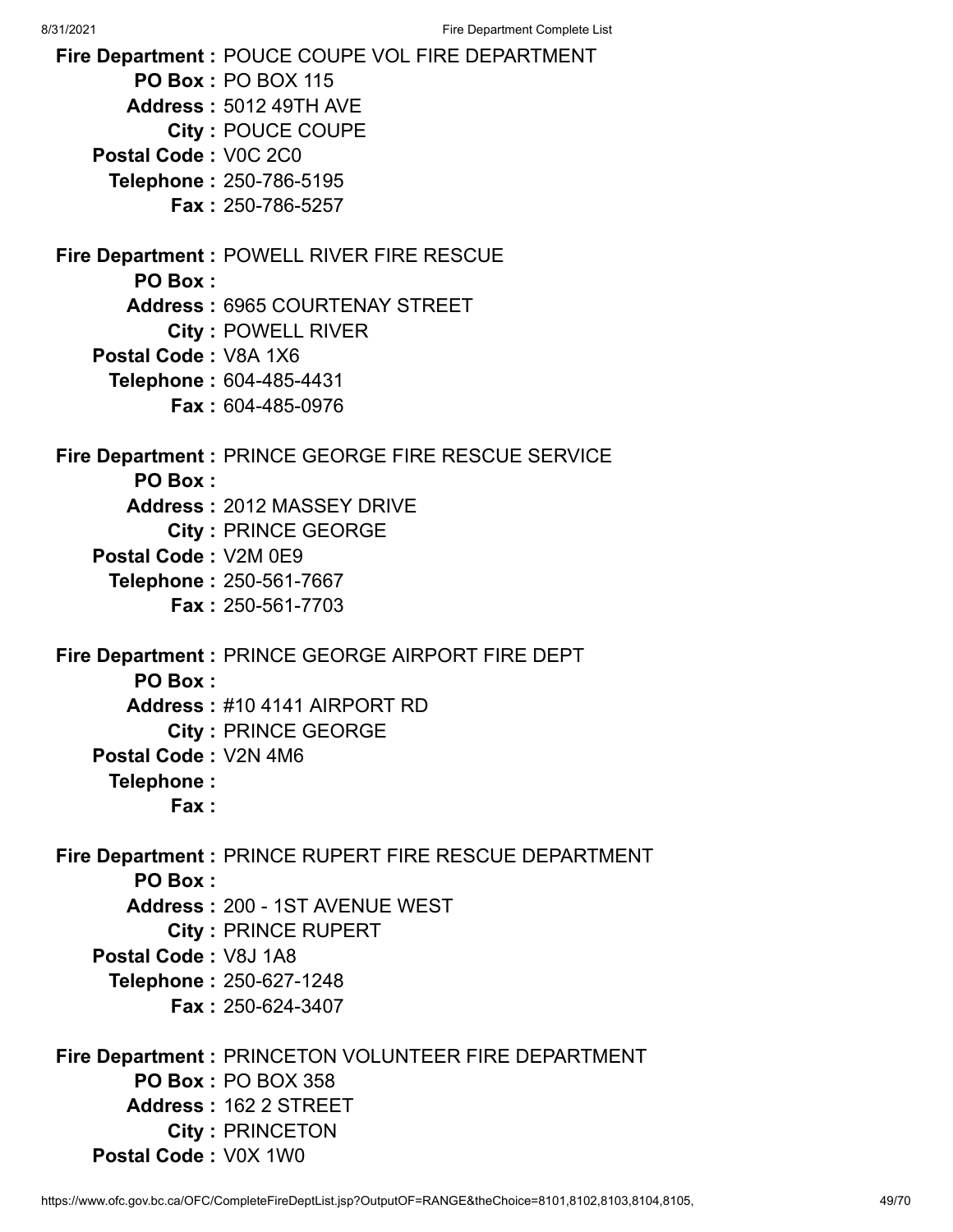|                      | Telephone: 250-295-3325                                    |
|----------------------|------------------------------------------------------------|
|                      | <b>Fax: 250-295-3115</b>                                   |
|                      |                                                            |
|                      | Fire Department : PRITCHARD VOLUNTEER FIRE DEPARTMENT      |
|                      | <b>PO Box: PO BOX 327</b>                                  |
| Address:             |                                                            |
|                      | <b>City: PRITCHARD</b>                                     |
| Postal Code: V0E 2P0 |                                                            |
|                      | Telephone: 250-577-3200                                    |
|                      | <b>Fax: 250-577-3200</b>                                   |
|                      |                                                            |
|                      | Fire Department : QUADRA ISLAND VOL FIRE DEPT              |
|                      | PO Box: PO BOX 80                                          |
|                      | <b>Address: HERIOT BAY ROAD</b>                            |
|                      | <b>City: QUATHIASKI COVE</b>                               |
| Postal Code: V0P 1N0 |                                                            |
|                      | Telephone: 250-285-3262<br><b>Fax: 250-285-3273</b>        |
|                      |                                                            |
|                      | Fire Department : QUALICUM BEACH FIRE DEPARTMENT           |
| <b>PO Box:</b>       |                                                            |
|                      | <b>Address: 130 RUPERT ROAD EAST</b>                       |
|                      | <b>City: QUALICUM BEACH</b>                                |
| Postal Code: V9K 1S7 |                                                            |
|                      | Telephone: 250-752-6232                                    |
|                      | <b>Fax: 250-752-6565</b>                                   |
|                      |                                                            |
|                      | Fire Department: QUEEN CHARLOTTE VOLUNTEER FIRE DEPARTMENT |
| PO Box:              |                                                            |
|                      | Address: PO BOX 580                                        |
|                      | <b>City: QUEEN CHARLOTTE CITY</b>                          |
| Postal Code: V0T 1S0 |                                                            |
|                      | Telephone: 250-559-8321                                    |
|                      | Fax: 250-627-8493                                          |
|                      |                                                            |
|                      | Fire Department : QUESNEL FIRE DEPARTMENT                  |
| <b>PO Box:</b>       |                                                            |
|                      | <b>Address: 310 KINCHANT STREET</b>                        |
| Postal Code: V2J 2R4 | City: QUESNEL                                              |
|                      |                                                            |
|                      | Telephone: 250-992-5121<br><b>Fax: 250-992-2691</b>        |
|                      |                                                            |
|                      | Fire Department : QUESNEL RIVER PULP                       |

**PO Box :**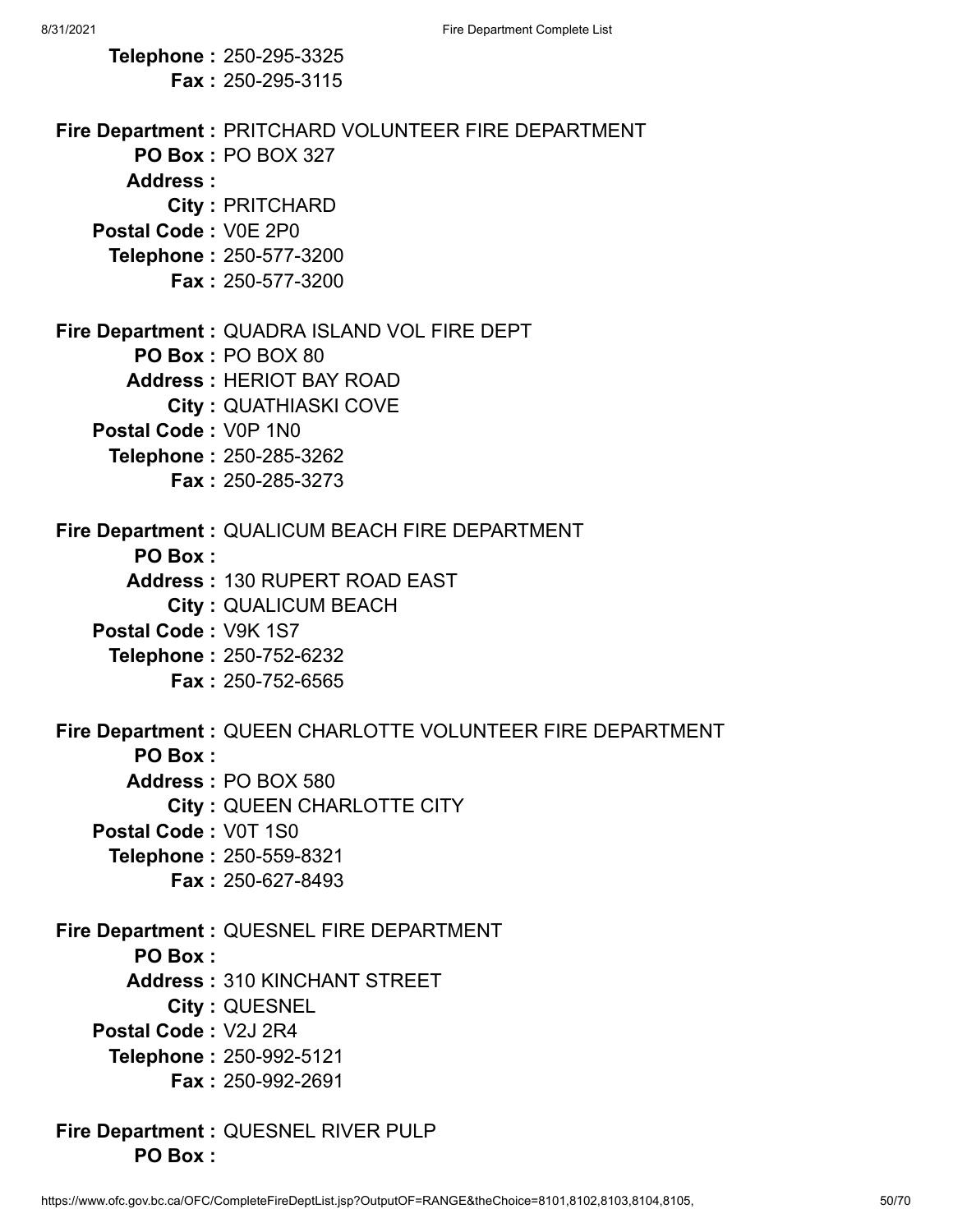**Address :** 1000 FINNING RD **City :** QUESNEL **Postal Code :** V2J 6A1 **Telephone :** 250-992-8919 **Fax :** 250-992-2612 **Fire Department :** RADIUM HOT SPRINGS VOLUNTEER FIRE DEPT. **PO Box :** PO BOX 205 **Address :** 4836 RADIUM BLVD. **City :** RADIUM HOT SPRINGS **Postal Code :** V0A 1M0 **Telephone :** 250-347-6407 **Fax :** 250-347-9211 **Fire Department :** RANCHERO/DEEP CREEK FIRE DEPARTMENT **PO Box : Address :** 9505 FIREHALL FRONTAGE RD **City :** ENDERBY **Postal Code :** V0E 1V3 **Telephone :** 250-832-4482 **Fax :** 250-832-3375 **Fire Department :** RED ROCK/STONER VOLUNTEER FIRE DEPARTMENT **PO Box : Address :** 4030 RED ROCK EAST **City :** PRINCE GEORGE **Postal Code :** V2N 5Z9 **Telephone :** 250-330-4280 **Fax :** 250-330-4282 **Fire Department :** REGIONAL DISTRICT - METRO VANCOUVER REGIONAL DISTRICT (MVRD) **PO Box : Address :** 4330 KINGSWAY **City :** BURNABY **Postal Code :** V5H 4G8 **Telephone :** 604-451-6111 **Fax :** 604-432-7172 **Fire Department :** REVELSTOKE FIRE RESCUE SERVICES **PO Box :** PO BOX 170 **Address :** 227 FOURTH STREET WEST **City :** REVELSTOKE **Postal Code :** V0E 2S0 **Telephone :** 250-837-2884

https://www.ofc.gov.bc.ca/OFC/CompleteFireDeptList.jsp?OutputOF=RANGE&theChoice=8101,8102,8103,8104,8105, 51/70

**Fax :** 250-837-4171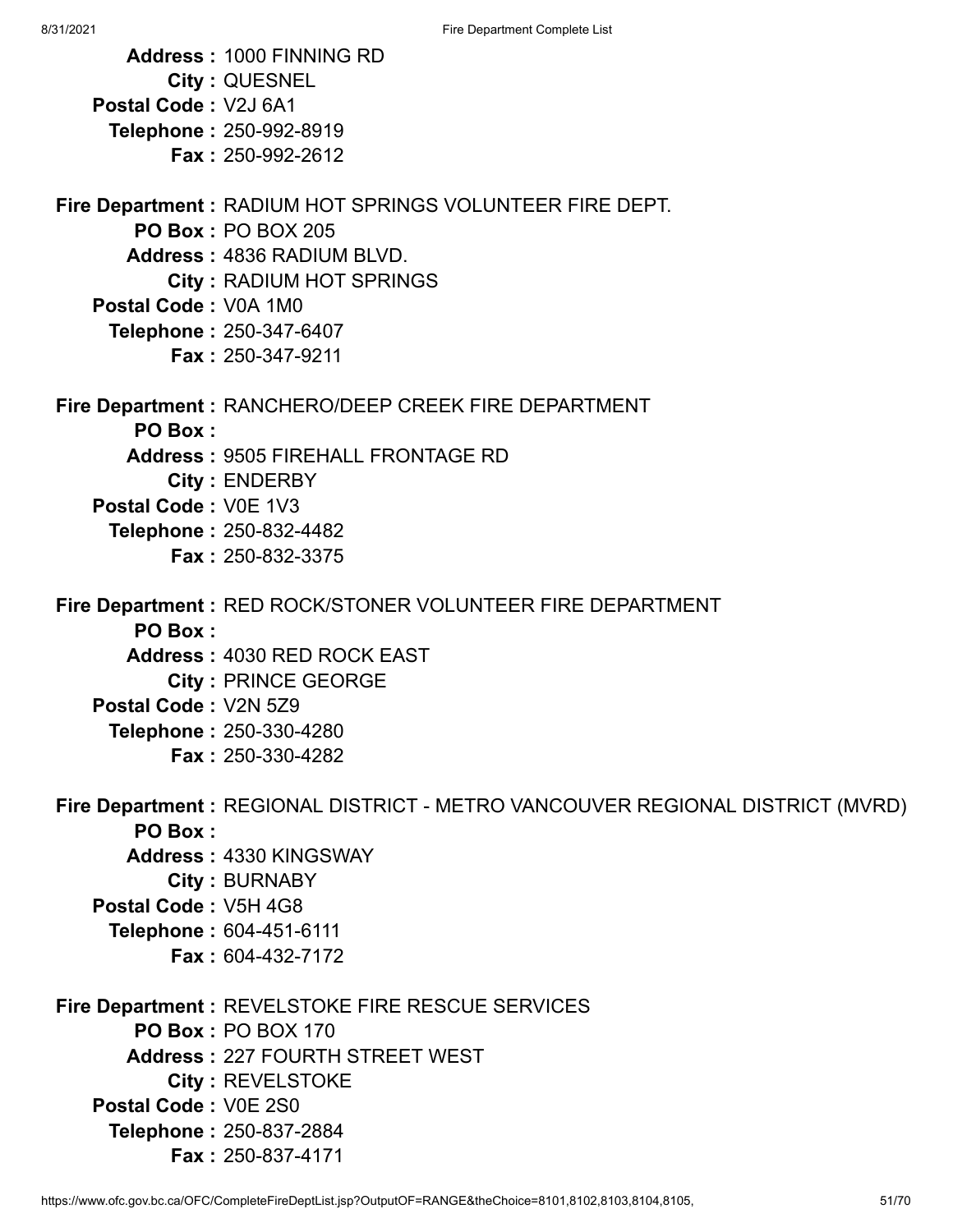8/31/2021 Fire Department Complete List **Fire Department :** RICHMOND FIRE-RESCUE **PO Box : Address :** 6931 GRANVILLE AVENUE **City :** RICHMOND **Postal Code :** V7C 2E6 **Telephone :** 604-278-5131 **Fax :** 604-278-0547 **Fire Department :** RIONDEL VOLUNTEER FIRE DEPARTMENT **PO Box :** PO BOX 94 **Address : City :** RIONDEL **Postal Code :** V0B 2B0 **Telephone :** 250-225-3230 **Fax :** 250-225-3230 **Fire Department :** RIVERSHORE GOLF COURSE AND ESTATES FIRE DEPARTMENT **PO Box : Address :** 401 RIVERSHORE DRIVE **City :** KAMLOOPS **Postal Code :** V2H 1S1 **Telephone :** 250-573-5002 **Fax :** 250-573-5002 **Fire Department :** ROBERTS CREEK VOL FIRE DEPARTMENT **PO Box : Address :** 1302 ROBERTS CREEK ROAD **City :** XWESAM (ROBERTS CREEK)

- **Postal Code :** V0N 2W2
	- **Telephone :** 604-885-6871
		- **Fax :** 604-885-6857
- **Fire Department :** ROBSON & DISTRICT VOLUNTEER FIRE DEPT **PO Box :** PO BOX 70 **Address :** 3037 WALDIE AVENUE
	- **City :** ROBSON
	- **Postal Code :** V0G 1X0
		- **Telephone :** 250-365-6065
			- **Fax :** 250-365-0191
- **Fire Department :** SAANICH FIRE DEPARTMENT **PO Box : Address :** 760 VERNON AVENUE **City :** VICTORIA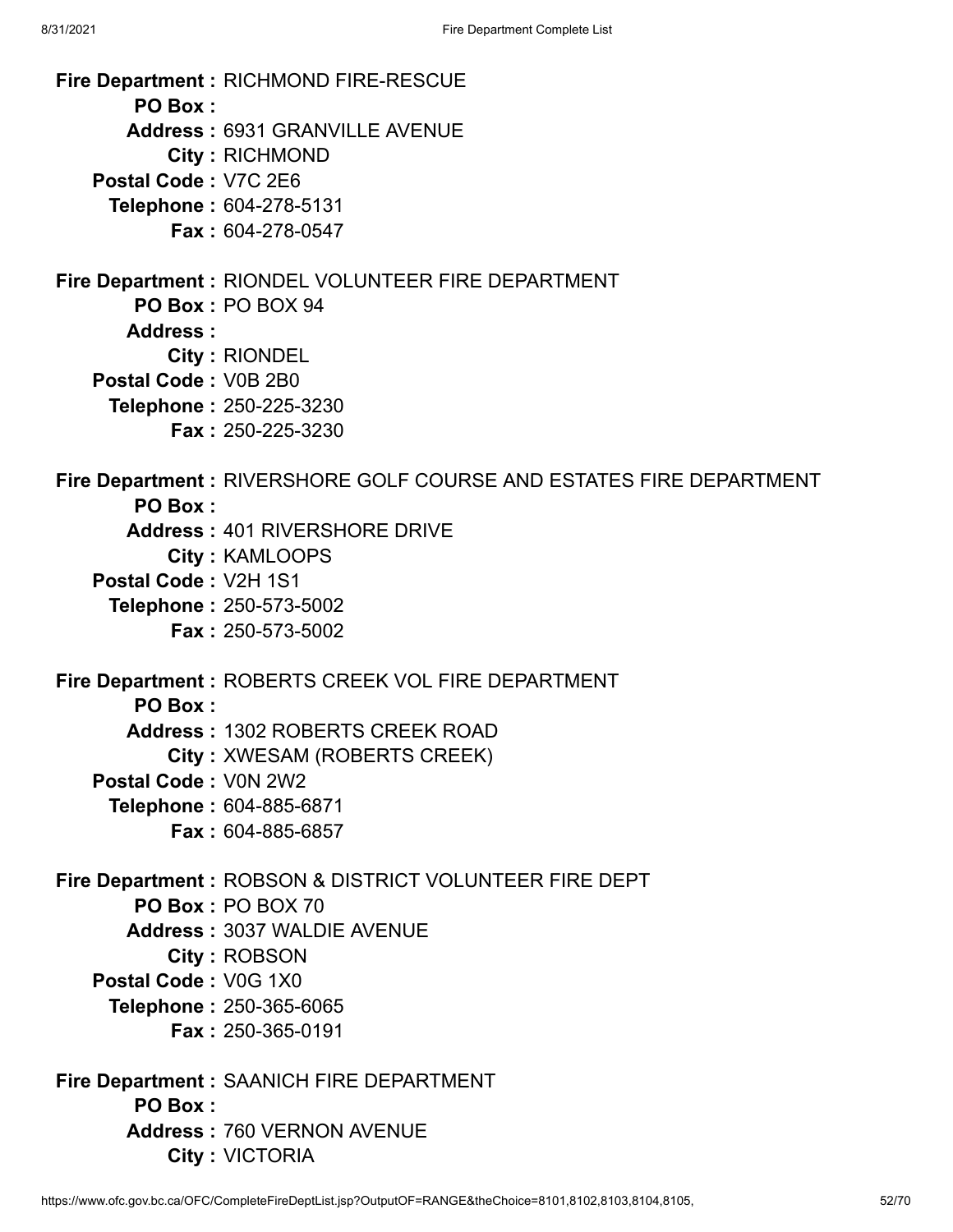**Postal Code :** V8X 2W6 **Telephone :** 250-475-5500 **Fax :** 250-475-5505 **Fire Department :** SAHTLAM VOL FIRE DEPT (CVRD) **PO Box : Address :** 4384 COWICHAN LAKE RD **City :** DUNCAN **Postal Code :** V9L 6J7 **Telephone :** 250-748-1242 **Fax :** 250-748-1504 **Fire Department :** SALMO VOLUNTEER FIRE DEPARTMENT **PO Box :** PO BOX 259 **Address : City :** SALMO **Postal Code :** V0G 1Z0 **Telephone :** 250-357-9912 **Fax :** 250-357-9633 **Fire Department :** SALMON ARM FIRE DEPARTMENT **PO Box :** PO BOX 40 **Address :** 141 ROSS STREET NE **City :** SALMON ARM **Postal Code :** V1E 4N2 **Telephone :** 250-832-1919 **Fax :** 250-832-4065 **Fire Department :** SALMON VALLEY VOL FIRE DEPT **PO Box : Address :** 5155 SALMON VALLEY RD **City :** PRINCE GEORGE **Postal Code :** V2K 5W2 **Telephone :** 250-971-2399 **Fax :** 250-971-2568 **Fire Department :** SALT SPRING ISLAND FIRE RESCUE **PO Box : Address :** 105 LOWER GANGES ROAD **City :** SALT SPRING ISLAND **Postal Code :** V8K 2T1 **Telephone :** 250-537-2531 **Fax :** 250-537-2507

**Fire Department :** SANDSPIT FIRE DEPARTMENT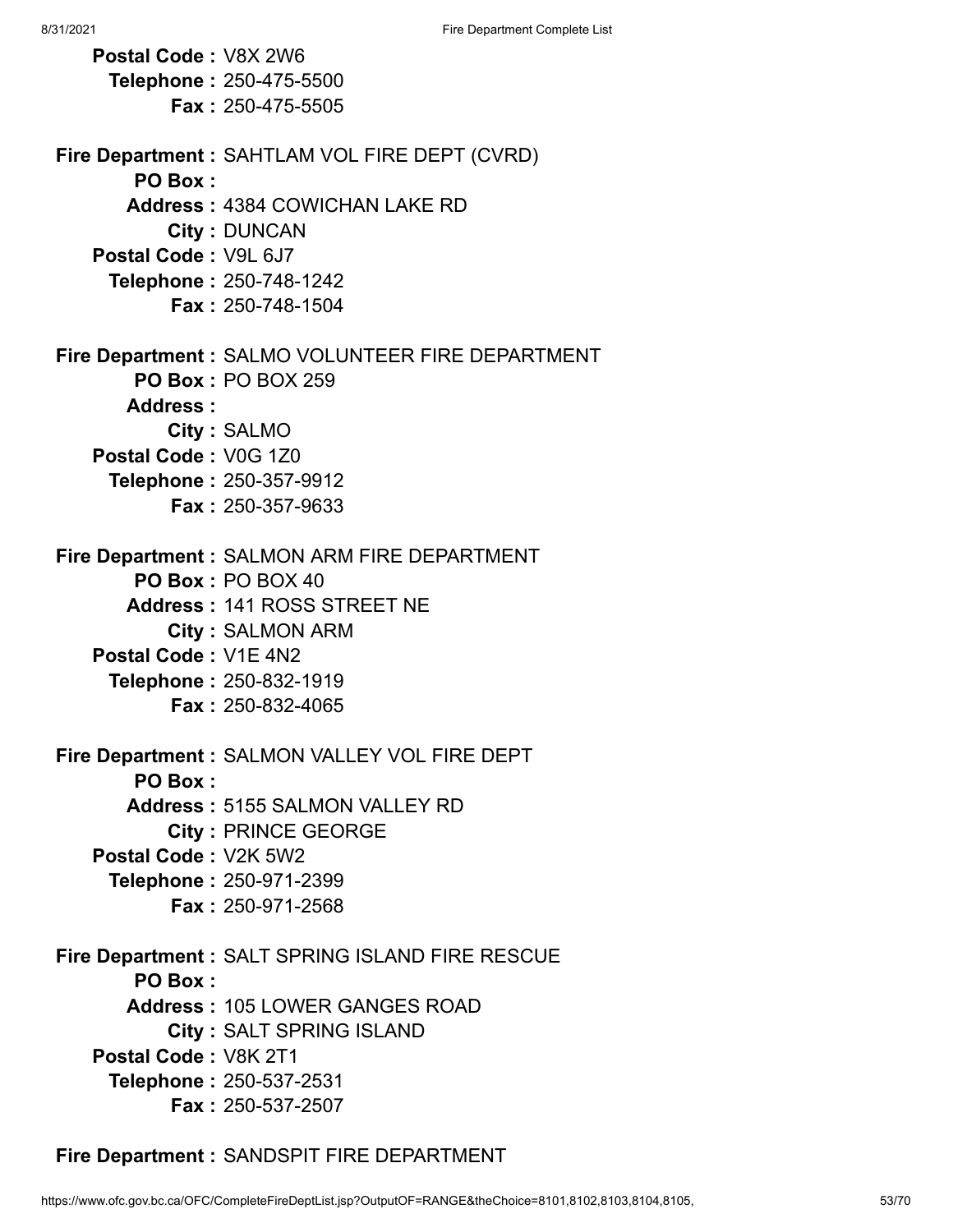8/31/2021 Fire Department Complete List **PO Box :** PO BOX 416 **Address :** 380 SCHOOL ROAD **City :** SANDSPIT **Postal Code :** V0T 1T0 **Telephone :** 250-637-2229 **Fax :** 250-637-2229 **Fire Department :** SASAMAT FIRE DEPARTMENT **PO Box : Address :** 2960 EAST ROAD **City :** ANMORE **Postal Code :** V3H 5G9 **Telephone :** 604-937-4100 **Fax :** 604-939-5034 **Fire Department :** SATURNA ISLAND VOL FIRE DEPT. **PO Box :** PO BOX 118 **Address :** 185 EAST POINT RD **City :** SATURNA ISLAND **Postal Code :** V0N 2Y0 **Telephone :** 250-539-5605 **Fax :** 250-539-2799 **Fire Department :** SAVARY ISLAND VOLUNTEER FIRE DEPARTMENT **PO Box : Address :** C/O PRRD - 5776 MARINE AVENUE **City :** POWELL RIVER **Postal Code :** V8A 2M4 **Telephone :** 604-483-3231 **Fax : Fire Department :** SAVONA VOLUNTEER FIRE DEPARTMENT **PO Box :** PO BOX 277 **Address :** 700 TINGLEY STREET **City :** SAVONA **Postal Code :** V0K 2J0 **Telephone :** 250-373-2256 **Fax :** 250-373-2257 **Fire Department :** SAYWARD VOL FIRE DEPARTMENT

**PO Box :** PO BOX 59 **Address :** 620 KELSEY WAY **City :** SAYWARD **Postal Code :** V0P 1RO **Telephone :** 250-282-5505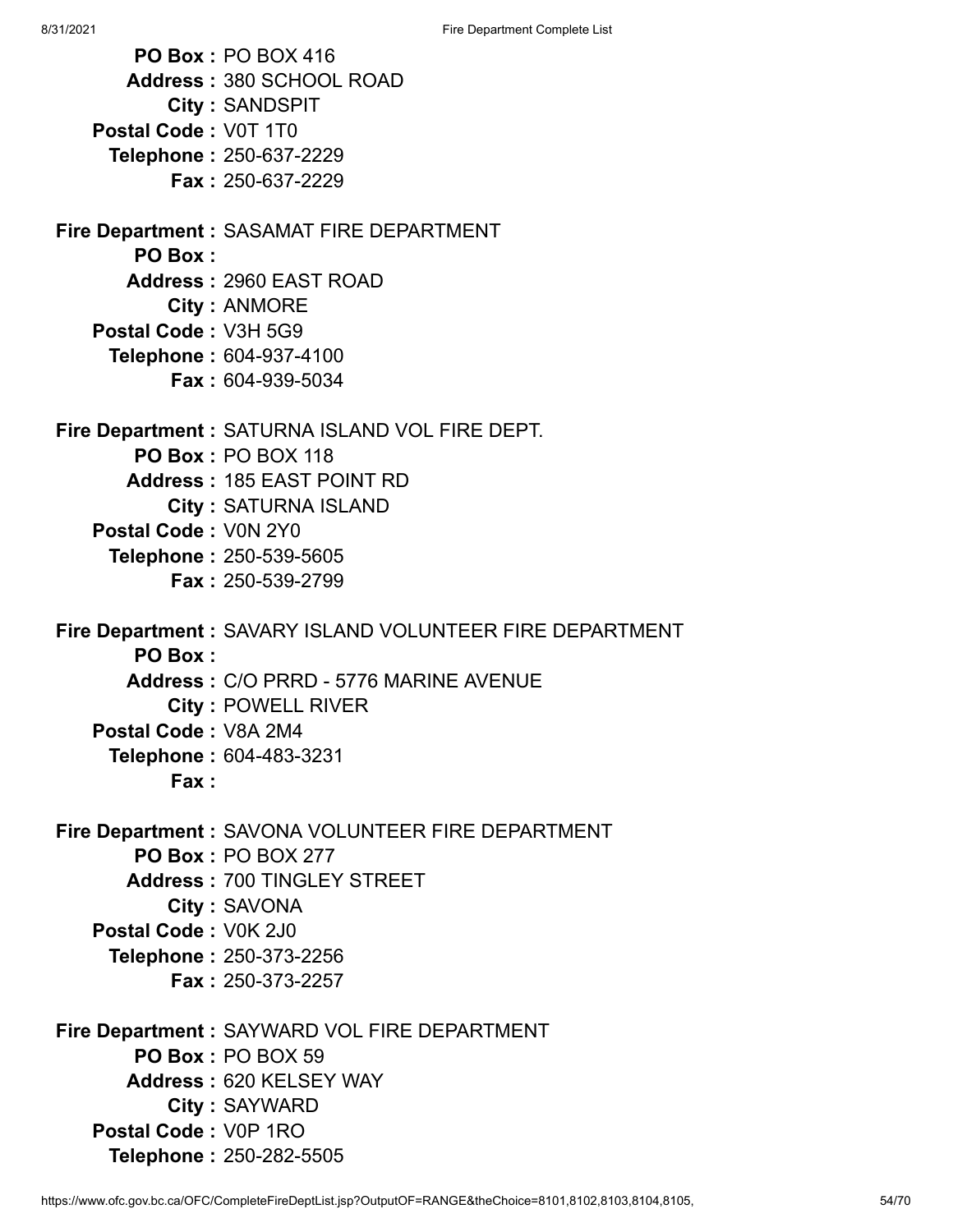**Fax :** 250-282-0055

**Fire Department :** SCOTCH CREEK-LEE CREEK VOL FIRE DEPT **PO Box : Address :** 3852 SQUILAX-ANGLEMONT ROAD **City :** SCOTCH CREEK **Postal Code :** V0E 1M0 **Telephone :** 250-995-2422 **Fax :** 250-955-2582 **Fire Department :** SEABIRD ISLAND FIRE RESCUE **PO Box :** PO BOX 650 **Address :** 2782 CHOWAT RD **City :** AGASSIZ **Postal Code :** V0M1A0 **Telephone :** 604-796-9333 **Fax :** 604-796-3729 **Fire Department :** SECHELT FIRE DEPARTMENT **PO Box :** PO BOX 944 **Address :** 5525 TRAIL AVENUE **City :** SECHELT **Postal Code :** V0N 3A0 **Telephone :** 604-885-7017 **Fax :** 604-885-5145 **Fire Department :** SETON VALLEY VOLUNTEER FIRE DEPARTMENT **PO Box :** PO BOX 2042 **Address : City :** SETON PORTAGE **Postal Code :** V0N 3B0 **Telephone :** 250-259-8221 **Fax :** 250-259-8279 **Fire Department :** SHAWNIGAN LAKE VOL FIRE DEPT **PO Box : Address :** 1645 SHAWNIGAN LAKE ROAD **City :** SHAWNIGAN LAKE **Postal Code :** V0R 2W0 **Telephone :** 250-743-2096 **Fax :** 250-743-2096 **Fire Department :** SHELL GLEN VOLUNTEER FIRE/RESCUE **PO Box : Address :** 3985 SHELLEY RD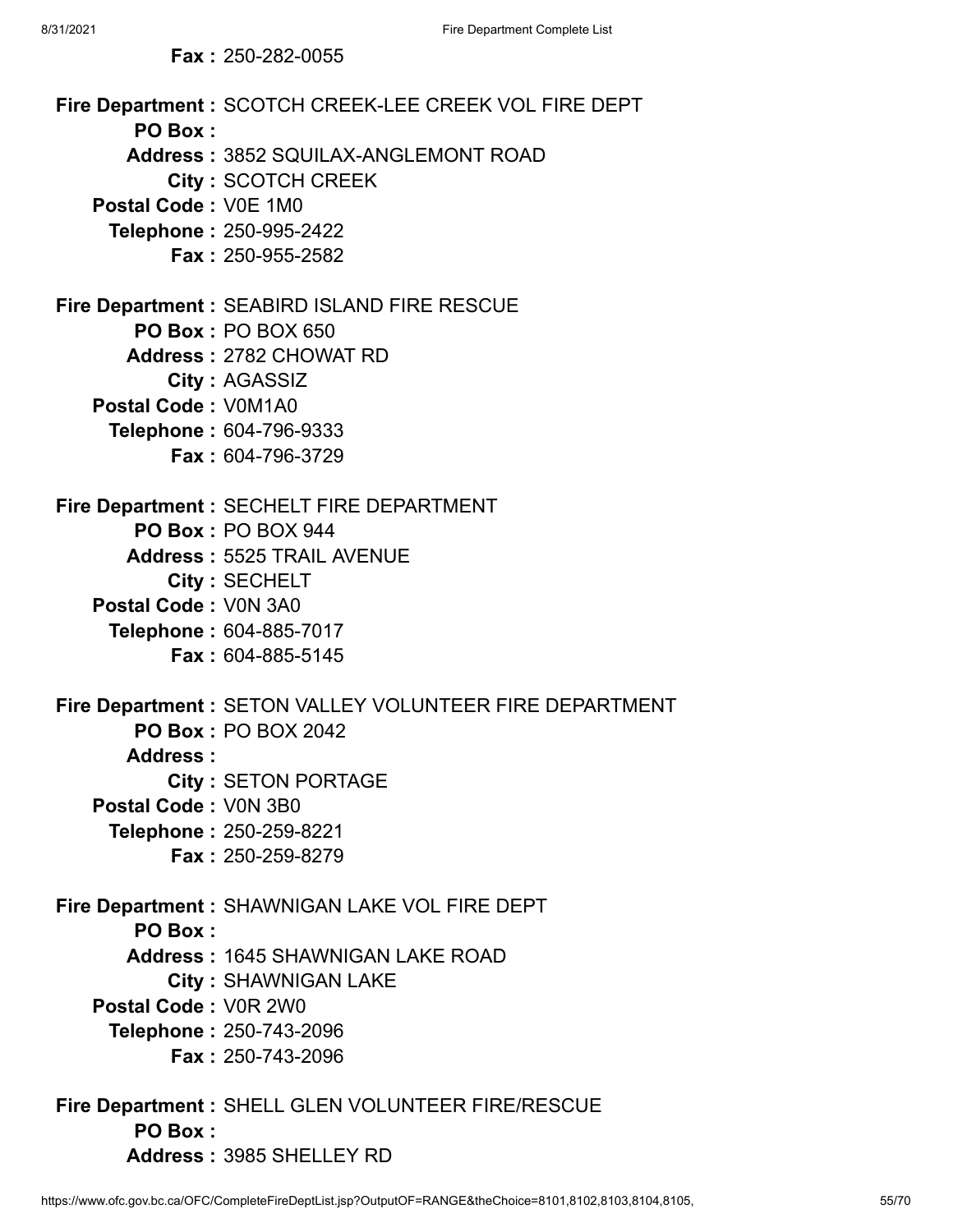|                      | <b>City: PRINCE GEORGE</b>                              |
|----------------------|---------------------------------------------------------|
| Postal Code: V2K 5G1 |                                                         |
|                      | <b>Telephone: 250-963-8805</b>                          |
|                      | <b>Fax: 250-963-8306</b>                                |
|                      |                                                         |
|                      | Fire Department : SHIPS POINT VOL FIRE DEPARTMENT       |
| PO Box:              |                                                         |
|                      | <b>Address: 7729 VIVIAN WAY</b>                         |
|                      | City: FANNY BAY                                         |
| Postal Code: V0R 1W0 |                                                         |
|                      | Telephone: 250-335-0551                                 |
|                      | <b>Fax: 250-335-0551</b>                                |
|                      | Fire Department : SHIRLEY VOL FIRE DEPARTMENT           |
| PO Box:              |                                                         |
|                      | <b>Address: 2795 B SHERINGHAM POINT ROAD</b>            |
|                      | City: SHIRLEY                                           |
| Postal Code: V9Z 1G4 |                                                         |
|                      | Telephone: 250-646-2107                                 |
|                      | <b>Fax: 250-646-2108</b>                                |
|                      |                                                         |
|                      | Fire Department: SHUSWAP VOLUNTEER FIRE DEPARTMENT      |
|                      | PO Box: PO BOX 95                                       |
|                      | <b>Address: 2505 GREER ROAD</b>                         |
|                      | <b>City: SORRENTO</b>                                   |
| Postal Code: V0E 2W0 |                                                         |
|                      | Telephone: 250-675-4441                                 |
|                      | <b>Fax: 250-675-4441</b>                                |
|                      |                                                         |
|                      | Fire Department : SICAMOUS FIRE DEPARTMENT              |
|                      | <b>PO Box: PO BOX 219</b>                               |
|                      | <b>Address: MARTINSON AVENUE &amp; WHITEHEAD STREET</b> |
|                      | <b>City: SICAMOUS</b>                                   |
| Postal Code: V0E 2V0 |                                                         |
|                      | Telephone: 250-836-2477                                 |
|                      | <b>Fax: 250-836-4314</b>                                |
|                      | <b>Fire Department: SIDNEY FIRE DEPARTMENT</b>          |
| <b>PO Box:</b>       |                                                         |
|                      | <b>Address: 2245 OAKVILLE AVENUE</b>                    |
|                      | City: SIDNEY                                            |
| Postal Code: V8L 1V6 |                                                         |
|                      | Telephone: 250-656-2121                                 |
|                      | <b>Fax: 250-656-6880</b>                                |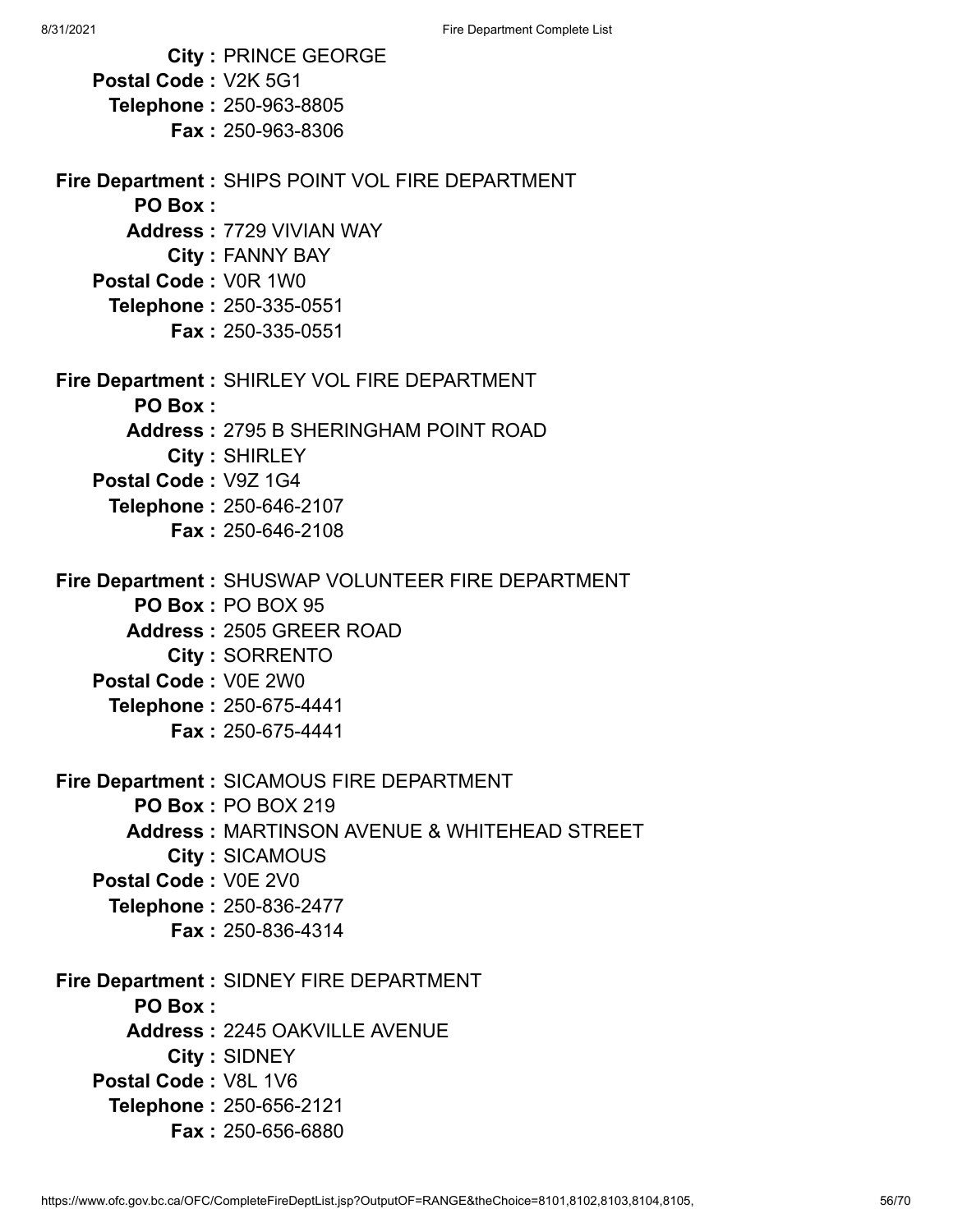**Fire Department :** SILVER CREEK VOLUNTEER FIRE DEPARTMENT **PO Box : Address :** 1577 SALMON RIVER ROAD **City :** SALMON ARM **Postal Code :** V1E 3H5 **Telephone :** 250-832-6357 **Fax :** 250-832-6357 **Fire Department :** SILVER STAR VOLUNTEER FIRE DEPT **PO Box :** PO BOX 3024 **Address : City :** VERNON **Postal Code :** V1B 3M1 **Telephone :** 250-260-7762 **Fax :** 250-549-1555 **Fire Department :** SILVERTON FIRE DEPARTMENT **PO Box :** PO BOX 14 **Address :** 421 LAKE AVENUE **City :** SILVERTON **Postal Code :** V0G 2B0 **Telephone :** 250-358-2472 **Fax : Fire Department :** SKIDEGATE VOL FIRE DEPARTMENT **PO Box :** PO BOX 1301 **Address : City :** SKIDEGATE **Postal Code :** V0T 1S1 **Telephone :** 250-559-4496 **Fax :** 250-559-8247 **Fire Department :** SKWLAX FIRE DEPARTMENT **PO Box : Address :** 1887 LITTLE SHUSWAP LAKE ROAD **City :** CHASE **Postal Code :** V0E 1M2 **Telephone : Fax : Fire Department :** SLOCAN VOLUNTEER FIRE DEPARTMENT **PO Box :** PO BOX 42 **Address :** 8877 SLOCAN SOUTH RD **City :** SLOCAN

**Postal Code :** V0G 2C0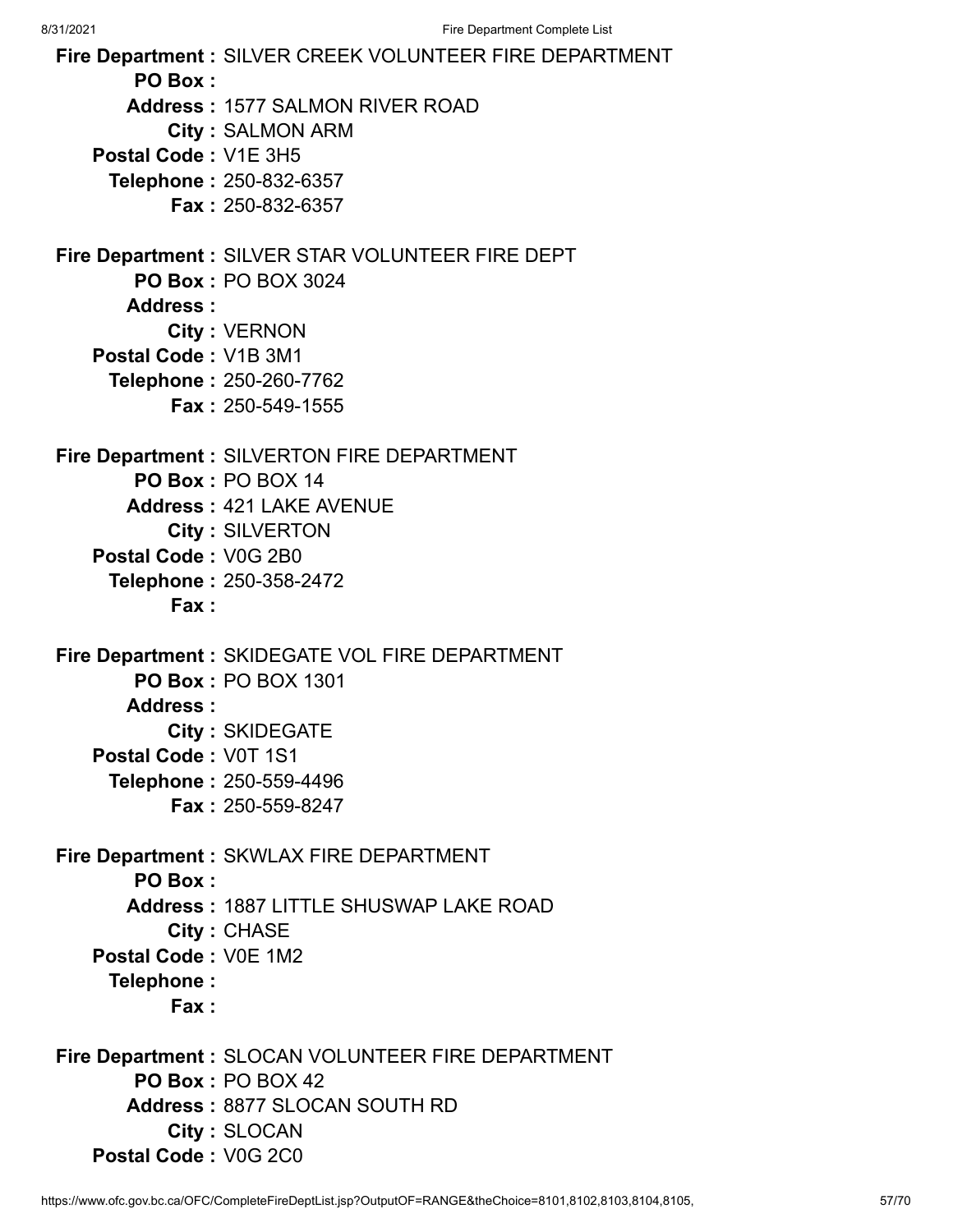**Telephone :** 250-355-2945 **Fax :** 250-355-2943 **Fire Department :** SMITHERS FIRE RESCUE **PO Box :** PO BOX 3099 **Address :** 1445 MAIN STREET **City :** SMITHERS **Postal Code :** V0J 2N0 **Telephone :** 250-847-2015 **Fax :** 250-847-2188 **Fire Department :** SOINTULA FIRE DEPARTMENT **PO Box :** PO BOX 7 **Address :** 120 13TH AVE **City :** SOINTULA **Postal Code :** V0N 3E0 **Telephone :** 250-973-6840 **Fax :** 250-956-3232 **Fire Department :** SOOKE FIRE DEPARTMENT **PO Box : Address :** 2225 OTTER POINT ROAD **City :** SOOKE **Postal Code :** V0S 1N0 **Telephone :** 250-642-5422 **Fax :** 250-642-0541 **Fire Department :** SOUTH GALIANO VOL FIRE DEPARTMENT **PO Box :** SITE 15 COMP 18 RR1 **Address :** 261 GEORGESON BAY ROAD **City :** GALIANO ISLAND **Postal Code :** V0N 1P0 **Telephone :** 250-539-2131 **Fax :** 250-539-2161 **Fire Department :** SOUTH GREEN LAKE VOLUNTEER FIRE DEPT **PO Box :** SITE M C3 RR1 **Address :** 546 SOUTH GREEN LAKE ROAD **City :** 70 MILE HOUSE **Postal Code :** V0K 2K0 **Telephone :** 250-456-7547 **Fax :** 250-456-2334 **Fire Department :** SOUTHSIDE FIRE DEPARTMENT **PO Box :** PO BOX 99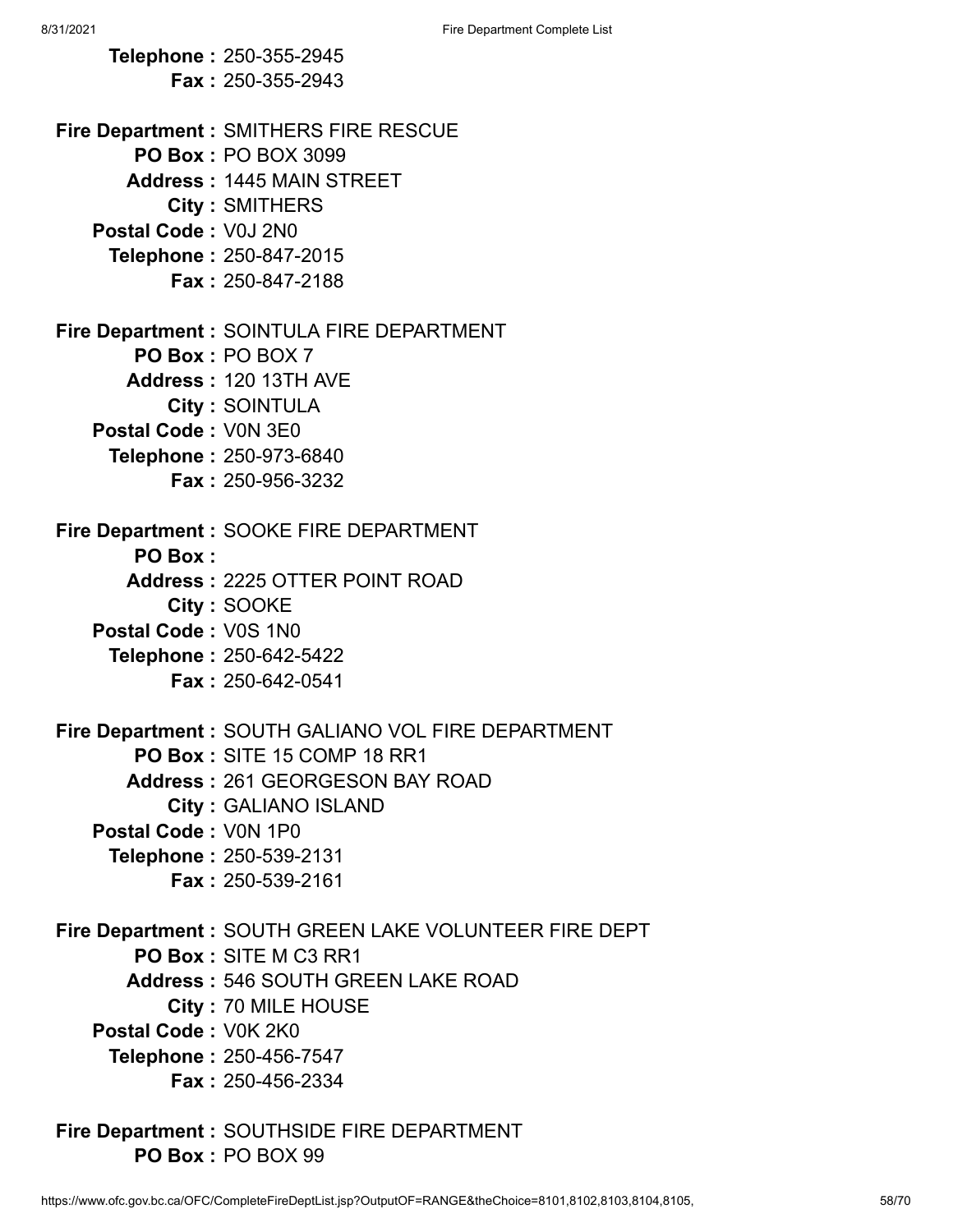**Address : City :** SOUTHBANK **Postal Code :** V0J 2P0 **Telephone :** 250-694-3553 **Fax : Fire Department :** SPARWOOD FIRE DEPARTMENT **PO Box :** PO BOX 520 **Address :** 479 PINE AVENUE **City :** SPARWOOD **Postal Code :** V0B 2G0 **Telephone :** 250-425-0558 **Fax :** 250-425-4490 **Fire Department :** SPENCES BRIDGE VOLUNTEER FIRE DEPT **PO Box :** PO BOX 56 **Address : City :** SPENCES BRIDGE **Postal Code :** V0K 2L0 **Telephone :** 250-458-2229 **Fax :** 250-458-2229 **Fire Department :** SPROAT LAKE VOL FIRE DEPARTMENT **PO Box : Address :** 7667 PACIFIC RIM HIGHWAY **City :** PORT ALBERNI **Postal Code :** V9Y 8Y5 **Telephone :** 250-720-7066 **Fax :** 250-723-5997 **Fire Department :** SQUAMISH FIRE RESCUE **PO Box :** PO BOX 839 **Address :** 40439 TANTALUS ROAD **City :** GARIBALDI HIGHLANDS **Postal Code :** V0N 1TO **Telephone :** 604-898-9666 **Fax :** 604-898-4967 **Fire Department :** STEWART FIRE & EMERGENCY SERVICES **PO Box :** PO BOX 487 **Address : City :** STEWART **Postal Code :** V0T 1W0 **Telephone :** 250-636-2251 **Fax :** 250-636-2417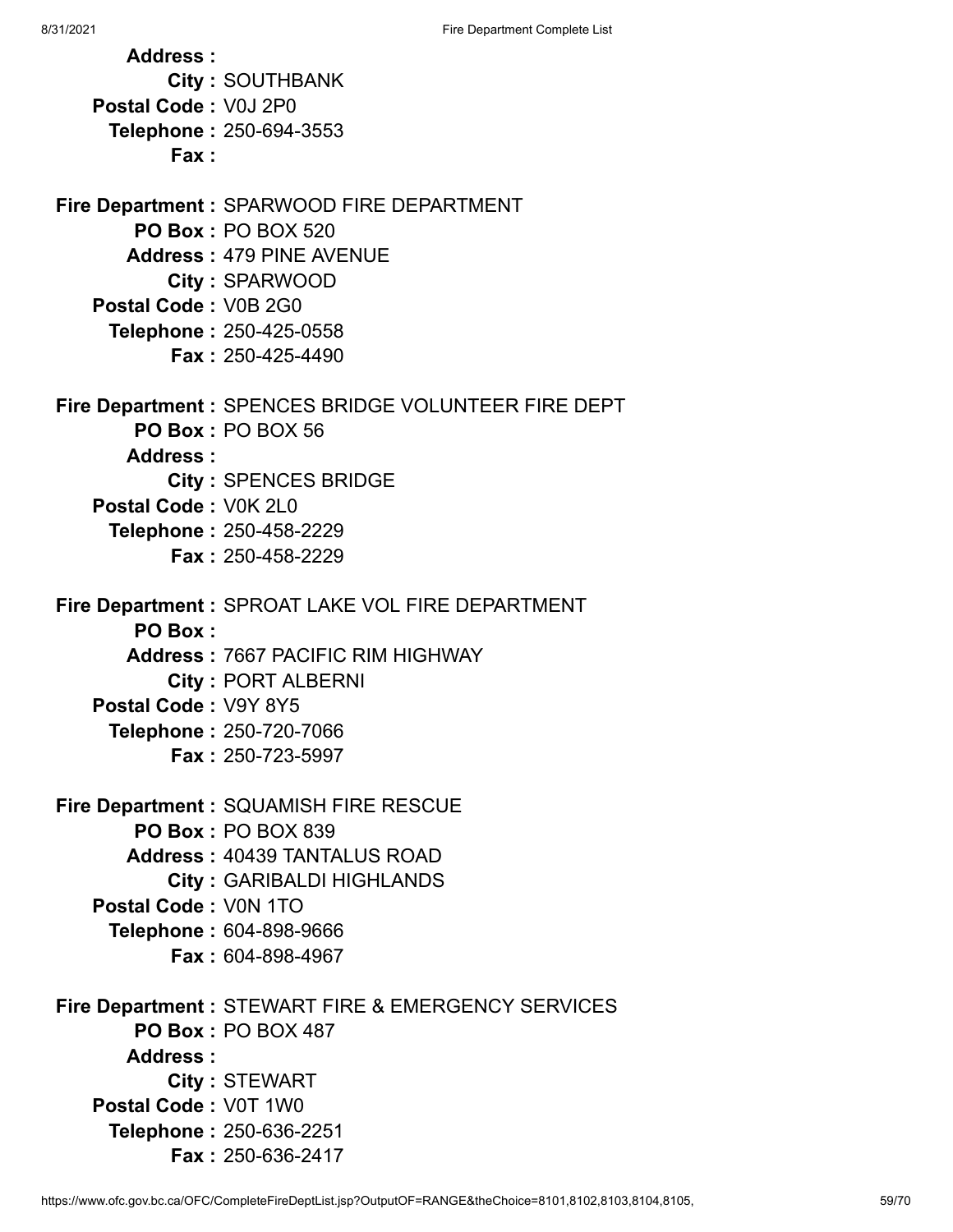**Fire Department :** SUMMERLAND FIRE DEPARTMENT **PO Box :** PO BOX 159 **Address :** 10115 JUBILEE ROAD WEST **City :** SUMMERLAND **Postal Code :** V0H 1Z0 **Telephone :** 250-494-7211 **Fax :** 250-494-7815 **Fire Department :** SUMMIT LAKE FIRE DEPARTMENT **PO Box :** PO BOX 40 **Address : City :** SUMMIT LAKE **Postal Code :** V0J 2S0 **Telephone : Fax : Fire Department :** SUN PEAKS VOLUNTEER FIRE DEPARTMENT **PO Box :** PO BOX 1000 **Address :** 1220 ALPINE ROAD **City :** SUN PEAKS **Postal Code :** V0E 5N0 **Telephone :** 250-578-8985 **Fax :** 250-578-8905 **Fire Department :** SUNSHINE VALLEY VOL FIRE DEPT **PO Box : Address :** 71731 MEADOW ROAD **City :** HOPE **Postal Code :** V0X 1L5 **Telephone :** 604-860-4394 **Fax :** 604-792-9684 **Fire Department :** SURREY FIRE SERVICE **PO Box : Address :** 8767 - 132ND STREET **City :** SURREY **Postal Code :** V3W 4P1 **Telephone :** 604-543-6700 **Fax :** 604-597-5812 **Fire Department :** SWANSEA POINT VOLUNTEER FIRE DEPT **PO Box : Address :** 632 DAVIDSON ROAD **City :** MARA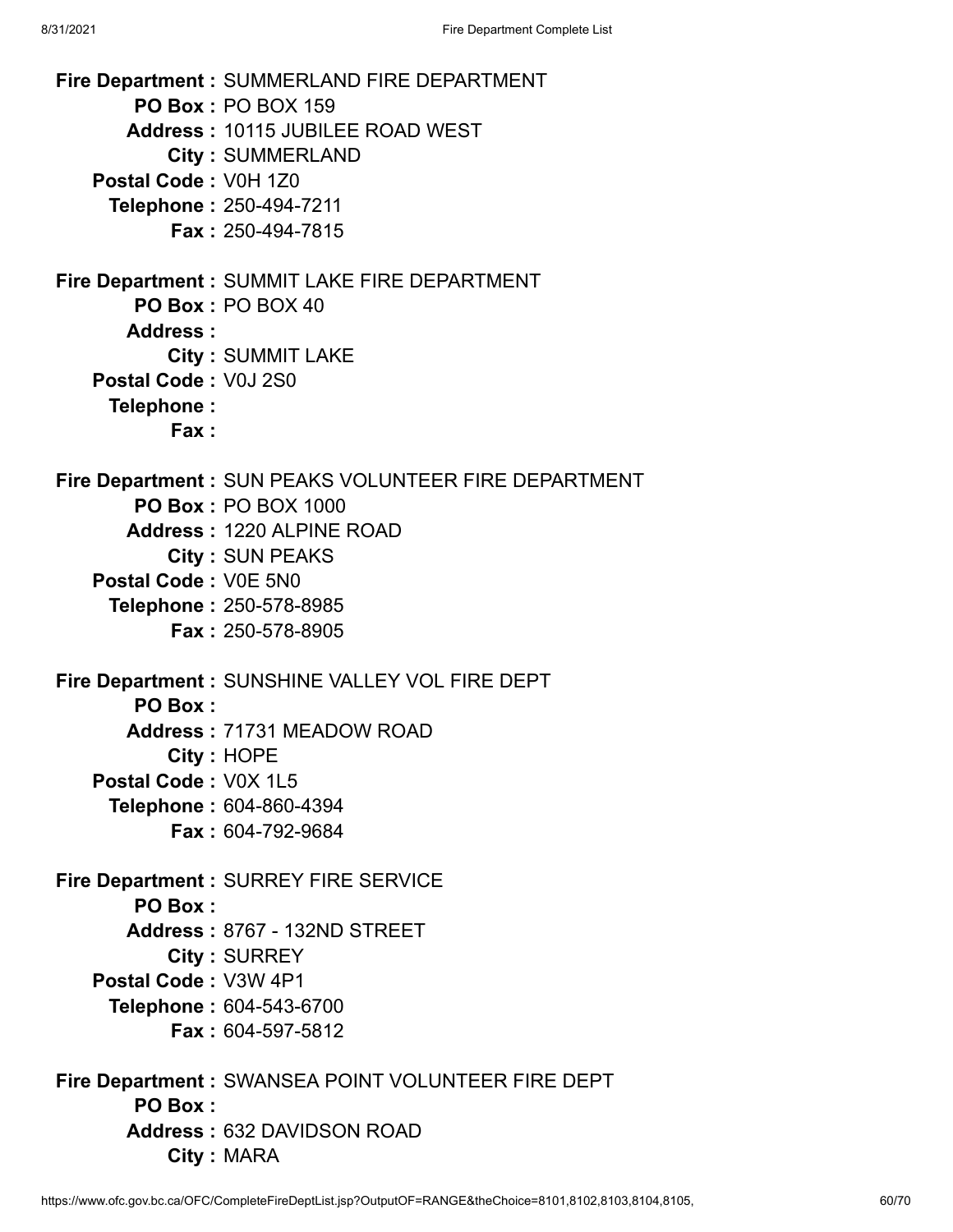**Postal Code :** V0E 2K2 **Telephone :** 250-836-2402 **Fax :** 250-836-2402 **Fire Department :** TAHSIS FIRE DEPARTMENT **PO Box :** PO BOX 219 **Address :** 977 SOUTH MAQUINNA **City :** TAHSIS **Postal Code :** V0P 1X0 **Telephone :** 250-934-6666 **Fax :** 250-934-5571 **Fire Department :** TAPPEN/SUNNYBRAE FIRE DEPARTMENT **PO Box : Address :** 3732 SUNNYBRAE-CANOE POINT ROAD **City :** TAPPEN **Postal Code :** V0E 2X1 **Telephone :** 250-835-8696 **Fax :** 250-835-8696 **Fire Department :** TARRYS VOLUNTEER FIRE DEPARTMENT **PO Box : Address :** 2103 HIGHWAY 3A **City :** CASTLEGAR **Postal Code :** V1N 4N1 **Telephone :** 250-399-4100 **Fax :** 250-399-4131 **Fire Department :** TAYLOR FIRE DEPARTMENT **PO Box :** PO BOX 300 **Address :** 10588 100TH ST **City :** TAYLOR **Postal Code :** V0C 2K0 **Telephone :** 250-789-9281 **Fax :** 250-789-3543 **Fire Department :** TECK FIRE DEPARTMENT **PO Box :** PO BOX 1000 **Address : City :** TRAIL **Postal Code :** V1R 4L8 **Telephone :** 250-364-4920 **Fax :** 250-364-4213

**Fire Department :** TECK RESOURCES LIMITED (GREENHILLS OPERATIONS) FD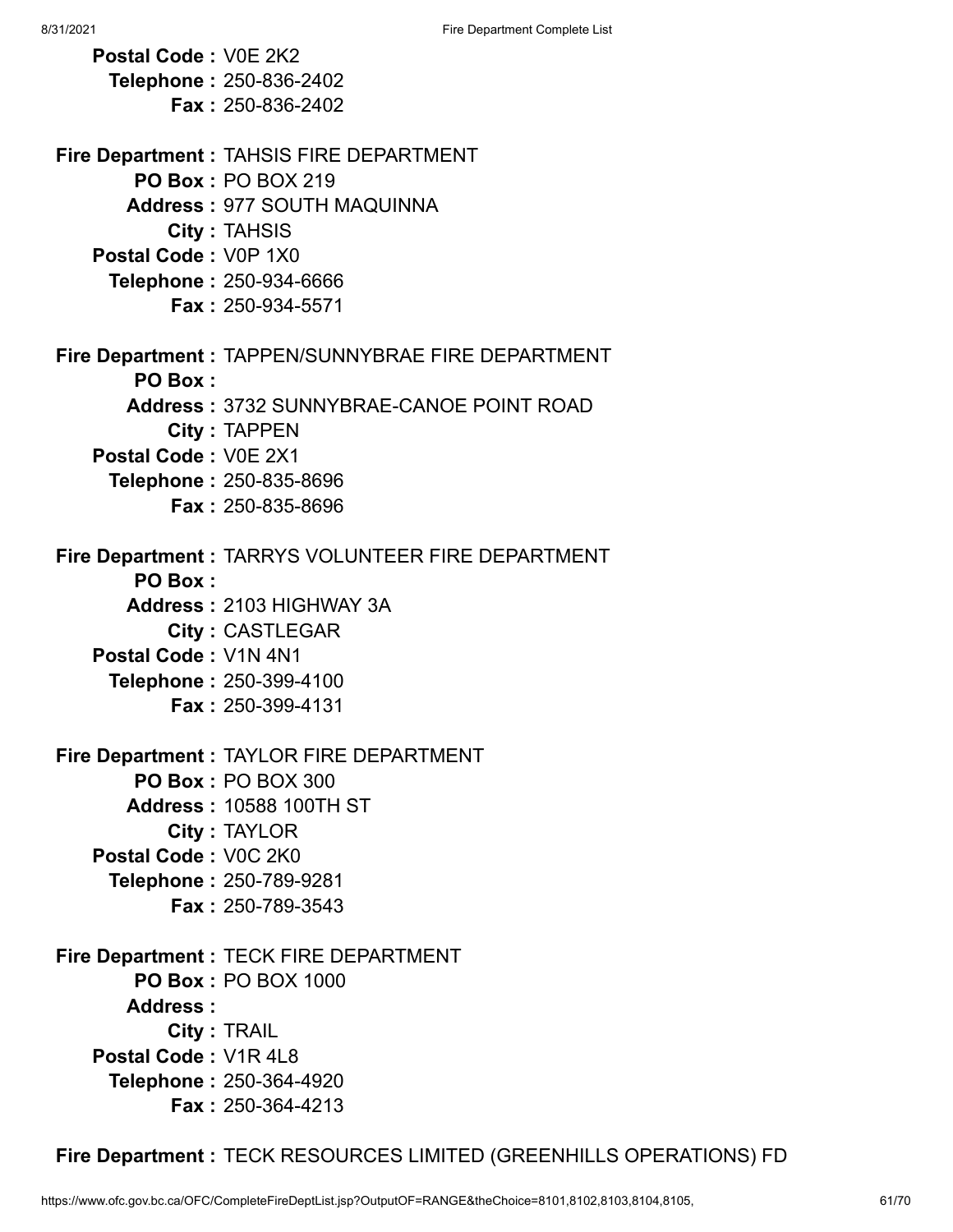**PO Box :** PO BOX 5000 **Address : City :** ELKFORD **Postal Code :** V0B 1H0 **Telephone :** 250-865-3210 **Fax :** 250-865-3250 **Fire Department :** TELKWA AND DISTRICT VOLUNTEER FIRE/RESCUE DEPARTMENT **PO Box :** PO BOX 220 **Address : City :** TELKWA **Postal Code :** V0J 2X0 **Telephone :** 250-846-5700 **Fax : Fire Department :** TEN MILE VOL FIRE DEPARTMENT **PO Box : Address :** 5360 BJORNSON RD **City :** QUESNEL **Postal Code :** V2J 6X9 **Telephone :** 250-992-1182 **Fax : Fire Department :** TERRACE FIRE DEPARTMENT **PO Box : Address :** 3215 EBY STREET **City :** TERRACE **Postal Code :** V8G 2X8 **Telephone :** 250-638-4734 **Fax :** 250-635-4933 **Fire Department :** THETIS ISLAND VOL FIRE DEPARTMENT **PO Box :** PO BOX 14 - 6 **Address :** 296 MISSION ROAD **City :** THETIS ISLAND **Postal Code :** V0R 2Y0 **Telephone :** 250-246-4834 **Fax :** 250-246-3193 **Fire Department :** THORNHILL FIRE DEPARTMENT **PO Box : Address :** 3128 HWY 16 EAST **City :** THORNHILL **Postal Code :** V8G 4N8 **Telephone :** 250-638-1466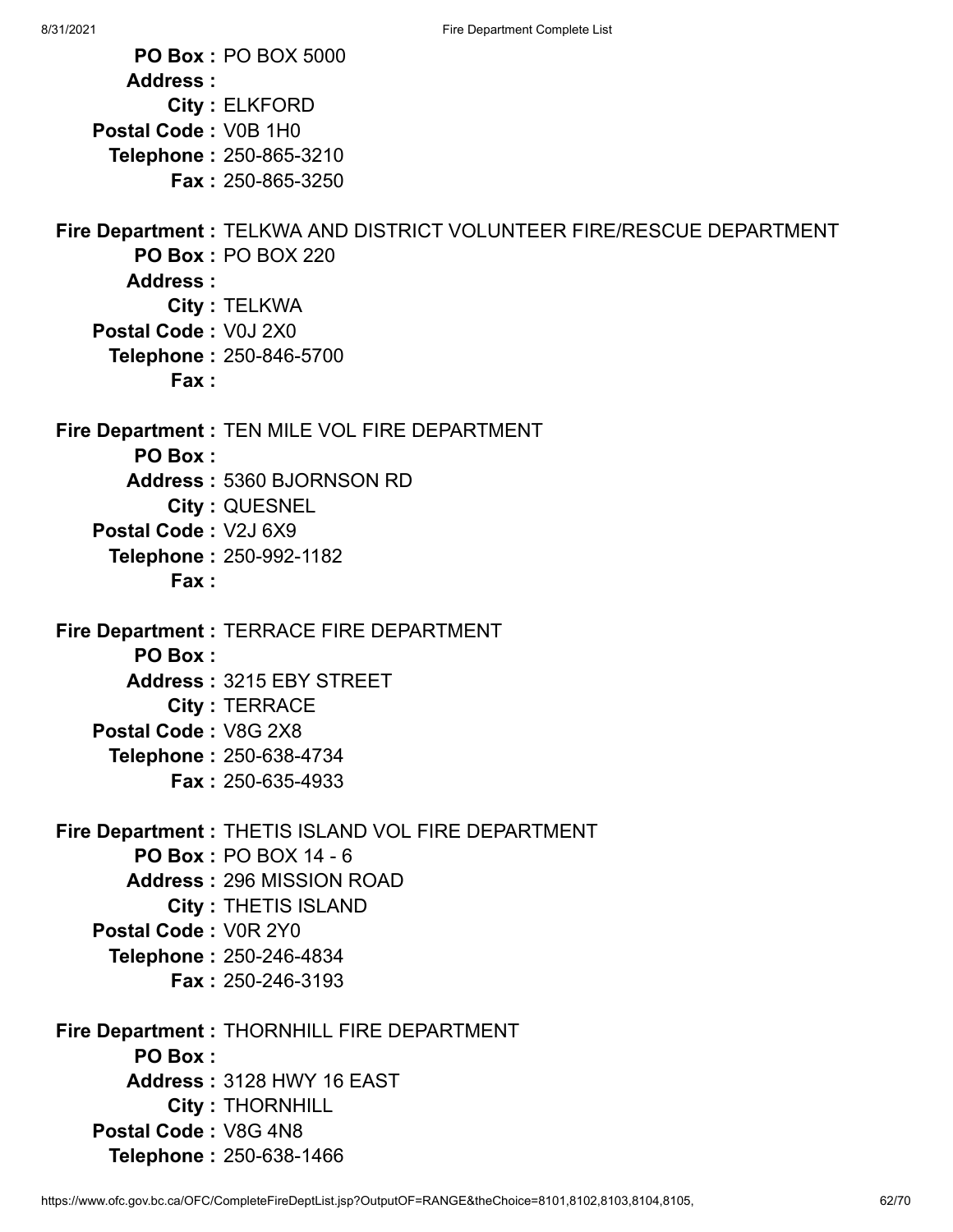**Fax :** 250-635-9704

```
Fire Department : TLELL FIRE DEPARTMENT
       PO Box : PO BOX 114
      Address :
           City : TLELL
   Postal Code : V0T 1Y0
     Telephone : 250-557-4439
           Fax :
Fire Department : TOBIANO FIRE DEPARTMENT
       PO Box :
      Address : 68 COLEBROOK ROAD
           City : TOBIANO
   Postal Code : V1S 0B3
     Telephone : 250-434-7463
           Fax : 250-434-5859
Fire Department : TOFINO VOLUNTEER FIRE DEPARTMENT
       PO Box : PO BOX 9
      Address : C/O DISTRICT OF TOFINO - 121 3RD STREET
           City : TOFINO
   Postal Code : V0R 2Z0
     Telephone : 250-725-3229
           Fax : 250-725-3775
Fire Department : TOMSLAKE & DISTRICT VOLUNTEER FIRE DEPARTMENT
       PO Box : PO BOX 49
      Address : 15407 TOMSLAKE DR
           City : TOMSLAKE
   Postal Code : V0C 2L0
     Telephone : 250-786-5985
           Fax : 250-786-5985
Fire Department : TOPLEY VOLUNTEER FIRE DEPARTMENT
       PO Box : PO BOX 192
      Address : 14523 SUNSET LAKE ROAD
           City : TOPLEY
   Postal Code : V0J 2Y0
     Telephone : 250-696-3633
           Fax : 250-696-3633
Fire Department : TRANSPORT CANADA ERS. CASTLEGAR
       PO Box :
      Address : SITE 2 COMP 2 RR 1
```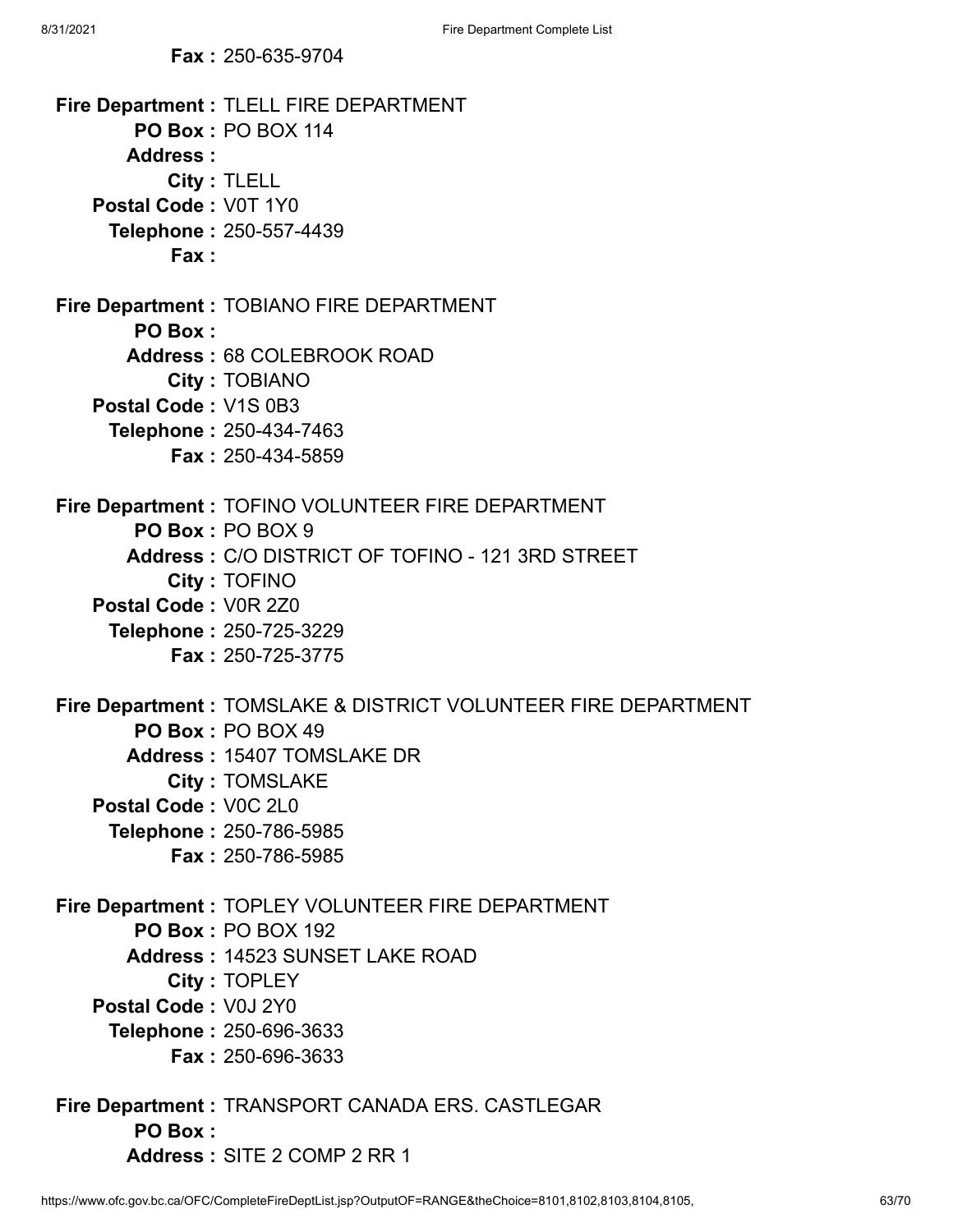8/31/2021 **Fire Department Complete List City :** CASTLEGAR **Postal Code :** V1N 3H7 **Telephone :** 250-365-3665 **Fax :** 250-365-5949 **Fire Department :** TULAMEEN & DISTRICT FIRE DEPARTMENT **PO Box :** BOX 1C COMP 7 **Address :** FIRST STREET **City :** TULAMEEN **Postal Code :** V0X 2L0 **Telephone :** 250-295-6688 **Fax :** 250-295-6688 **Fire Department :** TUMBLER RIDGE FIRE DEPARTMENT **PO Box :** PO BOX 100 **Address :** 325 FOUNDERS STREET **City :** TUMBLER RIDGE **Postal Code :** V0C 2W0 **Telephone :** 250-242-3939 **Fax :** 250-242-3993 **Fire Department :** UCLUELET VOLUNTEER FIRE BRIGADE **PO Box :** PO BOX 248 **Address : City :** UCLUELET **Postal Code :** V0R 3A0 **Telephone :** 250-726-4321 **Fax :** 250-726-7335 **Fire Department :** UNION BAY FIRE RESCUE SERVICE **PO Box :** PO BOX 70 **Address :** 5471 SOUTH ISLAND HIGHWAY **City :** UNION BAY **Postal Code :** V0R 3B0 **Telephone :** 250-335-2345 **Fax :** 250-335-2505 **Fire Department :** VALEMOUNT AND DISTRICT VOL FIRE DEPT **PO Box :** PO BOX 727 **Address :** 1380 5TH AVENUE **City :** VALEMOUNT **Postal Code :** V0E 2Z0

**Telephone :** 250-566-9800

**Fax :** 250-566-9890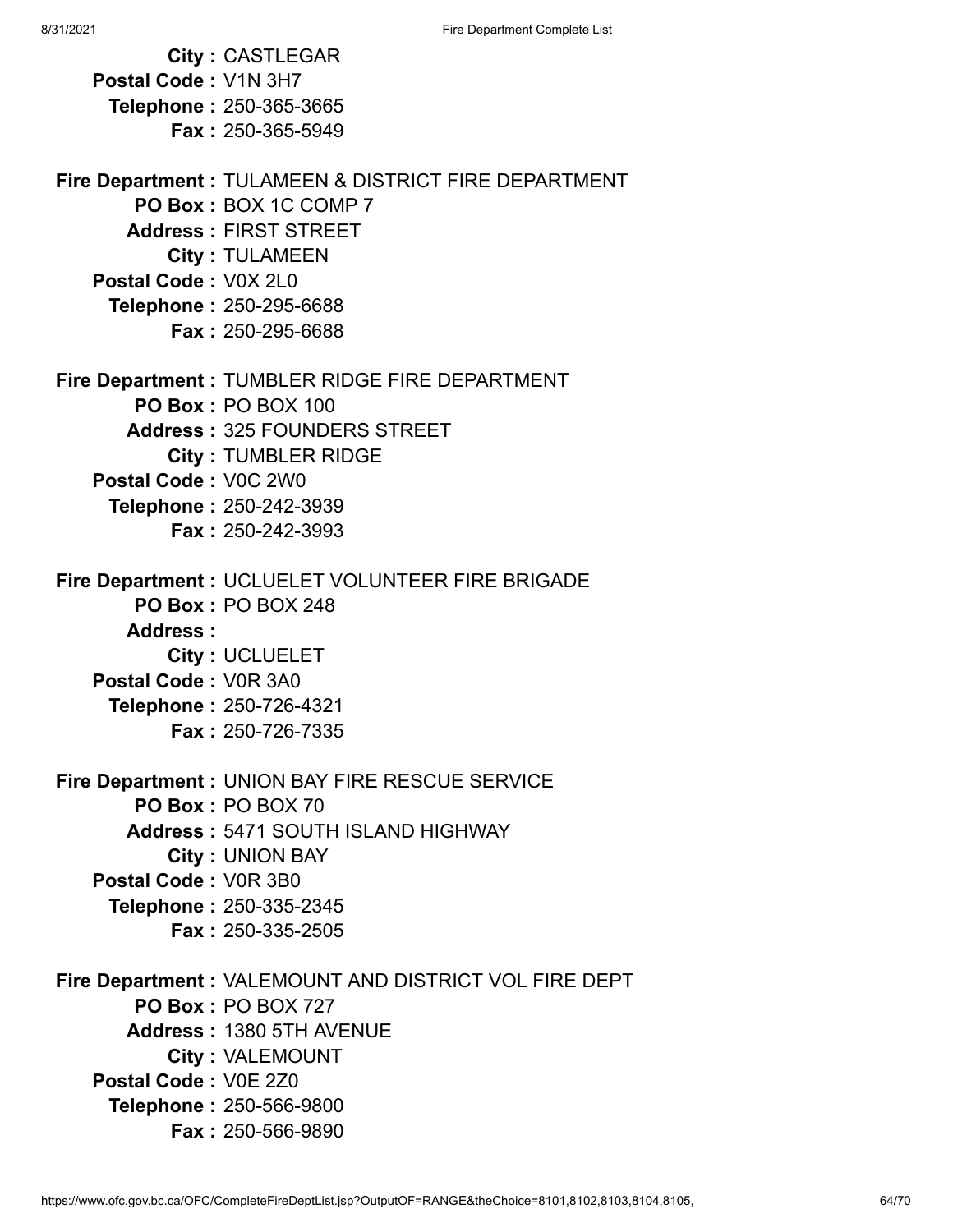8/31/2021 Fire Department Complete List **Fire Department :** VAN ANDA VOL FIRE DEPARTMENT **PO Box :** PO BOX 115 **Address :** 2036 MARBLE BAY ROAD **City :** VAN ANDA **Postal Code :** V0N 3K0 **Telephone :** 604-486-0449 **Fax :** 604-486-7469 **Fire Department :** VANCOUVER FIRE & RESCUE SERVICES **PO Box : Address :** 900 HEATLEY AVENUE **City :** VANCOUVER **Postal Code :** V6A 3S7 **Telephone :** 604-873-7000 **Fax :** 604-665-6016 **Fire Department :** VANDERHOOF FIRE DEPARTMENT **PO Box :** PO BOX 900 **Address :** 160 CONNAUGHT STREET **City :** VANDERHOOF **Postal Code :** V0J 3A0 **Telephone :** 250-567-2616 **Fax :** 250-567-9169 **Fire Department :** VAVENBY VOLUNTEER FIRE DEPARTMENT **PO Box :** PO BOX 36 **Address :** 141 VAVENBY BRIDGE ROAD **City :** VAVENBY **Postal Code :** V0E 3A0 **Telephone :** 250-676-9223 **Fax :** 250-676-9617 **Fire Department :** VERNON FIRE RESCUE SERVICES **PO Box : Address :** 3401 - 30 STREET **City :** VERNON **Postal Code :** V1T 5E7 **Telephone :** 250-550-3561 **Fax :** 250-542-7271 **Fire Department :** VICTORIA AIRPORT AUTHORITY FIRE DEPT.

**PO Box :** PO BOX 201 **Address :** 201 - 1640 ELECTRA BOULEVARD **City :** SIDNEY **Postal Code :** V8L 5V4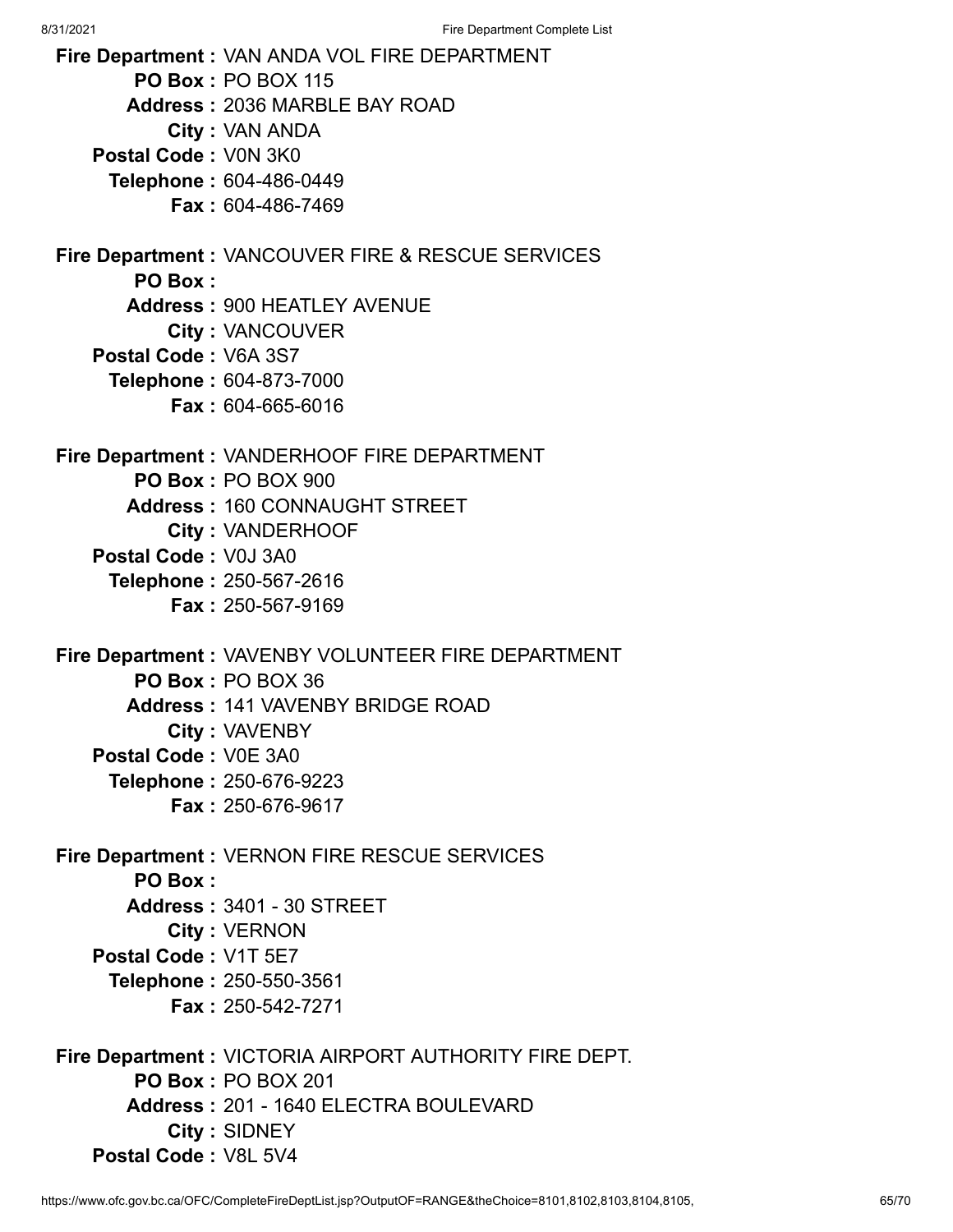**Telephone :** 250-953-7568 **Fax :** 250-953-7576 **Fire Department :** VICTORIA FIRE DEPARTMENT **PO Box : Address :** 1234 YATES STREET **City :** VICTORIA **Postal Code :** V8V 3M8 **Telephone :** 250-920-3350 **Fax :** 250-920-3370 **Fire Department :** VIEW ROYAL FIRE & RESCUE SERVICES **PO Box : Address :** 333 ISLAND HIGHWAY **City :** VICTORIA **Postal Code :** V9B 1G9 **Telephone :** 250-479-7322 **Fax :** 250-479-7395 **Fire Department :** WATCH LAKE/NORTH GREEN LAKE FIRE DEPT **PO Box : Address :** 5771 GREEN LAKE NORTH ROAD **City :** 70 MILE HOUSE **Postal Code :** V0K 2K1 **Telephone :** 250-395-9082 **Fax :** 250-395-4883 **Fire Department :** WELLS VOLUNTEER FIRE DEPARTMENT **PO Box :** PO BOX 100 **Address : City :** WELLS **Postal Code :** V0K 2R0 **Telephone :** 250-994-3330 **Fax : Fire Department :** WEST FRASER FIRE DEPARTMENT **PO Box : Address :** 243 JACKPINE FLATS RD. **City :** QUESNEL **Postal Code :** V2J 2K6 **Telephone :** 250-992-2534 **Fax :** 250-992-7641 **Fire Department :** WEST FRASER MILLS

**PO Box :** PO BOX 4509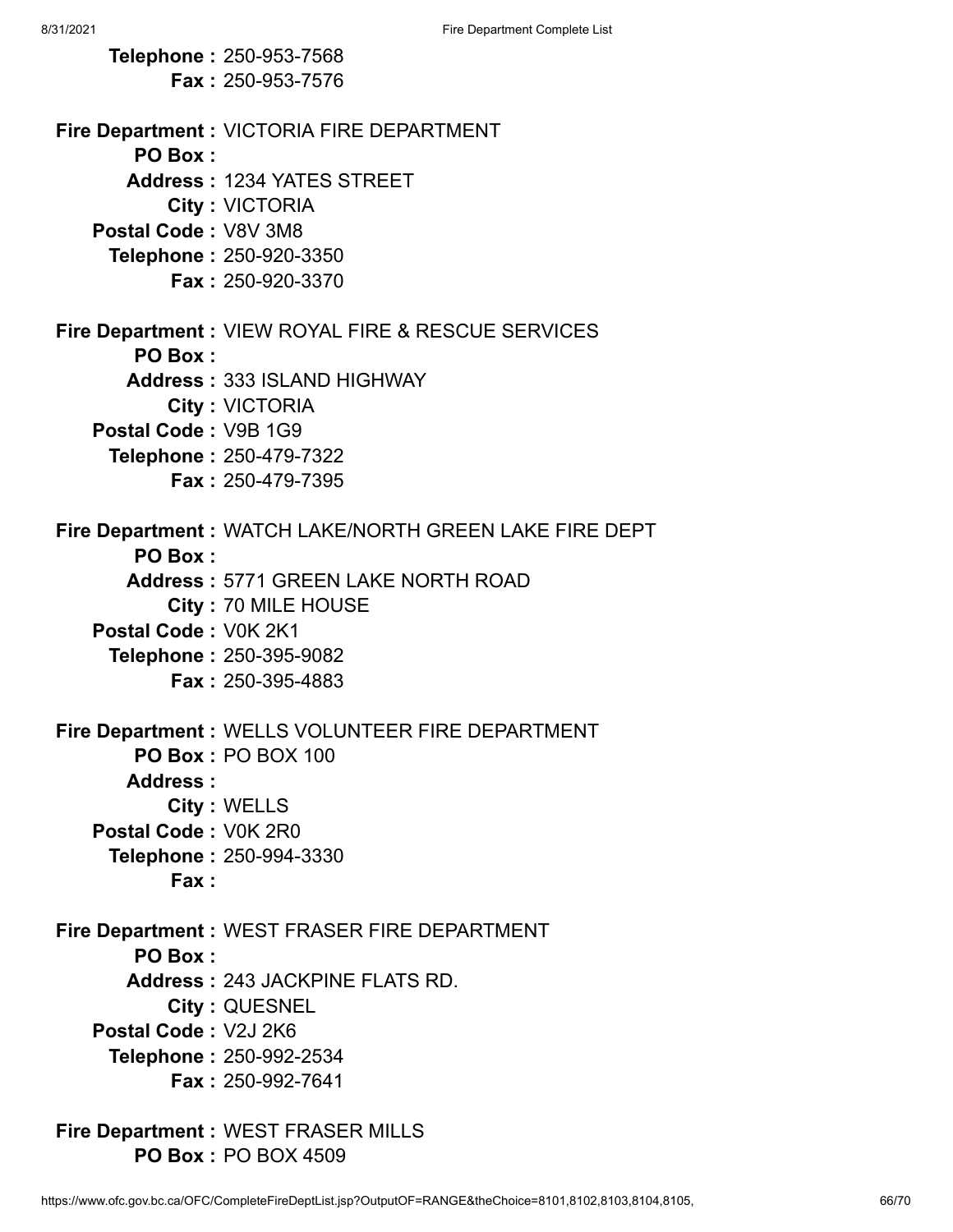**Address : City :** WILLIAMS LAKE **Postal Code :** V2G 2V5 **Telephone :** 250-392-7731 **Fax :** 250-398-6435 **Fire Department :** WEST KELOWNA FIRE RESCUE **PO Box : Address :** 2708 OLALLA ROAD **City :** WEST KELOWNA **Postal Code :** V1Z 2A9 **Telephone :** 250-769-1640 **Fax :** 250-769-4800 **Fire Department :** WEST VANCOUVER FIRE & RESCUE SERVICES **PO Box : Address :** 760 - 16TH STREET **City :** WEST VANCOUVER **Postal Code :** V7V 3S1 **Telephone :** 604-925-7370 **Fax :** 604-925-5911 **Fire Department :** WHISTLER FIRE RESCUE SERVICE **PO Box : Address :** 4325 BLACKCOMB WAY **City :** WHISTLER **Postal Code :** V8E 0X5 **Telephone :** 604-935-8260 **Fax :** 604-935-8289 **Fire Department :** WHITE LAKE VOLUNTEER FIRE DEPARTMENT **PO Box : Address :** 3607 PARRI ROAD **City :** SORRENTO **Postal Code :** V0E 2W1 **Telephone :** 250-835-4500 **Fax :** 250-835-4500 **Fire Department :** WHITE ROCK FIRE RESCUE **PO Box : Address :** 15315 PACIFIC AVENUE **City :** WHITE ROCK **Postal Code :** V4B 1R1 **Telephone :** 604-541-2121 **Fax :** 604-541-2118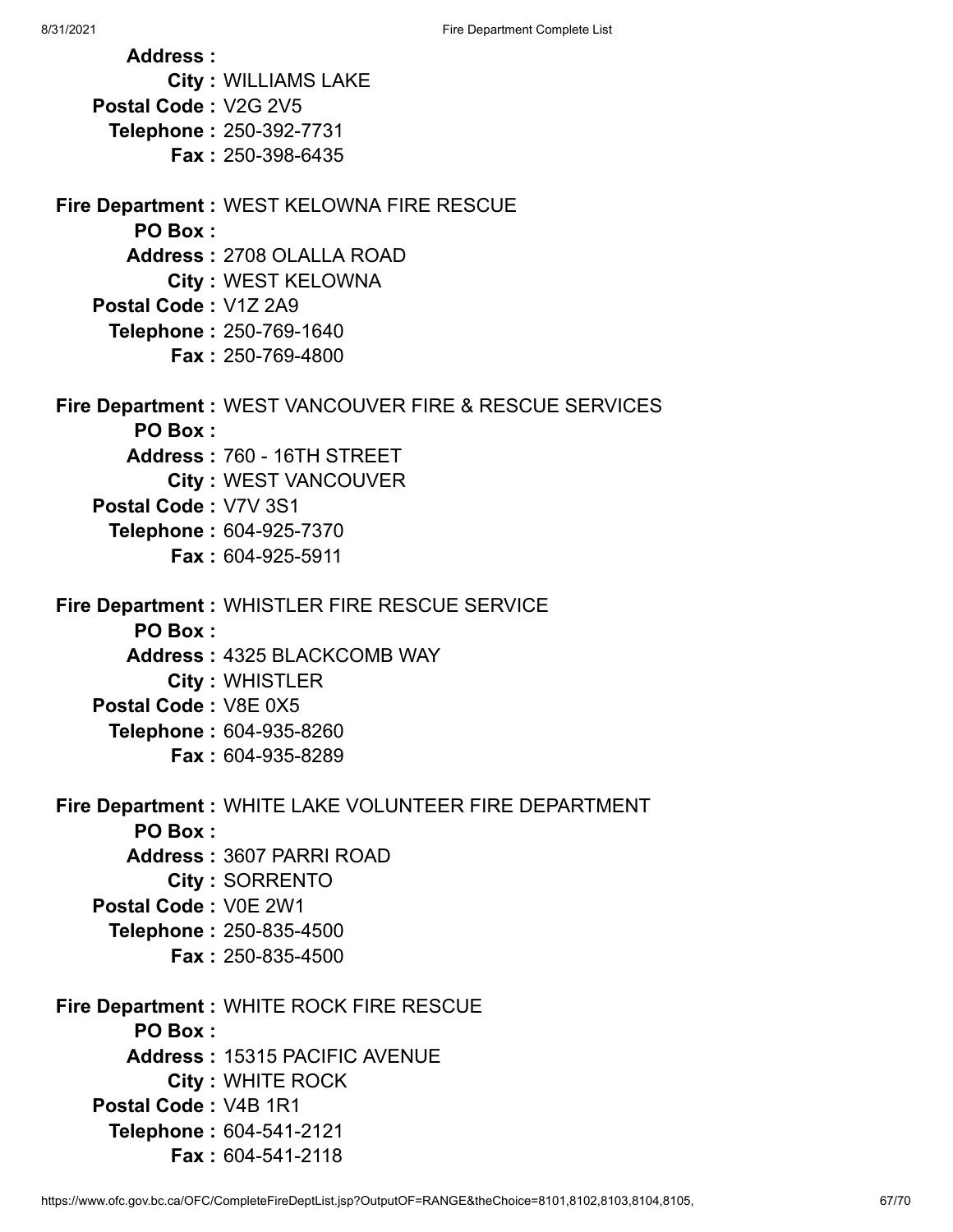**Fire Department :** WILDWOOD VOLUNTEER FIRE DEPARTMENT **PO Box : Address :** 4253 WILDWOOD ROAD **City :** WILLIAMS LAKE **Postal Code :** V2G 4Z8 **Telephone :** 250-989-0089 **Fax : Fire Department :** WILLIAMS LAKE FIRE DEPARTMENT **PO Box : Address :** 230 HODGSON ROAD **City :** WILLIAMS LAKE **Postal Code :** V2G 3P7 **Telephone :** 250-392-1794 **Fax :** 250-398-5623 **Fire Department :** WILLIS POINT VOL FIRE DEPARTMENT **PO Box : Address :** 6933 WILLIS POINT ROAD **City :** VICTORIA **Postal Code :** V9E 2A1 **Telephone :** 250-652-1932 **Fax : Fire Department :** WILLOWBROOK VOLUNTEER FIRE DEPARTMENT **PO Box :** RR5 S52 C54 **Address :** 39440 FAIRVIEW WHITE LAKE RD **City :** OLIVER **Postal Code :** V0H 1T0 **Telephone :** 250-498-2441 **Fax :** 250-498-2441 **Fire Department :** WILSON'S LANDING FIRE DEPARTMENT **PO Box : Address :** 2396 WESTSIDE ROAD NORTH **City :** KELOWNA **Postal Code :** V1Z 3T5 **Telephone : Fax :** 250-769-4141 **Fire Department :** WINDERMERE VOLUNTEER FIRE DEPT. **PO Box : Address :** 1635 HIGHWAY 93/95 **City :** WINDERMERE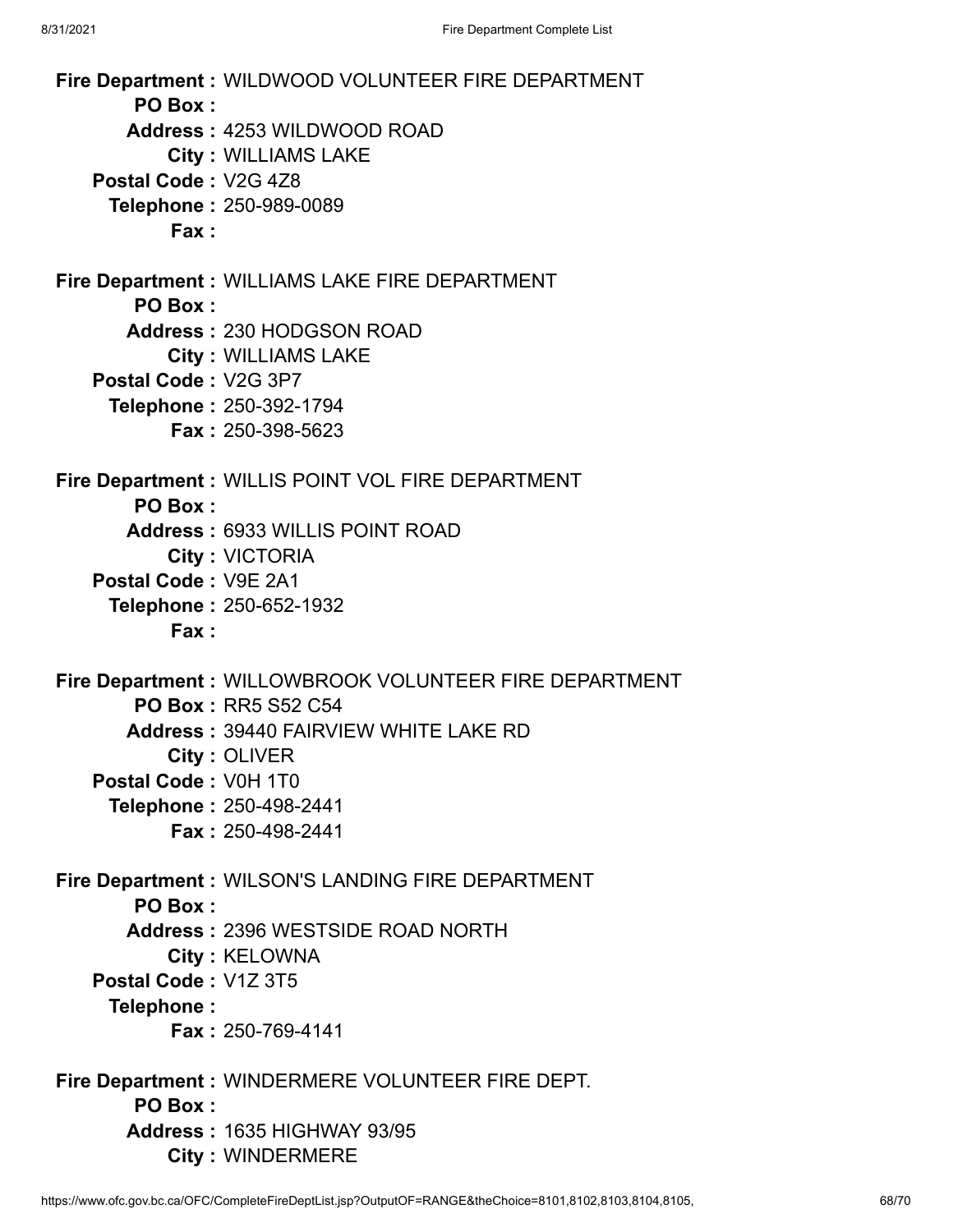| Postal Code: V0B 2L2 |                                                           |
|----------------------|-----------------------------------------------------------|
|                      | Telephone: 250-342-6214                                   |
|                      | <b>Fax: 250-342-9282</b>                                  |
|                      |                                                           |
|                      | Fire Department : WINLAW VOLUNTEER FIRE DEPARTMENT        |
|                      | PO Box: PO BOX 65                                         |
|                      | <b>Address: 5741 HWY 6</b>                                |
|                      | <b>City: WINLAW</b>                                       |
| Postal Code: V0G 2J0 |                                                           |
|                      | Telephone: 250-226-7353                                   |
|                      | <b>Fax: 250-226-7353</b>                                  |
|                      | Fire Department : WOSS FIRE DEPARTMENT                    |
|                      | <b>PO Box: PO BOX 5189</b>                                |
|                      | <b>Address: 4505 MACRAE RD</b>                            |
|                      | City: WOSS                                                |
| Postal Code: V0N 3P0 |                                                           |
|                      | Telephone: 250-281-3455                                   |
|                      | <b>Fax: 250-281-2486</b>                                  |
|                      |                                                           |
|                      | Fire Department : WYNNDEL LAKEVIEW FIRE DEPARTMENT        |
|                      | PO Box: PO BOX 44                                         |
|                      | Address: 5071 WYNNDEL ROAD                                |
|                      | <b>City: WYNNDEL</b>                                      |
| Postal Code: V0B 2N0 |                                                           |
|                      | <b>Telephone: 250-866-5212</b>                            |
|                      | <b>Fax: 250-866-5555</b>                                  |
|                      |                                                           |
|                      | Fire Department: YAHK KINGSGATE VOLUNTEER FIRE DEPARTMENT |
|                      | <b>PO Box: PO BOX 230</b>                                 |
|                      | Address: 8155 HIGHWAY 95                                  |
|                      | City: YAHK                                                |
| Postal Code: V0B 2P0 |                                                           |
|                      | Telephone: 250-424-5525                                   |
|                      | Fax: 250-424-5525                                         |
|                      | Fire Department : YALE & DISTRICT VOL FIRE DEPARTMENT     |
|                      | PO Box: PO BOX 1                                          |
|                      | Address: 31250 DOUGLAS STREET                             |
|                      | City: YALE                                                |
| Postal Code: V0K 2S0 |                                                           |
|                      | Telephone: 604-863-2422                                   |
|                      | Fax: 604-869-5364                                         |

**Fire Department :** YMIR VOLUNTEER FIRE DEPARTMENT